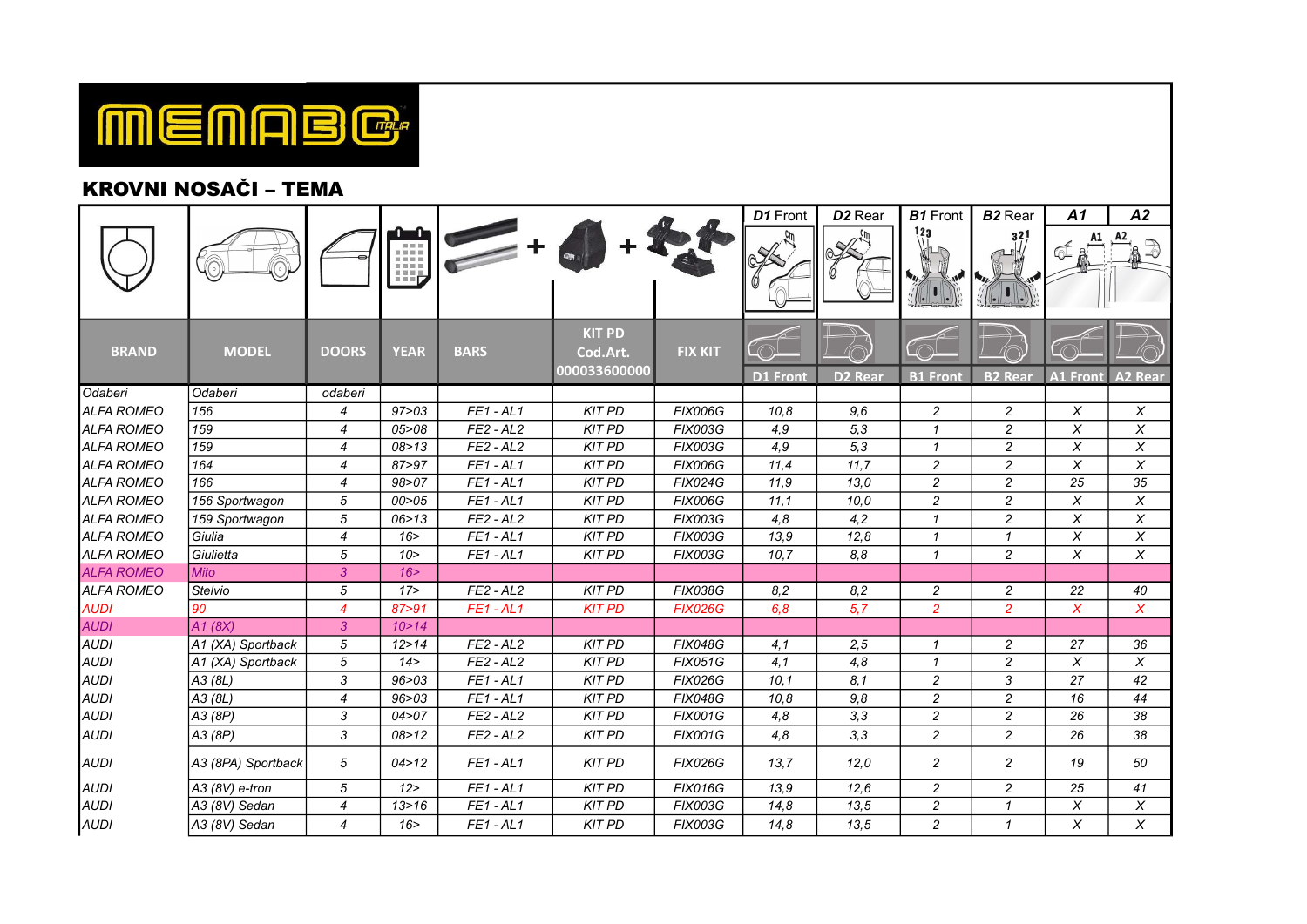|              |                                |                  |             |             |                                           |                 | D1 Front                | D <sub>2</sub> Rear | <b>B1</b> Front                | <b>B2</b> Rear   | A1              | A2             |  |  |
|--------------|--------------------------------|------------------|-------------|-------------|-------------------------------------------|-----------------|-------------------------|---------------------|--------------------------------|------------------|-----------------|----------------|--|--|
|              |                                |                  | Ш,          |             |                                           |                 |                         |                     | 123                            | 32               |                 |                |  |  |
| <b>BRAND</b> | <b>MODEL</b>                   | <b>DOORS</b>     | <b>YEAR</b> | <b>BARS</b> | <b>KIT PD</b><br>Cod.Art.<br>000033600000 | <b>FIX KIT</b>  | <b>D1 Front</b>         | <b>D2 Rear</b>      | <b>B1 Front</b>                | <b>B2 Real</b>   | <b>A1 Front</b> | <b>A2 Rear</b> |  |  |
| <b>AUDI</b>  | A3 (8VA) Sportback             | 5                | 13 > 16     | $FE1 - AL1$ | <b>KIT PD</b>                             | <b>FIX016G</b>  | 13,9                    | 12,6                | $\sqrt{2}$                     | $\boldsymbol{2}$ | 25              | 41             |  |  |
| <b>AUDI</b>  | A3 (8VA) Sportback             | 5                | 16 >        | $FE1 - AL1$ | <b>KIT PD</b>                             | <b>FIX016G</b>  | 13.9                    | 12,6                | $\overline{c}$                 | $\overline{c}$   | 25              | 41             |  |  |
| <b>AUDI</b>  | A4 (8D)                        | $\overline{4}$   | 94 > 00     | $FE1 - AL1$ | <b>KIT PD</b>                             | <b>FIX020G</b>  | 11,1                    | 11,4                | $\mathcal I$                   | $\overline{c}$   | X               | X              |  |  |
| <b>AUDI</b>  | A4 (8E)                        | $\overline{4}$   | 00>06       | $FE1 - AL1$ | <b>KIT PD</b>                             | <b>FIX048G</b>  | 13,3                    | 11,4                | $\mathbf{1}$                   | $\overline{c}$   | 35              | 29             |  |  |
| <b>AUDI</b>  | A4 (8K)                        | $\overline{4}$   | 07 > 12     | $FE2 - AL2$ | <b>KIT PD</b>                             | <b>FIX048G</b>  | 5,8                     | 2,8                 | $\overline{c}$                 | $\overline{c}$   | 32              | 25             |  |  |
| <b>AUDI</b>  | A4 (8K)                        | $\overline{4}$   | 12 > 14     | $FE2 - AL2$ | <b>KIT PD</b>                             | <b>FIX040G</b>  | 6, 5                    | 5,8                 | $\mathbf{1}$                   | $\overline{c}$   | X               | X              |  |  |
| <b>AUDI</b>  | A5 (8T)                        | 5 <sup>5</sup>   | 16 >        |             |                                           |                 |                         |                     |                                |                  |                 |                |  |  |
| <b>AUDI</b>  | A5 (8TA) Sportback             | $\sqrt{5}$       | 16          |             |                                           |                 |                         |                     |                                |                  |                 |                |  |  |
| <b>AUDI</b>  | A6 (4B)                        | $\overline{4}$   | 97 > 04     | $FE1 - AL1$ | <b>KIT PD</b>                             | <b>FIX026G</b>  | 13,3                    | 13,6                | $\mathcal I$                   | $\overline{c}$   | 33              | 36             |  |  |
| <b>AUDI</b>  | A6 (4F)                        | $\overline{4}$   | 04 > 11     | $FE2 - AL2$ | <b>KIT PD</b>                             | <b>FIX048G</b>  | 6,5                     | 7,3                 | $\mathcal I$                   | $\mathcal I$     | 31              | 34             |  |  |
| <b>AUDI</b>  | A6 (4G)                        | $\overline{4}$   | 11 >        |             |                                           |                 |                         |                     |                                |                  |                 |                |  |  |
| <b>AUDI</b>  | <b>A7 Sportback</b>            | $\overline{4}$   | 10 >        |             |                                           |                 |                         |                     |                                |                  |                 |                |  |  |
| <b>AUDI</b>  | A8                             | $\overline{4}$   | 13 >        |             |                                           |                 |                         |                     |                                |                  |                 |                |  |  |
| <b>AUDI</b>  | Q2(GA)                         | 5                | 16          | $FE2 - AL2$ | <b>KIT PD</b>                             | <b>FIX037G</b>  | 7,5                     | 4,9                 | 2                              | $\overline{c}$   | Χ               | X              |  |  |
| <b>AUDI</b>  | S3 (8VS) Sedan                 | $\boldsymbol{4}$ | 13 >        | $FE1 - AL1$ | <b>KIT PD</b>                             | <b>FIX003G</b>  | 14,8                    | 13,5                | $\overline{c}$                 | $\mathbf{1}$     | $\pmb{\times}$  | $\pmb{\times}$ |  |  |
| <b>AUDI</b>  | S3 Sportback                   | 5                | 13>         | $FE1 - AL1$ | <b>KIT PD</b>                             | <b>FIX016G</b>  | 13,9                    | 12,6                | $\overline{c}$                 | $\overline{c}$   | 25              | 41             |  |  |
| <b>AUDI</b>  | <b>S5 Sportback</b>            | $\overline{4}$   | 11 >        |             |                                           |                 |                         |                     |                                |                  |                 |                |  |  |
| <b>BMW</b>   | Serie 1 (E81)                  | 3                | 07 > 11     | $FE1 - AL1$ | <b>KIT PD</b>                             | <b>FIX501FP</b> |                         |                     | ADATTABILITA' FIX 501FP        |                  |                 |                |  |  |
| <b>BMW</b>   | Serie 1 (E87)                  | 5                | 04 > 11     | $FE1 - AL1$ | <b>KIT PD</b>                             | FIX501FP        |                         |                     | ADATTABILITA' FIX 501FP        |                  |                 |                |  |  |
| <b>BMW</b>   | Serie 1 (F20)                  | 5                | 11 > 15     | $FE1 - AL1$ | <b>KIT PD</b>                             | <b>FIX501FP</b> |                         |                     | ADATTABILITA' FIX 501FP        |                  |                 |                |  |  |
| <b>BMW</b>   | Serie 1 (F20)                  | 5                | 15          | $FE1 - AL1$ | <b>KIT PD</b>                             | <b>FIX501FP</b> |                         |                     | <b>ADATTABILITA' FIX 501FP</b> |                  |                 |                |  |  |
| <b>BMW</b>   | Serie 1 (F21)                  | 3                | 12 > 15     | $FE1 - AL1$ | <b>KIT PD</b>                             | FIX501FP        |                         |                     | ADATTABILITA' FIX 501FP        |                  |                 |                |  |  |
| <b>BMW</b>   | Serie 1 (F21)                  | 3                | 15          | $FE1 - AL1$ | <b>KIT PD</b>                             | <b>FIX501FP</b> |                         |                     | ADATTABILITA' FIX 501FP        |                  |                 |                |  |  |
| <b>BMW</b>   | Serie 2 (F45) Active<br>Tourer | 5                | 14 >        | $FE2 - AL2$ | <b>KIT PD</b>                             | <b>FIX003G</b>  | 8,9                     | 8,2                 | $\overline{c}$                 | $\overline{c}$   | 33              | 37             |  |  |
| <b>BMW</b>   | Serie 3 (E46)                  | 4                | 98>07       | $FE1 - AL1$ | <b>KIT PD</b>                             | FIX501FP        |                         |                     | ADATTABILITA' FIX 501FP        |                  |                 |                |  |  |
| <b>BMW</b>   | Serie 3 (E90)                  | 4                | 05 > 13     | $FE1 - AL1$ | <b>KIT PD</b>                             | FIX501FP        | ADATTABILITA' FIX 501FP |                     |                                |                  |                 |                |  |  |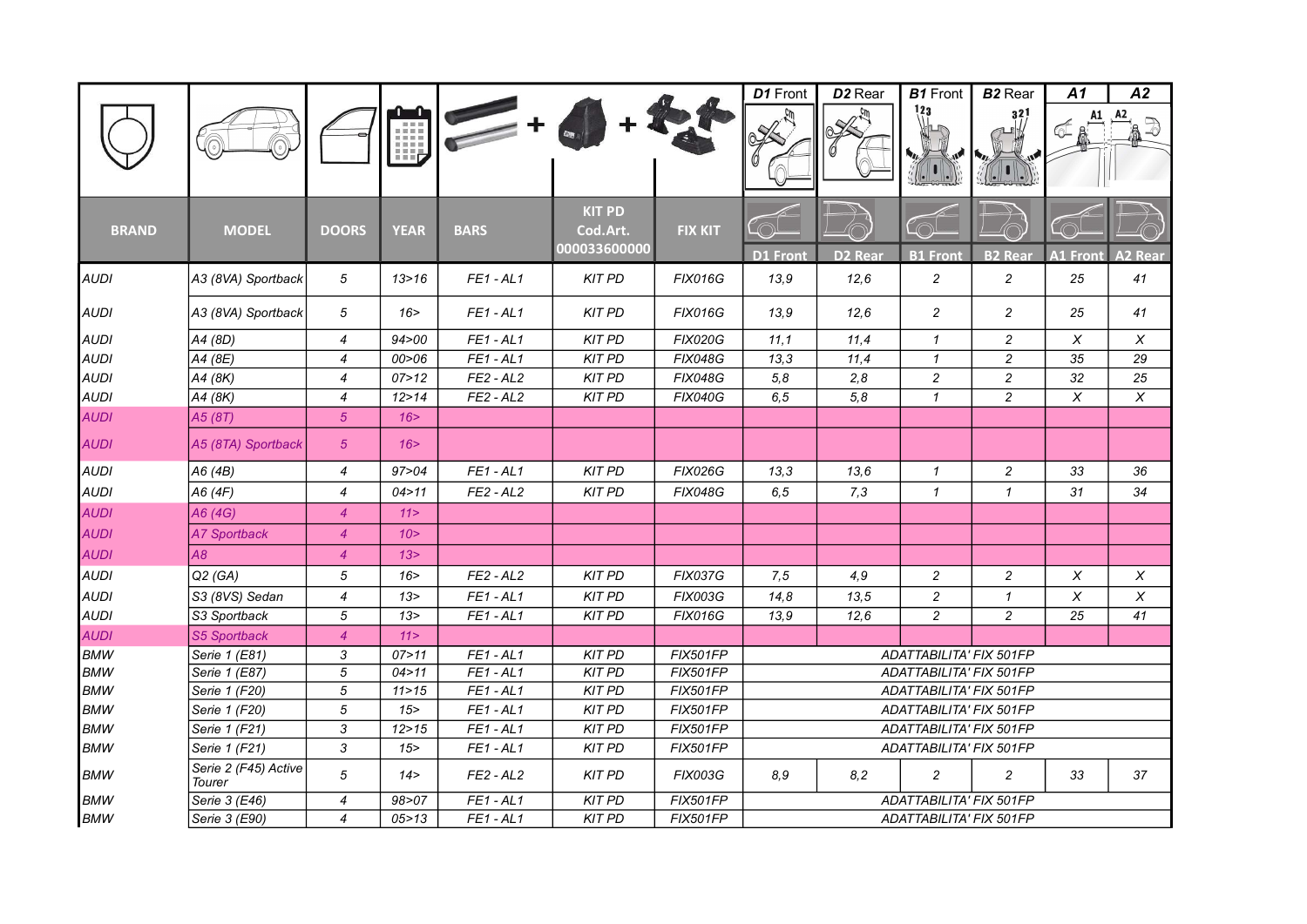|                  |                                 |                          |             |             |                                           |                 | D1 Front        | D <sub>2</sub> Rear | <b>B1</b> Front                | <b>B2</b> Rear | A1              | A2             |
|------------------|---------------------------------|--------------------------|-------------|-------------|-------------------------------------------|-----------------|-----------------|---------------------|--------------------------------|----------------|-----------------|----------------|
|                  |                                 |                          | Ш,          |             |                                           |                 |                 |                     |                                | 32             |                 |                |
| <b>BRAND</b>     | <b>MODEL</b>                    | <b>DOORS</b>             | <b>YEAR</b> | <b>BARS</b> | <b>KIT PD</b><br>Cod.Art.<br>000033600000 | <b>FIX KIT</b>  | <b>D1</b> Front | D2 Rear             | <b>B1 Front</b>                | <b>B2 Rear</b> | <b>A1 Front</b> | <b>A2 Real</b> |
| <b>BMW</b>       | Serie 3 (E90)<br>Coupé          | $\overline{c}$           | 05 > 11     | $FE1 - AL1$ | <b>KIT PD</b>                             | <b>FIX501FP</b> |                 |                     | ADATTABILITA' FIX 501FP        |                |                 |                |
| <b>BMW</b>       | Serie 3 (E91)<br>Touring        | 5                        | 05 > 12     | $FE1 - AL1$ | <b>KIT PD</b>                             | <b>FIX501FP</b> |                 |                     | ADATTABILITA' FIX 501FP        |                |                 |                |
| <b>BMW</b>       | Serie 3 (F30)                   | $\overline{4}$           | 12 > 15     | $FE1 - AL1$ | <b>KIT PD</b>                             | <b>FIX501FP</b> |                 |                     | <b>ADATTABILITA' FIX 501FP</b> |                |                 |                |
| <b>BMW</b>       | Serie 3 (F31)<br><b>Touring</b> | 5 <sup>5</sup>           | 12 > 15     |             |                                           |                 |                 |                     |                                |                |                 |                |
| <b>BMW</b>       | Serie 5 (E39)                   | $\overline{4}$           | 95 > 03     | $FE1 - AL1$ | <b>KIT PD</b>                             | <b>FIX501FP</b> |                 |                     | <b>ADATTABILITA' FIX 501FP</b> |                |                 |                |
| <b>BMW</b>       | Serie 5 (E60)                   | $\overline{4}$           | 03 > 10     | $FE2 - AL2$ | <b>KIT PD</b>                             | <b>FIX026G</b>  | 7,0             | 7.0                 | $\overline{c}$                 | 2              | X               | X              |
| <b>BMW</b>       | Serie 5 (E61)<br>Touring        | 5                        | 03 > 10     | $FE2 - AL2$ | <b>KIT PD</b>                             | <b>FIX002G</b>  | 6,3             | 6.3                 | 2                              | $\overline{c}$ | 22              | 50             |
| <b>BMW</b>       | Serie 5 (F10)                   | 4                        | 10 > 13     | $FE2 - AL2$ | <b>KIT PD</b>                             | FIX504FP        |                 |                     | ADATTABILITA' FIX504FP         |                |                 |                |
| <b>BMW</b>       | Serie 5 (F10)                   | $\overline{\mathcal{A}}$ | 13 > 16     | $FE2 - AL2$ | <b>KIT PD</b>                             | FIX504FP        |                 |                     | ADATTABILITA' FIX504FP         |                |                 |                |
| <b>BMW</b>       | Serie 5 (F11)<br>Touring        | 5                        | 10 > 13     | $FE2 - AL2$ | <b>KIT PD</b>                             | <b>FIX003G</b>  | 8,1             | 5,6                 | $\mathcal I$                   | $\overline{c}$ | 23              | 50             |
| <b>BMW</b>       | Serie 5 (F11)<br>Touring        | 5                        | 13 >        | $FE2 - AL2$ | <b>KIT PD</b>                             | <b>FIX003G</b>  | 8,1             | 5,6                 | $\mathbf{1}$                   | $\overline{c}$ | 23              | 50             |
| <b>BMW</b>       | X1 (E84)                        | 5                        | 09 > 12     | $FE2 - AL2$ | <b>KIT PD</b>                             | <b>FIX016G</b>  | 8,6             | 8.6                 | $\mathbf{1}$                   | $\overline{c}$ | 25              | 47             |
| <b>BMW</b>       | X1(E84)                         | 5                        | 12 > 15     | $FE2 - AL2$ | <b>KIT PD</b>                             | <b>FIX016G</b>  | 8.6             | 8.6                 | $\mathbf{1}$                   | $\overline{c}$ | 25              | 47             |
| <b>BMW</b>       | $X3$ (F25)                      | 5                        | 10 > 14     | $FE2 - AL2$ | <b>KIT PD</b>                             | <b>FIX014G</b>  | 9,4             | 9,4                 | $\mathbf{1}$                   | $\overline{c}$ | 30              | 43             |
| <b>BMW</b>       | X4 (F26)                        | 5                        | 14 >        | $FE2 - AL2$ | <b>KIT PD</b>                             | <b>FIX038G</b>  | 11.5            | 11,5                | $\mathbf{1}$                   | $\mathbf{1}$   | 30              | 40             |
| <b>CHEVROLET</b> | Aveo (T250)                     | 5                        | 05 > 11     | $FE1 - AL1$ | <b>KIT PD</b>                             | <b>FIX003G</b>  | 12,4            | 9.6                 | $\mathbf{1}$                   | $\overline{c}$ | 30              | 32             |
| <b>CHEVROLET</b> | Aveo (T300)                     | 5                        | 11 >        | $FE1 - AL1$ | <b>KIT PD</b>                             | <b>FIX048G</b>  | 12,3            | 11,1                | $\mathbf{1}$                   | $\overline{c}$ | 32              | 31             |
| <b>CHEVROLET</b> | Cruze                           | $\overline{4}$           | 09 > 10     | $FE2 - AL2$ | <b>KIT PD</b>                             | <b>FIX003G</b>  | 5, 5            | 4.5                 | $\mathbf{1}$                   | $\overline{c}$ | 32              | 32             |
| <b>CHEVROLET</b> | Cruze                           | $\overline{4}$           | 11 >        | $FE2 - AL2$ | <b>KIT PD</b>                             | <b>FIX003G</b>  | 5,5             | 4,5                 | $\mathbf{1}$                   | $\overline{c}$ | 32              | 32             |
| <b>CHEVROLET</b> | Epica                           | $\overline{\mathcal{A}}$ | 05 >        | $FE2 - AL2$ | <b>KIT PD</b>                             | <b>FIX003G</b>  | 4,6             | 5,6                 | $\mathbf{1}$                   | $\overline{c}$ | 25              | 41             |
| <b>CHEVROLET</b> | Kalos (T200)                    | 5                        | 02 > 08     | $FE1 - AL1$ | <b>KIT PD</b>                             | <b>FIX026G</b>  | 12,1            | 10, 7               | $\mathcal I$                   | $\overline{c}$ | 20              | 40             |
| <b>CHEVROLET</b> | Lacetti                         | 5                        | 02 > 09     | $FE1 - AL1$ | <b>KIT PD</b>                             | <b>FIX026G</b>  | 12,5            | 10.0                | $\mathcal I$                   | $\overline{c}$ | 22              | 25             |
| <b>CHEVROLET</b> | Malibu VIII                     | $\overline{4}$           | 13 > 15     | $FE2 - AL2$ | <b>KIT PD</b>                             | <b>FIX003G</b>  | 8.3             | 9,0                 | $\overline{c}$                 | $\overline{c}$ | 24              | 38             |
| <b>CHEVROLET</b> | Matiz                           | 5                        | 05>09       | $FE1 - AL1$ | <b>KIT PD</b>                             | <b>FIX026G</b>  | 6,2             | 8,1                 | $\mathbf{1}$                   | $\overline{c}$ | 30              | 34             |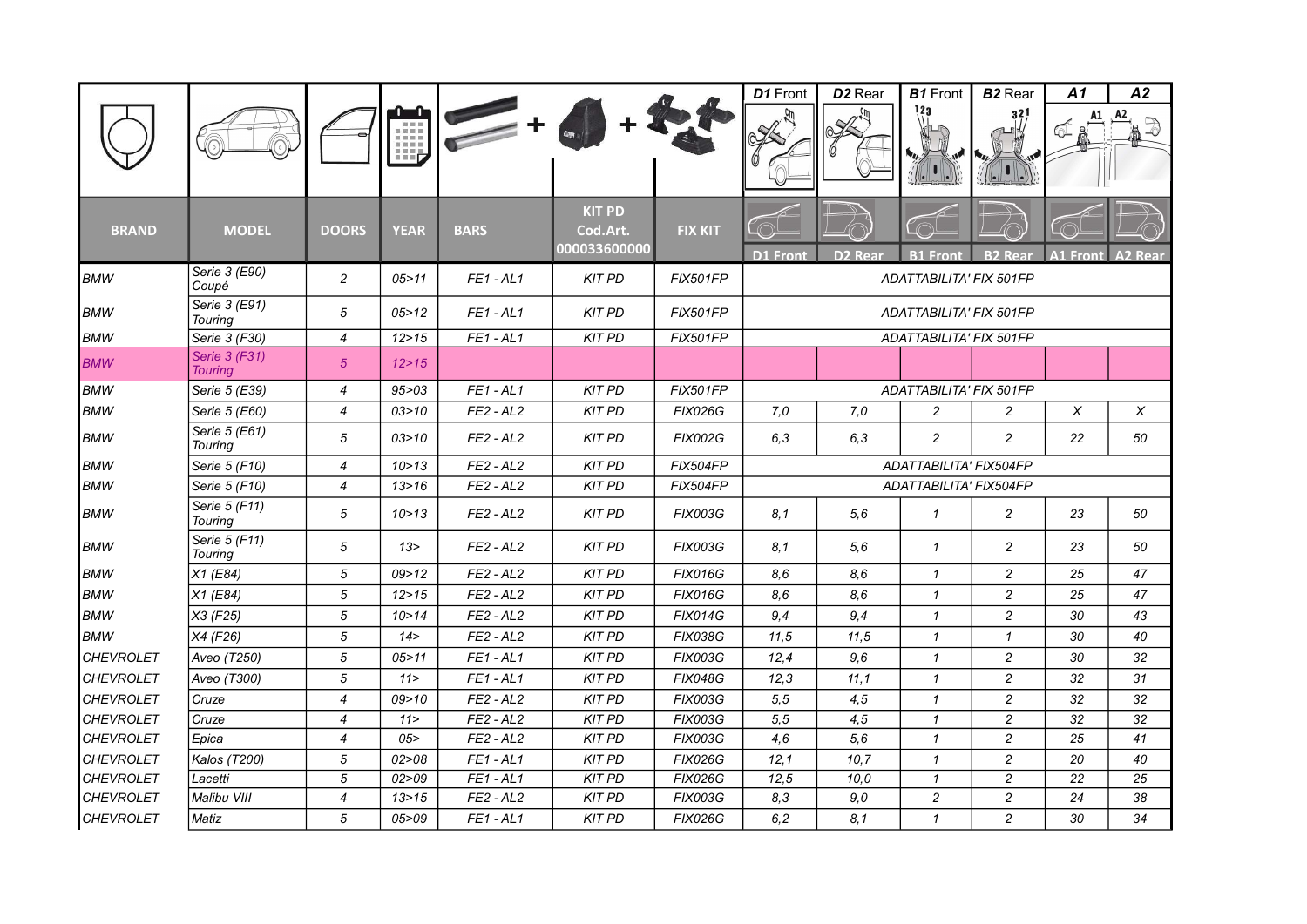|                                  |                    |                |                |                            |                                           |                            | D1 Front        | D <sub>2</sub> Rear | <b>B1</b> Front                  | <b>B2</b> Rear | A1              | A2             |
|----------------------------------|--------------------|----------------|----------------|----------------------------|-------------------------------------------|----------------------------|-----------------|---------------------|----------------------------------|----------------|-----------------|----------------|
|                                  |                    |                | 唧              |                            |                                           |                            |                 |                     |                                  | 32             |                 |                |
| <b>BRAND</b>                     | <b>MODEL</b>       | <b>DOORS</b>   | <b>YEAR</b>    | <b>BARS</b>                | <b>KIT PD</b><br>Cod.Art.<br>000033600000 | <b>FIX KIT</b>             | <b>D1 Front</b> | <b>D2 Rear</b>      | <b>B1</b> Front                  | <b>B2 Rear</b> | <b>A1 Front</b> | <b>A2 Rear</b> |
| <b>CHEVROLET</b>                 | Volt               | $\overline{4}$ | 12             | $FE2 - AL2$                | <b>KIT PD</b>                             | <b>FIX016G</b>             | 5.9             | 4.9                 | $\mathbf{1}$                     | $\overline{c}$ | 43              | 26             |
| <b>CHRYSLER</b>                  | 300 C              | 4              | 05 > 11        | $FE2 - AL2$                | <b>KIT PD</b>                             | <b>FIX002G</b>             | 10,4            | 10,0                | 2                                | $\overline{c}$ | 33              | 26             |
| <b>CITROEN</b>                   | Ax                 | 5              | 81 > 98        | $FE1 - AL1$                | <b>KIT PD</b>                             | <b>FIX020G</b>             | 8,1             | 8.1                 | $\overline{c}$                   | $\overline{c}$ | 35              | 35             |
| <b>CITROEN</b>                   | Berlingo (B9)      | 5              | 08 > 15        | $FE2 - AL2$                | <b>KIT PD</b>                             | FIX503FP                   |                 |                     | ADATTABILITA' FIX503FP           |                |                 |                |
| <b>CITROEN</b>                   | Berlingo (B9)      | 5              | 15             | $FE2 - AL2$                | <b>KIT PD</b>                             | FIX503FP                   |                 |                     | ADATTABILITA' FIX503FP           |                |                 |                |
| <b>CITROEN</b>                   | Berlingo (Mk1) Van | 5              | 96 > 10        | $FE1 - AL1$                | <b>KIT PD</b>                             | <b>FIX031G</b>             | 9,0             | 9,3                 | $\mathcal I$                     | $\overline{c}$ | $\chi$          | X              |
| <b>CITROEN</b>                   | C1                 | $\mathbf{3}$   | 12 > 14        |                            |                                           |                            |                 |                     |                                  |                |                 |                |
| <b>CITROEN</b>                   | C1                 | 5              | 14 >           | $FE1 - AL1$                | <b>KIT PD</b>                             | <b>FIX024G</b>             | 12,1            | 11,3                | $\mathbf{1}$                     | $\overline{c}$ | 36              | 30             |
| <b>CITROEN</b>                   | C <sub>1</sub>     | 5              | 05 > 14        | $FE1 - AL1$                | <b>KIT PD</b>                             | <b>FIX024G</b>             | 10.6            | 9,4                 | $\mathbf{1}$                     | $\mathcal I$   | 26              | 35             |
| <b>CITROEN</b>                   | $C3$ (Mk1)         | 5              | 04 > 07        | $FE1 - AL1$                | <b>KIT PD</b>                             | <b>FIX024G</b>             | 12,6            | 12,2                | $\mathbf{1}$                     | $\overline{c}$ | 30              | 35             |
| <b>CITROEN</b>                   | $C3$ (Mk2)         | $\overline{5}$ | 09 > 13        |                            |                                           |                            |                 |                     |                                  |                |                 |                |
| <b>CITROEN</b>                   | C3 (Mk2)           | $\sqrt{5}$     | 13 > 15        |                            |                                           |                            |                 |                     |                                  |                |                 |                |
| <b>CITROEN</b>                   | C3 (Mk2) Picasso   | $6^{\circ}$    | 08 > 15        |                            |                                           |                            |                 |                     |                                  |                |                 |                |
| <b>CITROEN</b>                   | $C3$ (Mk3)         | 5              | 16             | $FE1 - AL1$                | <b>KIT PD</b>                             | <b>FIX060G</b>             | 13,0            | 11.9                | $\overline{c}$                   | $\overline{c}$ | $\chi$          | $\chi$         |
| <b>CITROEN</b>                   | C <sub>4</sub>     | 5              | 04 > 10        | $FE1 - AL1$                | <b>KIT PD</b>                             | <b>FIX501FP</b>            |                 |                     | <b>ADATTABILITA' FIX 501FP</b>   |                |                 |                |
| <b>CITROEN</b>                   | C <sub>4</sub>     | 5              | 10 >           | $FE2 - AL2$                | <b>KIT PD</b>                             | <b>FIX013G</b>             | 7,2             | 6.6                 | $\mathbf{1}$                     | $\overline{c}$ | 27              | 31             |
| <b>CITROEN</b>                   | C4 Aircross        | 5              | 12             | $FE2 - AL2$                | <b>KIT PD</b>                             | <b>FIX501FP</b>            |                 |                     | ADATTABILITA' FIX 501FP          |                |                 |                |
| <b>CITROEN</b>                   | C4 Picasso (Mk1)   | 5              | 06 > 13        | $FE2 - AL2$                | <b>KIT PD</b>                             | <b>FIX501FP</b>            |                 |                     | ADATTABILITA' FIX 501FP          |                |                 |                |
| <b>CITROEN</b>                   | C4 Picasso (Mk2)   | 5              | 13 >           | $FE2 - AL2$                | <b>KIT PD</b>                             | <b>FIX053G</b>             | 11,7            | 10,0                | $\overline{c}$                   | $\overline{c}$ | Χ               | X              |
| <b>CITROEN</b>                   | $C5$ (Mk1)         | $\overline{4}$ | 01 > 05        | $FE2 - AL2$                | <b>KIT PD</b>                             | <b>FIX016G</b>             | 4,4             | 2,3                 | $\overline{c}$                   | $\overline{c}$ | 22              | 45             |
| <b>CITROEN</b>                   | $C5$ (Mk1)         | $\overline{4}$ | 05 > 08        | $FE2 - AL2$                | <b>KIT PD</b>                             | <b>FIX016G</b>             | 4,4             | 2.3                 | $\overline{c}$                   | $\overline{c}$ | 22              | 45             |
| <b>CITROEN</b>                   | $C5$ (Mk2)         | $\overline{4}$ | 08>            | $FE1 - AL1$                | <b>KIT PD</b>                             | <b>FIX501FP</b>            |                 |                     | ADATTABILITA' FIX 501FP          |                |                 |                |
| <b>CITROEN</b>                   | C-Elysee           | $\overline{4}$ | 12 >           |                            |                                           |                            |                 |                     |                                  |                |                 |                |
| <b>CITROEN</b>                   | C-Zero             | 5              | 10 >           | $FE1 - AL1$                | <b>KIT PD</b>                             | <b>FIX016G</b>             | 13.9            | 14,3                | $\mathbf{1}$                     | $\overline{c}$ | 26              | 40             |
| <b>CITROEN</b>                   | Ds3                |                | 10 > 15        |                            |                                           |                            |                 |                     |                                  |                |                 |                |
| <b>CITROEN</b>                   | Ds4                | 5              | 11 >           | $FE2 - AL2$                | <b>KIT PD</b>                             | FIX038G                    | 6,9             | 7,9                 | $\overline{c}$<br>$\overline{c}$ | 1              | 26              | 37<br>35       |
| <b>CITROEN</b><br><b>CITROEN</b> | Ds5                | 5              | 11 > 15<br>>06 | $FE2 - AL2$<br>$FE2 - AL2$ | <b>KIT PD</b><br><b>KIT PD</b>            | <b>FIX038G</b><br>FIX503FP | 7,9             | 5,4                 | ADATTABILITA' FIX503FP           | $\overline{c}$ | 28              |                |
| <b>CITROEN</b>                   | Jumpy              |                | 07 >           | $FE2 - AL2$                | KIT PD                                    | <b>FIX508FP</b>            |                 |                     | ADATTABILITA' FIX508FP           |                |                 |                |
|                                  | Jumpy              |                |                |                            |                                           |                            |                 |                     |                                  |                |                 |                |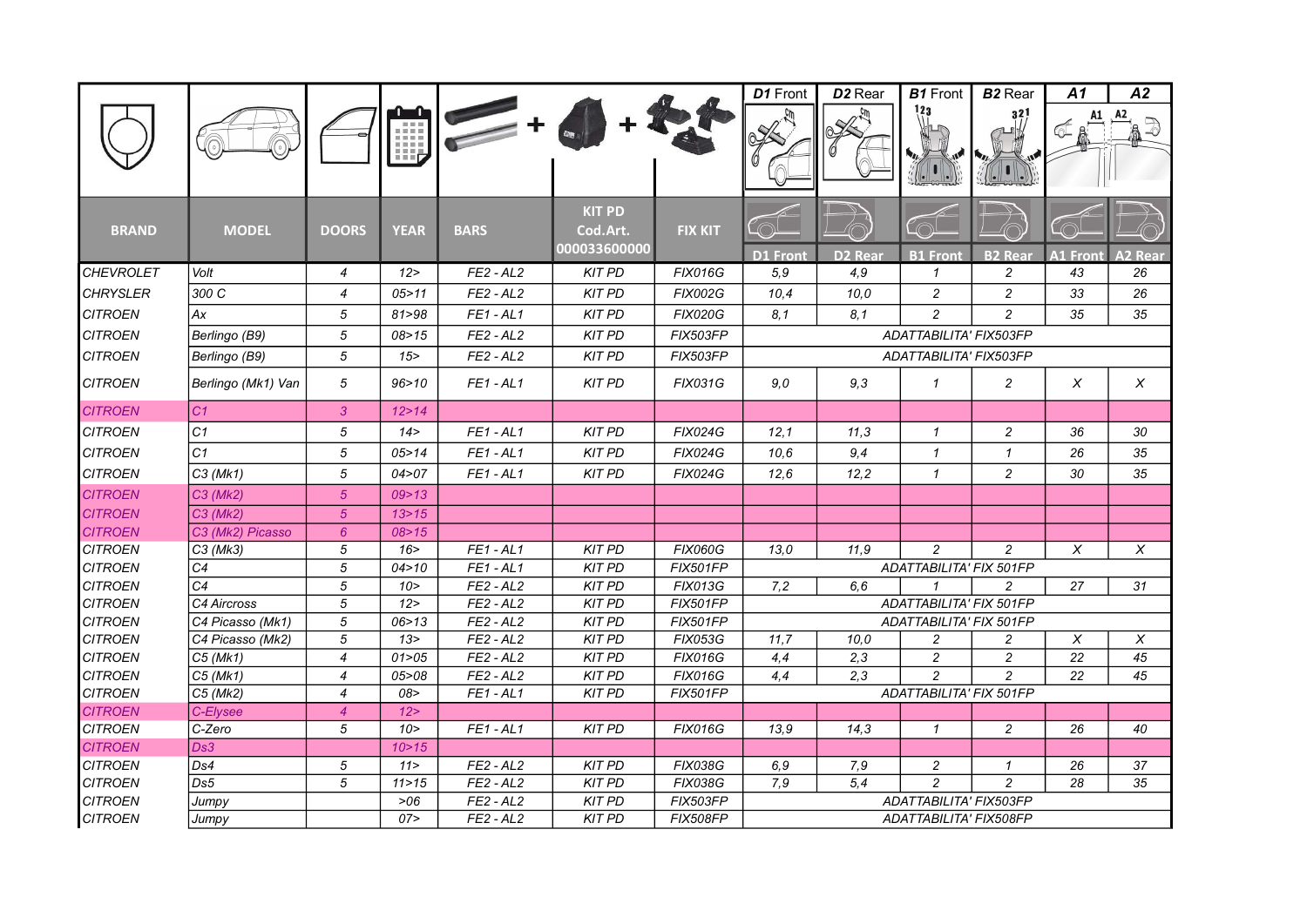|                 |                |                |             |             |                                           |                 | D1 Front        | D <sub>2</sub> Rear | <b>B1</b> Front         | <b>B2</b> Rear | A1                      | A2                        |
|-----------------|----------------|----------------|-------------|-------------|-------------------------------------------|-----------------|-----------------|---------------------|-------------------------|----------------|-------------------------|---------------------------|
|                 |                |                | 理           |             |                                           |                 |                 |                     | 123                     | 321            |                         | A2                        |
| <b>BRAND</b>    | <b>MODEL</b>   | <b>DOORS</b>   | <b>YEAR</b> | <b>BARS</b> | <b>KIT PD</b><br>Cod.Art.<br>000033600000 | <b>FIX KIT</b>  |                 |                     |                         |                |                         |                           |
|                 |                |                |             |             |                                           |                 | <b>D1 Front</b> | D <sub>2</sub> Rear | <b>B1 Front</b>         | <b>B2 Real</b> | <b>A1 Front</b>         | A2<br>Rear                |
| <b>CITROEN</b>  | Nemo           |                | 08>         | $FE2 - AL2$ | <b>KIT PD</b>                             | <b>FIX503FP</b> |                 |                     | ADATTABILITA' FIX503FP  |                |                         |                           |
| <b>CITROEN</b>  | Nemo Van       |                | 08>         | $FE2 - AL2$ | <b>KIT PD</b>                             | <b>FIX503FP</b> |                 |                     | ADATTABILITA' FIX503FP  |                |                         |                           |
| <b>CITROEN</b>  | Saxo           | 5              | 96 > 04     | $FE1 - AL1$ | <b>KIT PD</b>                             | <b>FIX020G</b>  | 6.6             | 5.3                 | $\overline{c}$          | $\overline{c}$ | 35                      | 35                        |
| <b>CITROEN</b>  | Space Tourer   |                | 07>         | $FE2 - AL2$ | <b>KIT PD</b>                             | <b>FIX508FP</b> |                 |                     | ADATTABILITA' FIX508FP  |                |                         |                           |
| <b>CITROEN</b>  | Xsara          | 5              | 97 > 06     | $FE1 - AL1$ | <b>KIT PD</b>                             | <b>FIX029G</b>  | 5,8             | 4.6                 | $\mathbf{1}$            | $\overline{c}$ | Χ                       | X                         |
| <b>CITROEN</b>  | Xsara Picasso  | 5              | 99 > 10     | $FE1 - AL1$ | <b>KIT PD</b>                             | <b>FIX031G</b>  | 7,5             | 6,8                 | $\mathcal I$            | $\mathbf{1}$   | X                       | X                         |
| <b>DACIA</b>    | Sandero        | 5 <sup>5</sup> | 13 >        |             |                                           |                 |                 |                     |                         |                |                         |                           |
| <b>DAEWOO</b>   | Lanos          | $\overline{4}$ | 97 > 02     | $FE1 - AL1$ | <b>KIT PD</b>                             | <b>FIX026G</b>  | 8,2             | 7.8                 | 1                       | 3              | 30                      | 30                        |
| <b>DAEWOO</b>   | Matiz          | 5              | 98 > 07     | $FE1 - AL1$ | <b>KIT PD</b>                             | <b>FIX024G</b>  | 8,5             | 8,5                 | $\mathcal I$            | $\overline{c}$ | 31                      | 35                        |
| <b>DAIHATSU</b> | Charade        | 5              | 11 > 13     | $FE1 - AL1$ | <b>KIT PD</b>                             | <b>FIX024G</b>  | 10.5            | 8.6                 | $\mathbf{1}$            | $\overline{c}$ | 33                      | 32                        |
| <b>DAIHATSU</b> | Cuore          | 5              | 07          | $FE1 - AL1$ | <b>KIT PD</b>                             | <b>FIX002G</b>  | 10,1            | 10,6                | $\mathbf{1}$            | $\overline{c}$ | 30                      | 42                        |
| <b>DAIHATSU</b> | Materia        | 5              | 06          | $FE2 - AL2$ | <b>KIT PD</b>                             | <b>FIX025G</b>  | 11,1            | 10,6                | $\overline{c}$          | $\overline{c}$ | 28                      | 39                        |
| <b>DAIHATSU</b> | Sirion         | 5              | 05          | $FE2 - AL2$ | <b>KIT PD</b>                             | <b>FIX024G</b>  | 6, 2            | 6.0                 | $\mathcal I$            | $\overline{c}$ | 35                      | 38                        |
| <b>DODGE</b>    | Journey        | $\overline{5}$ | 08 > 11     | $FE2 - AL2$ | <b>KIT PD</b>                             | <b>FIX012G</b>  | 12.0            | 11.3                | $\mathcal I$            | $\overline{2}$ | 33                      | 59                        |
| DS              |                | $\mathbf{3}$   | 16          |             |                                           |                 |                 |                     |                         |                |                         |                           |
| DS              | 4              | 5              | 15          | $FE2 - AL2$ | <b>KIT PD</b>                             | <b>FIX055G</b>  | 7,1             | 8.5                 | $\mathcal I$            | $\mathcal I$   | X                       | X                         |
| DS              | 5              | 5              | 15          | $FE2 - AL2$ | <b>KIT PD</b>                             | <b>FIX060G</b>  | 8,0             | 5,7                 | $\overline{c}$          | $\overline{c}$ | 28                      | 38                        |
| DS              | 4 Crossback    | 5              | 15          | $FE2 - AL2$ | <b>KIT PD</b>                             | <b>FIX055G</b>  | 7,1             | 8,5                 | $\mathcal I$            | $\mathbf{1}$   | X                       | X                         |
| <b>FIAT</b>     | 500            | $\overline{3}$ | 07 > 14     | $FE1 - AL1$ | <b>KIT PD</b>                             | <b>FIX018G</b>  | 12,3            | 9.0                 | $\overline{c}$          | $\mathbf{1}$   | $\overline{\mathsf{x}}$ | 7,3                       |
| <b>FIAT</b>     | 500            | 3              | 15          | $FE1 - AL1$ | <b>KIT PD</b>                             | <b>FIX018G</b>  | 12,3            | 9,0                 | $\overline{c}$          | $\mathbf{1}$   | $\pmb{\chi}$            | 7,3                       |
| <b>FIAT</b>     | 500 GQ         | 3              | 13 >        |             |                                           |                 |                 |                     |                         |                |                         |                           |
| <b>FIAT</b>     | 500L           | 5              | 12 >        | $FE2 - AL2$ | <b>KIT PD</b>                             | <b>FIX055G</b>  | 9,4             | 9,4                 | $\mathbf{1}$            | 2              | X                       | X                         |
| <b>FIAT</b>     | 500 L Living   | 5              | 13 >        | $FE2 - AL2$ | <b>KIT PD</b>                             | <b>FIX055G</b>  | 9.4             | 9.4                 | $\mathbf{1}$            | $\overline{c}$ | X                       | $\pmb{\times}$            |
| <b>FIAT</b>     | 500 L Trekking | 5              | 13 >        | $FE2 - AL2$ | <b>KIT PD</b>                             | <b>FIX055G</b>  | 9,4             | 9,4                 | $\mathcal I$            | $\overline{c}$ | X                       | X                         |
| <b>FIAT</b>     | 500 X          | 5              | 15          | $FE2 - AL2$ | <b>KIT PD</b>                             | <b>FIX014G</b>  | 7,5             | 6,8                 | $\mathbf{1}$            | $\overline{c}$ | 38                      | 34                        |
| <b>FIAT</b>     | <b>Brava</b>   | 5              | 95 > 01     | $FE1 - AL1$ | <b>KIT PD</b>                             | <b>FIX014G</b>  | 9,5             | 9,5                 | $\overline{c}$          | $\overline{c}$ | X                       | $\boldsymbol{\mathsf{X}}$ |
| <b>FIAT</b>     | Bravo          | 3              | 95 > 01     | $FE1 - AL1$ | <b>KIT PD</b>                             | <b>FIX015G</b>  | 10,3            | 8.9                 | $\overline{c}$          | $\overline{c}$ | X                       | $\pmb{\times}$            |
| <b>FIAT</b>     | Bravo          | 5              | 07 > 14     | $FE2 - AL2$ | <b>KIT PD</b>                             | <b>FIX016G</b>  | 7,0             | 5,9                 | $\mathcal I$            | $\overline{c}$ | 31                      | 47                        |
| <b>FIAT</b>     | Croma          | $\overline{4}$ | 85>96       | $FE1 - AL1$ | <b>KIT PD</b>                             | <b>FIX006G</b>  | 12,0            | 11,3                | $\overline{c}$          | $\overline{c}$ | X                       | X                         |
| <b>FIAT</b>     | Croma          | 5              | 05 > 07     | $FE1 - AL1$ | <b>KIT PD</b>                             | <b>FIX501FP</b> |                 |                     | ADATTABILITA' FIX 501FP |                |                         |                           |
| <b>FIAT</b>     | Croma          | 5              | 07 > 10     | $FE1 - AL1$ | <b>KIT PD</b>                             | <b>FIX501FP</b> |                 |                     | ADATTABILITA' FIX 501FP |                |                         |                           |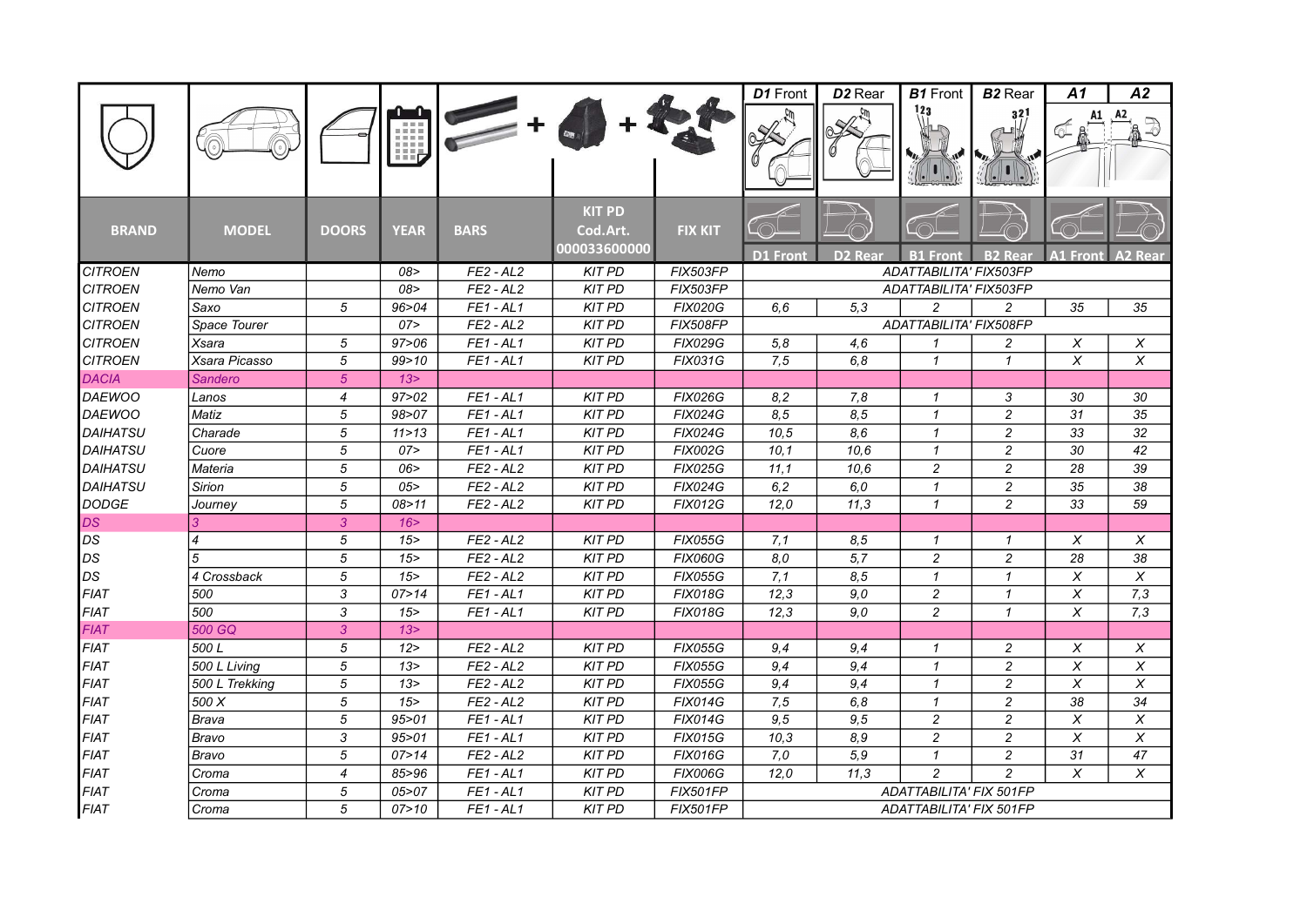|              |                                  |                |             |             |                                           |                 | D1 Front               | D <sub>2</sub> Rear | <b>B1</b> Front                | <b>B2</b> Rear | A1              | A2             |
|--------------|----------------------------------|----------------|-------------|-------------|-------------------------------------------|-----------------|------------------------|---------------------|--------------------------------|----------------|-----------------|----------------|
|              |                                  |                | 唧           |             |                                           |                 |                        |                     | 123                            | 321            |                 |                |
| <b>BRAND</b> | <b>MODEL</b>                     | <b>DOORS</b>   | <b>YEAR</b> | <b>BARS</b> | <b>KIT PD</b><br>Cod.Art.<br>000033600000 | <b>FIX KIT</b>  | <b>D1 Front</b>        | D <sub>2</sub> Rear | <b>B1 Front</b>                | <b>B2 Real</b> | <b>A1 Front</b> | <b>A2 Rear</b> |
| <b>FIAT</b>  | Doblò Cargo (Con<br>Giraffone)   |                | 00 > 10     | $FE2 - AL2$ | <b>KIT PD</b>                             | FIX503FP        |                        |                     | ADATTABILITA' FIX503FP         |                |                 |                |
| <b>FIAT</b>  | Doblò Cargo<br>(Senza Giraffone) |                | 00 > 10     | $FE2 - AL2$ | <b>KIT PD</b>                             | FIX503FP        |                        |                     | ADATTABILITA' FIX503FP         |                |                 |                |
| <b>FIAT</b>  | Doblò Cargo Maxi                 |                | 09 >        | $FE2 - AL2$ | <b>KIT PD</b>                             | FIX503FP        |                        |                     | ADATTABILITA' FIX503FP         |                |                 |                |
| <b>FIAT</b>  | Doblò II                         | 5              | 09>         | $FE2 - AL2$ | <b>KIT PD</b>                             | FIX503FP        |                        |                     | ADATTABILITA' FIX503FP         |                |                 |                |
| <b>FIAT</b>  | Doblò II                         |                | 15          | $FE2 - AL2$ | <b>KIT PD</b>                             | FIX503FP        | ADATTABILITA' FIX503FP |                     |                                |                |                 |                |
| <b>FIAT</b>  | Doblò II Maxi                    |                | 15          | $FE2 - AL2$ | <b>KIT PD</b>                             | FIX503FP        |                        |                     | ADATTABILITA' FIX503FP         |                |                 |                |
| <b>FIAT</b>  | Doblò Restyling                  |                | 09 > 10     | $FE1 - AL1$ | <b>KIT PD</b>                             | <b>FIX005GS</b> | 6,1                    | 6.1                 | $\overline{c}$                 | $\overline{c}$ | X               | X              |
| <b>FIAT</b>  | Fiorino II                       |                | 87 > 13     | $FE2 - AL2$ | <b>KIT PD</b>                             | FIX503FP        |                        |                     | ADATTABILITA' FIX503FP         |                |                 |                |
| <b>FIAT</b>  | Fiorino II (Con<br>Giraffone)    |                | 87 > 13     | $FE2 - AL2$ | <b>KIT PD</b>                             | FIX503FP        |                        |                     | ADATTABILITA' FIX503FP         |                |                 |                |
| <b>FIAT</b>  | Fiorino II (Senza<br>Giraffone)  |                | 87 > 13     | $FE2 - AL2$ | <b>KIT PD</b>                             | <b>FIX503FP</b> |                        |                     | ADATTABILITA' FIX503FP         |                |                 |                |
| <b>FIAT</b>  | Fiorino III                      |                | 07 >        | $FE2 - AL2$ | <b>KIT PD</b>                             | FIX503FP        |                        |                     | ADATTABILITA' FIX503FP         |                |                 |                |
| <b>FIAT</b>  | Freemont                         | 5              | 11 >        | $FE2 - AL2$ | <b>KIT PD</b>                             | <b>FIX012G</b>  | 12,0                   | 11,3                | $\mathbf{1}$                   | 2              | 33              | 59             |
| <b>FIAT</b>  | <b>Fullback</b>                  | $\overline{4}$ | 15          | $FE2 - AL2$ | <b>KIT PD</b>                             | <b>FIX018G</b>  | 8,8                    | 7,8                 | $\mathbf{1}$                   | $\overline{c}$ | 20              | 50             |
| <b>FIAT</b>  | Grande Punto                     | 3              | 05 > 12     | $FE1 - AL1$ | <b>KIT PD</b>                             | <b>FIX011G</b>  | 9,6                    | 11,8                | $\mathbf{1}$                   | $\overline{c}$ | 27              | 28             |
| <b>FIAT</b>  | Grande Punto                     | 5              | 05 > 12     | $FE1 - AL1$ | <b>KIT PD</b>                             | <b>FIX002G</b>  | 9,6                    | 8.5                 | $\mathbf{1}$                   | $\overline{c}$ | 27              | 42             |
| <b>FIAT</b>  | Idea                             | 5              | 05 > 12     | $FE1 - AL1$ | <b>KIT PD</b>                             | <b>FIX501FP</b> |                        |                     | <b>ADATTABILITA' FIX 501FP</b> |                |                 |                |
| <b>FIAT</b>  | Marea                            | $\overline{4}$ | 96 > 03     | $FE1 - AL1$ | <b>KIT PD</b>                             | <b>FIX014G</b>  | 9,2                    | 9.2                 | $\overline{c}$                 | $\overline{c}$ | X               | X              |
| <b>FIAT</b>  | Multipla                         | 5              | 98 > 03     | $FE3 - AL3$ | <b>KIT PD</b>                             | <b>FIX506FP</b> |                        |                     | ADATTABILITA' FIX506FP         |                |                 |                |
| <b>FIAT</b>  | Multipla II                      | 5              | 04 > 10     | $FE3 - AL3$ | <b>KIT PD</b>                             | <b>FIX506FP</b> |                        |                     | ADATTABILITA' FIX506FP         |                |                 |                |
| <b>FIAT</b>  | Panda I                          | 3              | 80 > 03     | $FE1 - AL1$ | <b>KIT PD</b>                             | <b>FIX021G</b>  | 12,8                   | 12,8                | $\overline{c}$                 | 2              | 35              | 35             |
| <b>FIAT</b>  | Panda II                         | $\sqrt{5}$     | 03 > 12     | $FE1 - AL1$ | <b>KIT PD</b>                             | <b>FIX014G</b>  | 13,4                   | 12.7                | $\mathbf{1}$                   | $\overline{c}$ | 20              | 50             |
| <b>FIAT</b>  | Panda III                        | $\sqrt{5}$     | 12          | $FE2 - AL2$ | <b>KIT PD</b>                             | <b>FIX002G</b>  | 6,4                    | 3.9                 | $\overline{c}$                 | $\overline{c}$ | 16              | 44             |
| <b>FIAT</b>  | Panda III                        | 5              | 15          | $FE1 - AL1$ | <b>KIT PD</b>                             | <b>FIX501FP</b> |                        |                     | <b>ADATTABILITA' FIX 501FP</b> |                |                 |                |
| <b>FIAT</b>  | Punto Evo                        | 5              | 09 > 12     | $FE1 - AL1$ | <b>KIT PD</b>                             | <b>FIX002G</b>  | 9,9                    | 8,5                 | $\mathbf{1}$                   | $\overline{c}$ | 27              | 42             |
| <b>FIAT</b>  | Punto I                          | 3              | 93>99       | $FE1 - AL1$ | <b>KIT PD</b>                             | <b>FIX008G</b>  | 9,1                    | 11,8                | $\overline{c}$                 | $\overline{c}$ | X               | X              |
| <b>FIAT</b>  | Punto I                          | 5              | 93 > 99     | $FE1 - AL1$ | <b>KIT PD</b>                             | <b>FIX007G</b>  | 9,1                    | 8,4                 | $\overline{c}$                 | $\overline{c}$ | X               | X              |
| <b>FIAT</b>  | Punto II                         | 3              | 99 > 07     | $FE1 - AL1$ | <b>KIT PD</b>                             | <b>FIX009G</b>  | 10,6                   | 14,1                | $\mathbf{1}$                   | $\overline{c}$ | $\pmb{\chi}$    | 29             |
| <b>FIAT</b>  | Punto II                         | 5              | 99>07       | $FE1 - AL1$ | <b>KIT PD</b>                             | <b>FIX010G</b>  | 10.6                   | 9.7                 | $\mathbf{1}$                   | $\overline{c}$ | X               | $\times$       |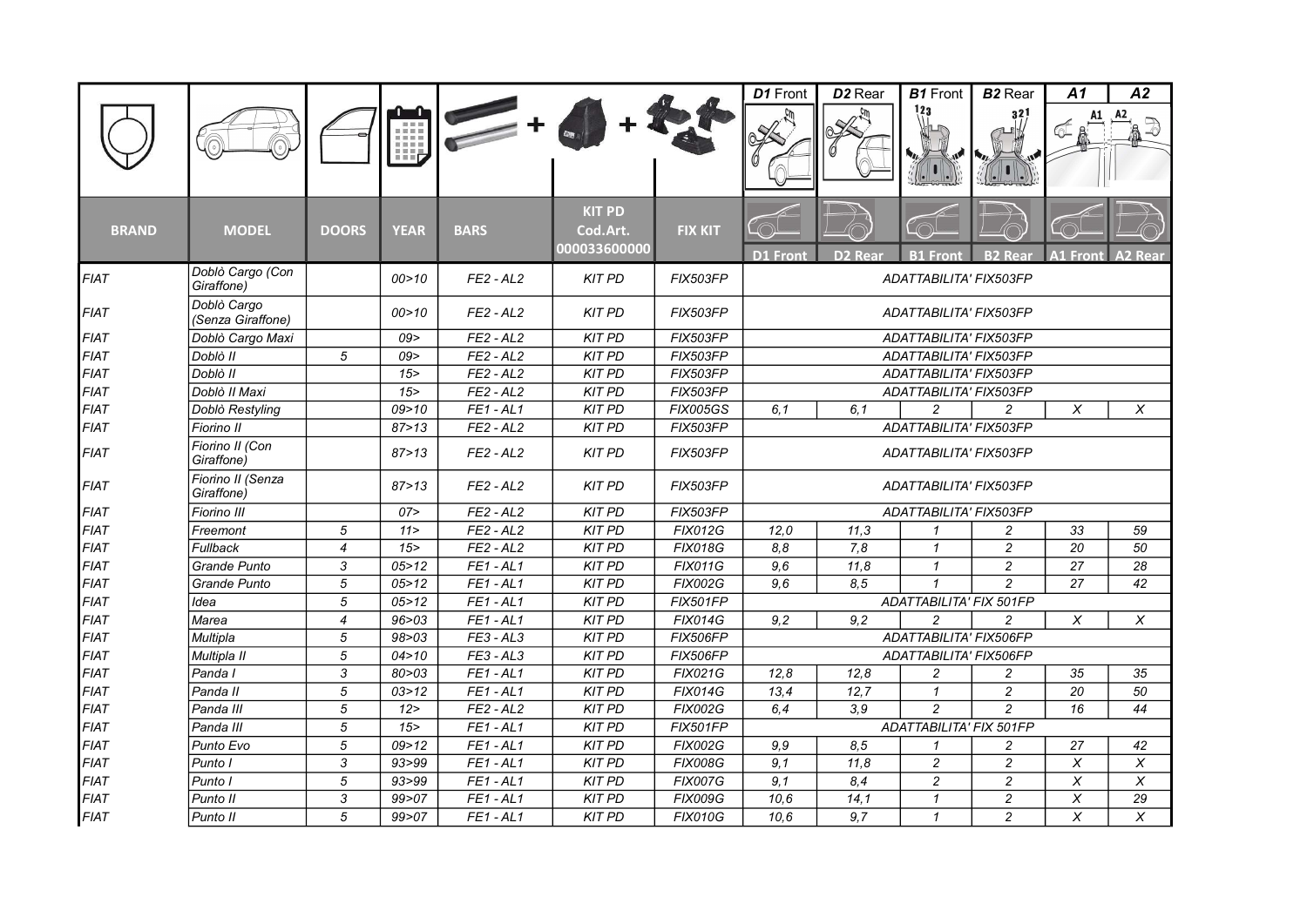|              |                                  |                |             |             |                                           |                 | D1 Front        | D <sub>2</sub> Rear | <b>B1</b> Front         | <b>B2</b> Rear | A1              | A2              |
|--------------|----------------------------------|----------------|-------------|-------------|-------------------------------------------|-----------------|-----------------|---------------------|-------------------------|----------------|-----------------|-----------------|
|              |                                  |                | Щ,          |             |                                           |                 |                 |                     | 123                     | 32             |                 |                 |
| <b>BRAND</b> | <b>MODEL</b>                     | <b>DOORS</b>   | <b>YEAR</b> | <b>BARS</b> | <b>KIT PD</b><br>Cod.Art.<br>000033600000 | <b>FIX KIT</b>  | <b>D1 Front</b> | <b>D2 Rear</b>      | <b>B1 Front</b>         | <b>B2 Rear</b> | <b>A1 Front</b> | A2 Rear         |
| <b>FIAT</b>  | Punto II Classic                 | 3              | 07 > 10     | $FE1 - AL1$ | <b>KIT PD</b>                             | <b>FIX009G</b>  | 10.6            | 14,1                | $\mathcal I$            | 2              | X               | 29              |
| <b>FIAT</b>  | Punto II Classic                 | 5              | 07 > 10     | $FE1 - AL1$ | <b>KIT PD</b>                             | <b>FIX010G</b>  | 10.6            | 9.7                 | $\mathbf{1}$            | $\overline{c}$ | $\chi$          | $\overline{X}$  |
| <b>FIAT</b>  | Punto III                        | 3              | 12 >        | $FE1 - AL1$ | <b>KIT PD</b>                             | <b>FIX011G</b>  | 9,9             | 11,8                | $\mathbf{1}$            | $\overline{c}$ | $\overline{27}$ | $\overline{28}$ |
| <b>FIAT</b>  | Punto III                        | $\sqrt{5}$     | 12          | $FE1 - AL1$ | <b>KIT PD</b>                             | <b>FIX002G</b>  | 9.9             | 8,5                 | $\mathbf{1}$            | $\overline{c}$ | 27              | 42              |
| <b>FIAT</b>  | Qubo                             | 5              | 08 > 16     | $FE2 - AL2$ | <b>KIT PD</b>                             | <b>FIX503FP</b> |                 |                     | ADATTABILITA' FIX503FP  |                |                 |                 |
| <b>FIAT</b>  | Qubo                             | 5              | 16 >        | $FE2 - AL2$ | <b>KIT PD</b>                             | <b>FIX503FP</b> |                 |                     | ADATTABILITA' FIX503FP  |                |                 |                 |
| <b>FIAT</b>  | Scudo                            |                | >06         | $FE2 - AL2$ | <b>KIT PD</b>                             | FIX503FP        |                 |                     | ADATTABILITA' FIX503FP  |                |                 |                 |
| <b>FIAT</b>  | Scudo II                         |                | 07 >        | $FE2 - AL2$ | <b>KIT PD</b>                             | <b>FIX508FP</b> |                 |                     | ADATTABILITA' FIX508FP  |                |                 |                 |
| <b>FIAT</b>  | <b>Stilo</b>                     |                | 01 > 10     | $FE1 - AL1$ | <b>KIT PD</b>                             | <b>FIX501FP</b> |                 |                     | ADATTABILITA' FIX 501FP |                |                 |                 |
| <b>FIAT</b>  | Tempra                           | $\overline{4}$ | 90 > 96     | $FE1 - AL1$ | <b>KIT PD</b>                             | <b>FIX007G</b>  | 11,9            | 11,5                | $\overline{c}$          | $\overline{c}$ | X               | X               |
| <b>FIAT</b>  | Tipo                             | $\overline{4}$ | 15          | $FE2 - AL2$ | <b>KIT PD</b>                             | <b>FIX014G</b>  | 5,6             | 3.5                 | $\mathbf{1}$            | $\overline{c}$ | 40              | 31              |
| <b>FIAT</b>  | Tipo                             | 5              | 88>95       | $FE1 - AL1$ | <b>KIT PD</b>                             | <b>FIX007G</b>  | 11,9            | 11,5                | $\overline{c}$          | $\overline{c}$ | X               | $\pmb{\times}$  |
| <b>FIAT</b>  | <b>Tipo Hatchback</b>            | $\sqrt{5}$     | 16          | $FE1 - AL1$ | <b>KIT PD</b>                             | <b>FIX057G</b>  | 14,0            | 11,9                | $\mathbf{1}$            | $\overline{c}$ | X               | X               |
| <b>FORD</b>  | B-Max                            | 5              | 12          | $FE2 - AL2$ | <b>KIT PD</b>                             | <b>FIX049G</b>  | 7,4             | 6.3                 | $\mathbf{1}$            | $\overline{c}$ | 25              | 33              |
| <b>FORD</b>  | C-Max                            | $\sqrt{5}$     | 03 > 10     | $FE1 - AL1$ | <b>KIT PD</b>                             | <b>FIX501FP</b> |                 |                     | ADATTABILITA' FIX 501FP |                |                 |                 |
| <b>FORD</b>  | C-Max II                         | 5              | 10 >        | $FE2 - AL2$ | <b>KIT PD</b>                             | <b>FIX014G</b>  | 12,6            | 10.2                | $\mathbf{1}$            | $\mathbf{1}$   | 25              | 47              |
| <b>FORD</b>  | Connect                          |                | 02>         | $FE2 - AL2$ | <b>KIT PD</b>                             | FIX503FP        |                 |                     | ADATTABILITA' FIX503FP  |                |                 |                 |
| <b>FORD</b>  | Ecosport                         | 5              | 14 >        | $FE2 - AL2$ | <b>KIT PD</b>                             | <b>FIX004G</b>  | 5,6             | 5,6                 | $\overline{c}$          | $\overline{c}$ | 20              | 46              |
| <b>FORD</b>  | Edge                             | 5              | 16          | $FE2 - AL2$ | <b>KIT PD</b>                             | <b>FIX014G</b>  | 11.5            | 11,5                | $\mathcal I$            | $\overline{c}$ | 25              | 40              |
| <b>FORD</b>  | Fiesta IV                        | $\sqrt{5}$     | 96>02       | $FE1 - AL1$ | <b>KIT PD</b>                             | <b>FIX020G</b>  | 8,1             | 8,1                 | $\overline{c}$          | $\overline{c}$ | 35              | 35              |
| <b>FORD</b>  | Fiesta V                         | 3              | 02 > 08     | $FE2 - AL2$ | <b>KIT PD</b>                             | <b>FIX022G</b>  | 6, 2            | 5,8                 | $\overline{c}$          | $\overline{c}$ | 48              | 28              |
| <b>FORD</b>  | Fiesta V                         | 5              | 02 > 08     | $FE2 - AL2$ | <b>KIT PD</b>                             | <b>FIX023G</b>  | 4,8             | 2.8                 | $\mathbf{1}$            | $\overline{c}$ | 25              | 35              |
| <b>FORD</b>  | Fiesta VI                        | 3              | 13 >        |             |                                           |                 |                 |                     |                         |                |                 |                 |
| <b>FORD</b>  | Fiesta VI                        | 5              | 13 >        | $FE1 - AL1$ | <b>KIT PD</b>                             | <b>FIX003G</b>  | 14,0            | 12.3                | $\mathcal I$            | $\overline{c}$ | 24              | 42              |
| <b>FORD</b>  | Fiesta VI                        | 5              | 08 > 13     | $FE1 - AL1$ | <b>KIT PD</b>                             | <b>FIX026G</b>  | 13,2            | 12,1                | $\overline{c}$          | $\overline{c}$ | 20              | 40              |
| <b>FORD</b>  | Focus I                          | 5              | 98>04       | $FE1 - AL1$ | <b>KIT PD</b>                             | <b>FIX048G</b>  | 11,7            | 10.5                | $\mathbf{1}$            | $\overline{c}$ | X               | X               |
| <b>FORD</b>  | <b>Focus I Station</b><br>Wagon  | 5              | 98>04       | $FE1 - AL1$ | <b>KIT PD</b>                             | <b>FIX048G</b>  | 11,7            | 10.5                | $\mathbf{1}$            | $\overline{c}$ | X               | X               |
| <b>FORD</b>  | Focus II                         |                | 04 > 11     | $FE1 - AL1$ | <b>KIT PD</b>                             | <b>FIX501FP</b> |                 |                     | ADATTABILITA' FIX 501FP |                |                 |                 |
| <b>FORD</b>  | <b>Focus II Station</b><br>Wagon | 5              | 04 > 11     | $FE1 - AL1$ | <b>KIT PD</b>                             | <b>FIX501FP</b> |                 |                     | ADATTABILITA' FIX 501FP |                |                 |                 |
| <b>FORD</b>  | Focus III                        | 5              | 11 > 14     | $FE2 - AL2$ | <b>KIT PD</b>                             | <b>FIX048G</b>  | 9,1             | 8.8                 | $\mathcal I$            | 2              | 25              | 46              |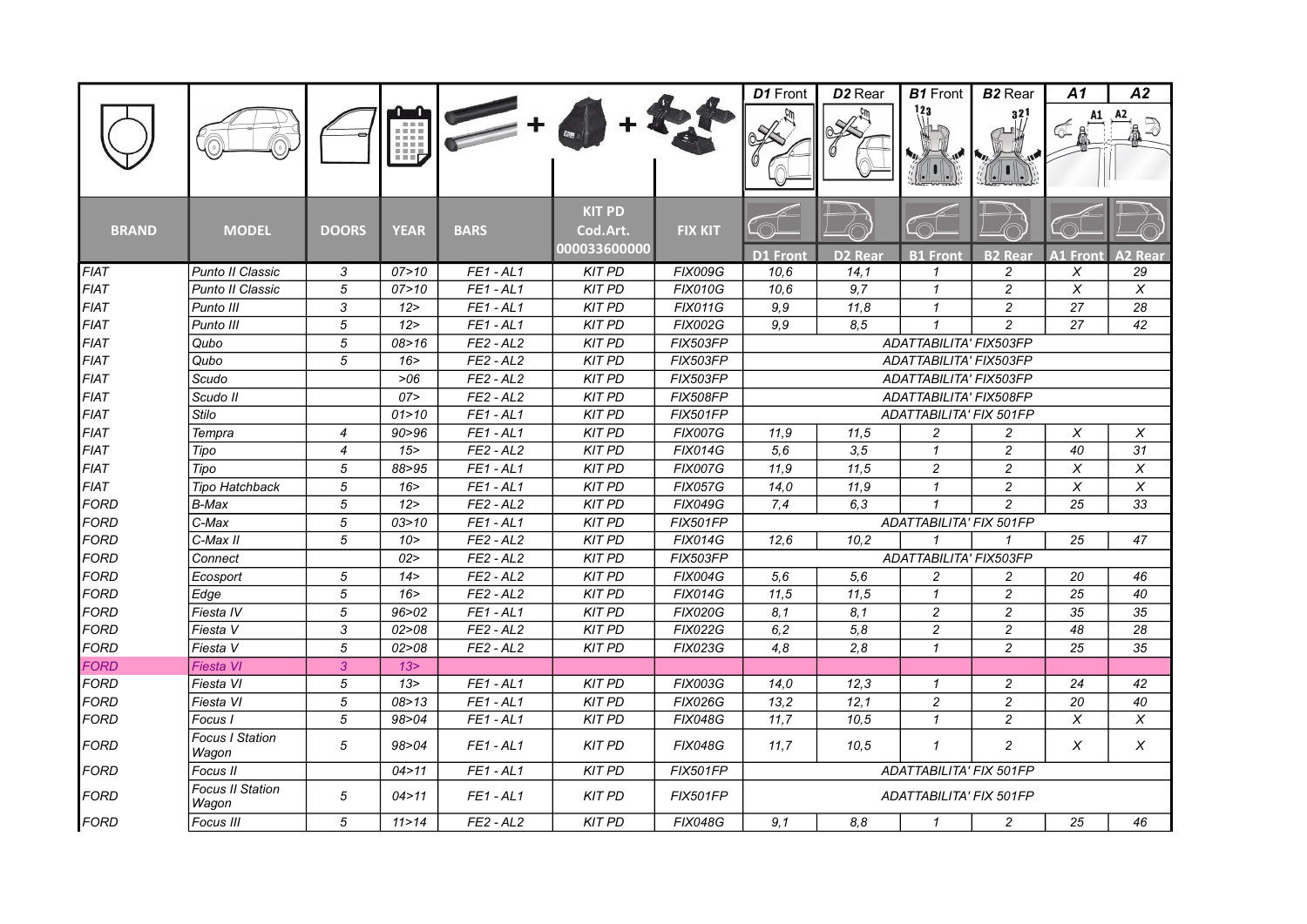|                |                                   |                          |             |             |                                           |                 | D1 Front         | D <sub>2</sub> Rear | <b>B1</b> Front         | <b>B2</b> Rear          | A1                        | A2              |
|----------------|-----------------------------------|--------------------------|-------------|-------------|-------------------------------------------|-----------------|------------------|---------------------|-------------------------|-------------------------|---------------------------|-----------------|
|                |                                   |                          | m           |             |                                           |                 |                  |                     | 123                     | 321                     |                           | A2              |
| <b>BRAND</b>   | <b>MODEL</b>                      | <b>DOORS</b>             | <b>YEAR</b> | <b>BARS</b> | <b>KIT PD</b><br>Cod.Art.<br>000033600000 | <b>FIX KIT</b>  | D1 Front         | D <sub>2</sub> Rear | <b>B1 Front</b>         | <b>B2 Rear</b>          | A1 Fron <sup>.</sup>      | ハフ<br>Rear      |
| <b>FORD</b>    | Focus III                         | 5                        | 14 >        | $FE2 - AL2$ | <b>KIT PD</b>                             | <b>FIX048G</b>  | 9.1              | 8.8                 | 1                       | $\overline{c}$          | 25                        | 46              |
| <b>FORD</b>    | <b>Focus III Station</b><br>Wagon | 5                        | 11 > 14     | $FE2 - AL2$ | <b>KIT PD</b>                             | <b>FIX016G</b>  | 7,8              | 6, 5                | $\mathbf{1}$            | $\overline{c}$          | 16                        | 47              |
| FORD           | <b>Focus III Station</b><br>Wagon | 5                        | 14 >        | $FE2 - AL2$ | <b>KIT PD</b>                             | <b>FIX016G</b>  | 7.7              | 6.6                 | $\mathbf{1}$            | $\overline{c}$          | 23                        | 48              |
| FORD           | Fusion                            | 5                        | 02 > 12     | $FE2 - AL2$ | <b>KIT PD</b>                             | <b>FIX023G</b>  | 5,9              | 3,1                 | $\overline{c}$          | $\overline{c}$          | 25                        | 45              |
| <b>FORD</b>    | $Ka +$                            | $\sqrt{5}$               | 16 >        | $FE1 - AL1$ | <b>KIT PD</b>                             | <b>FIX047G</b>  | 10,8             | 8,9                 | $\overline{c}$          | $\overline{c}$          | 26                        | 36              |
| <b>FORD</b>    | Kuga II                           | 5                        | 12 >        | $FE2 - AL2$ | <b>KIT PD</b>                             | <b>FIX039G</b>  | $\overline{3,7}$ | 10,4                | $\boldsymbol{2}$        | $\overline{2}$          | $\overline{15}$           | $\overline{55}$ |
| <b>FORD</b>    | Mondeo III                        | 5                        | 07 > 14     | $FE2 - AL2$ | <b>KIT PD</b>                             | <b>FIX003G</b>  | 8,4              | 8,4                 | $\mathcal I$            | $\overline{c}$          | $\boldsymbol{\mathsf{X}}$ | X               |
| <b>FORD</b>    | Mondeo III Wagon                  | 5                        | 07>10       | $FE2 - AL2$ | <b>KIT PD</b>                             | <b>FIX003G</b>  | 8,4              | 5,8                 | $\mathcal I$            | $\overline{c}$          | $\boldsymbol{\mathsf{X}}$ | X               |
| <b>FORD</b>    | Mondeo III Wagon                  | 5                        | 10 > 14     | $FE2 - AL2$ | <b>KIT PD</b>                             | <b>FIX003G</b>  | 8,4              | 5,8                 | $\mathcal I$            | $\overline{c}$          | X                         | X               |
| <b>FORD</b>    | Mondeo IV                         | $\overline{4}$           | 14 >        | $FE2 - AL2$ | <b>KIT PD</b>                             | <b>FIX048G</b>  | 10,3             | 10,3                | $\mathbf{1}$            | $\mathbf{1}$            | 35                        | 43              |
| <b>FORD</b>    | Mondeo IV Wagon                   | 5                        | 14 >        | $FE2 - AL2$ | <b>KIT PD</b>                             | <b>FIX004G</b>  | 8,1              | 6,8                 | $\mathbf{1}$            | $\overline{c}$          | 24                        | 46              |
| <b>FORD</b>    | S-Max I                           | 5                        | 06 > 10     | $FE2 - AL2$ | <b>KIT PD</b>                             | FIX501FP        |                  |                     | ADATTABILITA' FIX 501FP |                         |                           |                 |
| <b>FORD</b>    | S-Max I                           | 5                        | 10 > 15     | $FE2 - AL2$ | <b>KIT PD</b>                             | <b>FIX501FP</b> |                  |                     | ADATTABILITA' FIX 501FP |                         |                           |                 |
| <b>FORD</b>    | S-Max II                          | 5                        | 15          | $FE2 - AL2$ | <b>KIT PD</b>                             | <b>FIX026G</b>  | 15,2             | 15.2                | 1                       | 2                       | 27                        | 42              |
| <b>HONDA</b>   | Civic IX                          | 5                        | 11 > 15     | $FE2 - AL2$ | <b>KIT PD</b>                             | <b>FIX026G</b>  | 8,4              | 7,3                 | $\mathbf{1}$            | $\overline{c}$          | 32                        | 33              |
| <b>HONDA</b>   | Civic VI                          | 5                        | 96 > 01     | $FE1 - AL1$ | <b>KIT PD</b>                             | <b>FIX024G</b>  | 8,6              | 9,8                 | $\mathbf{1}$            | $\overline{c}$          | $\pmb{\times}$            | $\pmb{\times}$  |
| <b>HONDA</b>   | Civic VII                         | 5                        | 01 > 05     | $FE1 - AL1$ | <b>KIT PD</b>                             | <b>FIX026G</b>  | 12,5             | 12,2                | $\mathbf{1}$            | $\overline{c}$          | 25                        | 45              |
| <b>HONDA</b>   | CR-V III                          | 5                        | 07 > 12     | $FE2 - AL2$ | <b>KIT PD</b>                             | <b>FIX018G</b>  | 10,5             | 8,7                 | $\overline{c}$          | $\overline{c}$          | 14                        | 45              |
| <b>HONDA</b>   | $CR-VIV$                          | 5                        | 12 >        | $FE2 - AL2$ | <b>KIT PD</b>                             | <b>FIX012G</b>  | 9,8              | 8,9                 | $\overline{c}$          | $\overline{c}$          | $\overline{22}$           | 45              |
| <b>HONDA</b>   | HR-V I (No rails)                 | 3                        | 99>05       | $FE2 - AL2$ | <b>KIT PD</b>                             | <b>FIX015G</b>  | 10,4             | 8,3                 | $\overline{c}$          | $\overline{c}$          | 29                        | 49              |
| <b>HONDA</b>   | HR-VII                            | 5                        | 15          | $FE2 - AL2$ | <b>KIT PD</b>                             | <b>FIX024G</b>  | 8,7              | 8,1                 | $\mathbf{1}$            | $\mathbf{1}$            | 32                        | 32              |
| <b>HONDA</b>   | Insight II                        | 5                        | 09>         | $FE2 - AL2$ | <b>KIT PD</b>                             | <b>FIX026G</b>  | 7,7              | 7,7                 | $\mathbf{1}$            | $\overline{c}$          | 27                        | 38              |
| <b>HONDA</b>   | Jazz                              | 5                        | 15          | $FE1 - AL1$ | <b>KIT PD</b>                             | <b>FIX020G</b>  | 15,0             | 12,0                | $\boldsymbol{2}$        | $\overline{\mathbf{c}}$ | 27                        | 38              |
| <b>HONDA</b>   | Jazz II                           | 5                        | 07 > 13     | $FE2 - AL2$ | <b>KIT PD</b>                             | <b>FIX026G</b>  | 5,9              | 4,2                 | $\mathbf{1}$            | $\overline{c}$          | 22                        | 38              |
| <b>HONDA</b>   | Jazz III                          | 5                        | 13 > 15     | $FE1 - AL1$ | <b>KIT PD</b>                             | <b>FIX024G</b>  | 14,4             | 12,1                | $\mathcal I$            | $\overline{c}$          | 25                        | 40              |
| <b>HYUNDAI</b> | Accent II                         | $\overline{4}$           | 03>05       | $FE1 - AL1$ | <b>KIT PD</b>                             | <b>FIX026G</b>  | 10,5             | 10,5                | $\overline{c}$          | $\overline{c}$          | 26                        | 32              |
| <b>HYUNDAI</b> | Atos                              | 5                        | 97 > 08     | $FE1 - AL1$ | <b>KIT PD</b>                             | <b>FIX047G</b>  | 10,9             | 10,1                | $\mathcal I$            | $\overline{c}$          | 20                        | 50              |
| <b>HYUNDAI</b> | <b>Atos Prime</b>                 | 5                        | 99 > 08     | $FE1 - AL1$ | <b>KIT PD</b>                             | <b>FIX028G</b>  | 11,1             | 11,4                | $\mathbf{1}$            | $\overline{c}$          | 25                        | 40              |
| <b>HYUNDAI</b> | Genesis                           | $\overline{\mathcal{A}}$ | 15          | $FE2 - AL2$ | <b>KIT PD</b>                             | <b>FIX050G</b>  | 7,9              | 6.9                 | $\boldsymbol{2}$        | $\mathcal I$            | 20                        | 40              |
| <b>HYUNDAI</b> | $i10$ (IA)                        | 5                        | 13 >        | $FE2 - AL2$ | <b>KIT PD</b>                             | <b>FIX026G</b>  | $\overline{5,8}$ | $\overline{4,7}$    | $\mathbf{1}$            | $\overline{c}$          | 29                        | $\overline{31}$ |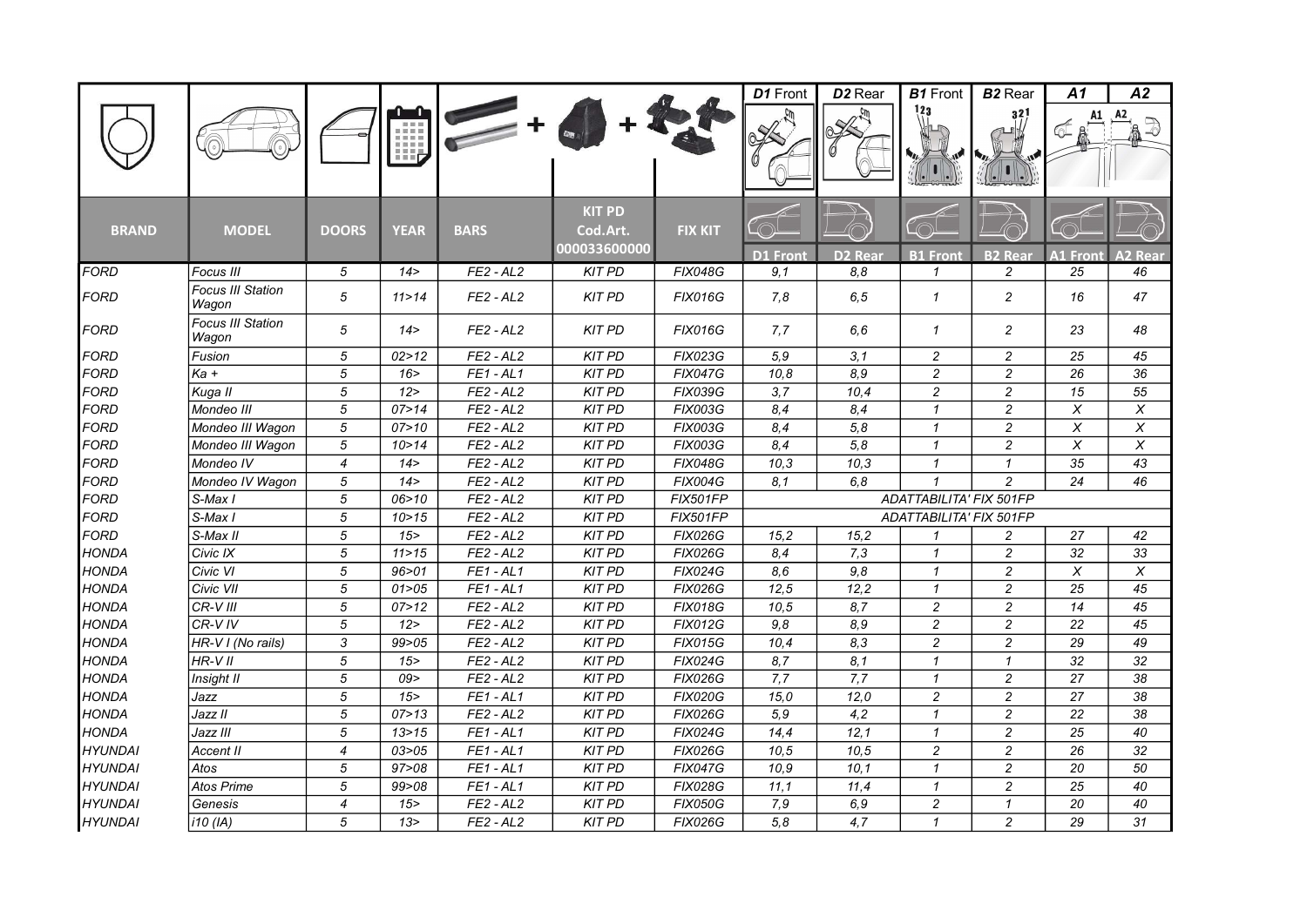|                                  |                                |                   |             |                            |                                           |                                  | D1 Front        | D <sub>2</sub> Rear | <b>B1</b> Front                            | <b>B2</b> Rear                   | A1                    | A2             |
|----------------------------------|--------------------------------|-------------------|-------------|----------------------------|-------------------------------------------|----------------------------------|-----------------|---------------------|--------------------------------------------|----------------------------------|-----------------------|----------------|
|                                  |                                |                   | 期           |                            |                                           |                                  |                 |                     |                                            | 32)                              |                       |                |
| <b>BRAND</b>                     | <b>MODEL</b>                   | <b>DOORS</b>      | <b>YEAR</b> | <b>BARS</b>                | <b>KIT PD</b><br>Cod.Art.<br>000033600000 | <b>FIX KIT</b>                   |                 |                     |                                            |                                  |                       |                |
| <b>HYUNDAI</b>                   |                                |                   | 07 > 13     |                            |                                           |                                  | <b>D1 Front</b> | <b>D2 Rear</b>      | <b>B1 Front</b><br>$\mathbf{\overline{1}}$ | <b>B2 Rear</b>                   | <b>A1 Front</b><br>22 | <b>A2 Rear</b> |
| <b>HYUNDAI</b>                   | i10 (PA)<br>i20 Coupé          | 5<br>$\mathbf{3}$ | 15          | $FE1 - AL1$<br>$FE1 - AL1$ | <b>KIT PD</b><br><b>KIT PD</b>            | <b>FIX026G</b><br>FIX509FP       | 11,2            | 11,2                | <b>ADATTABILITA' FIX509FP</b>              | 2                                |                       | 43             |
|                                  |                                |                   | 08 > 12     | $FE1 - AL1$                |                                           |                                  |                 |                     | $\mathcal I$                               |                                  |                       |                |
| <b>HYUNDAI</b><br><b>HYUNDAI</b> | i20 I<br>i20 I                 | 5<br>$\sqrt{5}$   | 12 > 14     | $FE1 - AL1$                | <b>KIT PD</b><br><b>KIT PD</b>            | <b>FIX024G</b><br><b>FIX024G</b> | 12,0<br>12.0    | 12,4<br>12,4        | $\overline{1}$                             | $\overline{c}$<br>$\overline{c}$ | 28<br>28              | 37<br>37       |
| <b>HYUNDAI</b>                   | <b>i20 II</b>                  | $5\phantom{.0}$   | 14 >        | <b>FE1-AL1</b>             | <b>KIT PD</b>                             | <b>FIX509FP</b>                  |                 |                     | <b>ADATTABILITA' FIX509FP</b>              |                                  |                       |                |
| <b>HYUNDAI</b>                   | i30 (GD)                       | 5                 | 11 >        | $FE2 - AL2$                | <b>KIT PD</b>                             | <b>FIX004G</b>                   | 6, 5            | 8,1                 | $\overline{c}$                             | $\mathcal I$                     | 19                    | 42             |
| <b>HYUNDAI</b>                   | Ioniq                          | 5 <sup>5</sup>    | 16 >        |                            |                                           |                                  |                 |                     |                                            |                                  |                       |                |
| <b>HYUNDAI</b>                   | ix20                           | 5                 | 10 >        | $FE2 - AL2$                | <b>KIT PD</b>                             | <b>FIX047G</b>                   | 8.0             | 6,3                 | $\mathcal I$                               | $\overline{c}$                   | 30                    | 27             |
| <b>HYUNDAI</b>                   | Santa Fe (DM)                  | 5                 | 12 >        | $FE2 - AL2$                | <b>KIT PD</b>                             | <b>FIX016G</b>                   | 11,3            | 10,2                | $\overline{c}$                             | $\overline{c}$                   | 26                    | 37             |
| <b>HYUNDAI</b>                   | Sonata (YF)                    | $\overline{4}$    | 09 > 14     | $FE2 - AL2$                | <b>KIT PD</b>                             | <b>FIX013G</b>                   | 8,7             | 8,5                 | 3                                          | 3                                | 20                    | 42             |
| <b>HYUNDAI</b>                   | Tucson (TL)                    | 5                 | 15          | $FE2 - AL2$                | <b>KIT PD</b>                             | <b>FIX050G</b>                   | 10,4            | 9,2                 | $\mathbf{1}$                               | $\overline{c}$                   | 24                    | 40             |
| <b>INFINITI</b>                  | Q30                            | $\sqrt{5}$        | 16          | $FE1 - AL1$                | <b>KIT PD</b>                             | FIX506FP                         |                 |                     | ADATTABILITA' FIX506FP                     |                                  |                       |                |
| <b>INFINITI</b>                  | Q30                            | $\sqrt{5}$        | 16 >        | $FE1 - AL1$                | <b>KIT PD</b>                             | <b>FIX506FP</b>                  |                 |                     | ADATTABILITA' FIX506FP                     |                                  |                       |                |
| <b>ISUZU</b>                     | D-Max                          | $\overline{4}$    | 12          |                            |                                           |                                  |                 |                     |                                            |                                  |                       |                |
| <b>JEEP</b>                      | <b>Grand Cherokee</b><br>(WK2) | 5                 | 14 >        | $FE2 - AL2$                | <b>KIT PD</b>                             | <b>FIX026G</b>                   | 13.5            | 13.5                | $\mathbf{1}$                               | $\overline{c}$                   | 18                    | 48             |
| KIA                              | Carens (RP)                    | 5                 | 13 >        | $FE2 - AL2$                | <b>KIT PD</b>                             | <b>FIX016G</b>                   | 10,4            | 9,4                 | $\mathbf{1}$                               | $\overline{c}$                   | 27                    | 47             |
| KIA                              | Cee'D (EU)                     | 5                 | 12 > 15     | $FE2 - AL2$                | <b>KIT PD</b>                             | <b>FIX004G</b>                   | 6,9             | 6,0                 | $\mathcal I$                               | $\overline{c}$                   | 23                    | 46             |
| KIA                              | Cee'D (EU)                     | $\sqrt{5}$        | 15          | $FE2 - AL2$                | <b>KIT PD</b>                             | <b>FIX004G</b>                   | 6,9             | 6,0                 | $\mathbf{1}$                               | $\overline{c}$                   | 23                    | 46             |
| KIA                              | Optima (JF)                    | $\overline{4}$    | 16 >        | $FE2 - AL2$                | <b>KIT PD</b>                             | <b>FIX048G</b>                   | 9,1             | 9,8                 | $\overline{c}$                             | $\overline{c}$                   | 30                    | 47             |
| KIA                              | Picanto (SA)                   | 5                 | 04 > 10     | $FE2 - AL2$                | <b>KIT PD</b>                             | <b>FIX028G</b>                   | 2,9             | 4,1                 | $\mathbf{1}$                               | $\overline{c}$                   | 25                    | 50             |
| KIA                              | Picanto (TA)                   | 5                 | 11 >        | $FE1 - AL1$                | <b>KIT PD</b>                             | <b>FIX026G</b>                   | 11,0            | 11,0                | $\mathcal I$                               | $\overline{c}$                   | 26                    | 32             |
| KIA                              | Rio                            | 5                 | 17          | $FE2 - AL2$                | <b>KIT PD</b>                             | <b>FIX026G</b>                   | 6, 5            | 4,7                 | $\mathcal I$                               | $\overline{c}$                   | 28                    | 37             |
| <b>KIA</b>                       | Rio (DE) Hatchback             | 5                 | 05 > 11     | $FE1 - AL1$                | <b>KIT PD</b>                             | <b>FIX026G</b>                   | 12,6            | 12,0                | $\mathcal I$                               | $\overline{c}$                   | 26                    | 35             |
| <b>KIA</b>                       | Rio (UB)                       | $\overline{4}$    | 11 > 16     | $FE2 - AL2$                | <b>KIT PD</b>                             | <b>FIX047G</b>                   | 5,2             | 5,2                 | $\mathbf{1}$                               | $\overline{c}$                   | 28                    | 32             |
| KIA                              | Rio (UB) Hatchback             | 5                 | 11 > 15     | $FE2 - AL2$                | <b>KIT PD</b>                             | <b>FIX047G</b>                   | 5,2             | 5,2                 | $\mathbf{1}$                               | $\overline{c}$                   | 28                    | 32             |
| KIA                              | Soul (PS)                      | 5                 | 14 >        | $FE1 - AL1$                | <b>KIT PD</b>                             | <b>FIX507FP</b>                  |                 |                     | ADATTABILITA' FIX507FP                     |                                  |                       |                |
| KIA                              | Sportage (QL)                  | $\sqrt{5}$        | 16          | $FE2 - AL2$                | <b>KIT PD</b>                             | <b>FIX004G</b>                   | 8,9             | 8,8                 | $\mathbf{1}$                               | $\overline{c}$                   | 20                    | 45             |
| KIA                              | Sportage (SL)                  | 5                 | 10 > 13     | $FE2 - AL2$                | <b>KIT PD</b>                             | <b>FIX016G</b>                   | 10,0            | 9,0                 | $\overline{2}$                             | $\overline{c}$                   | 10                    | 60             |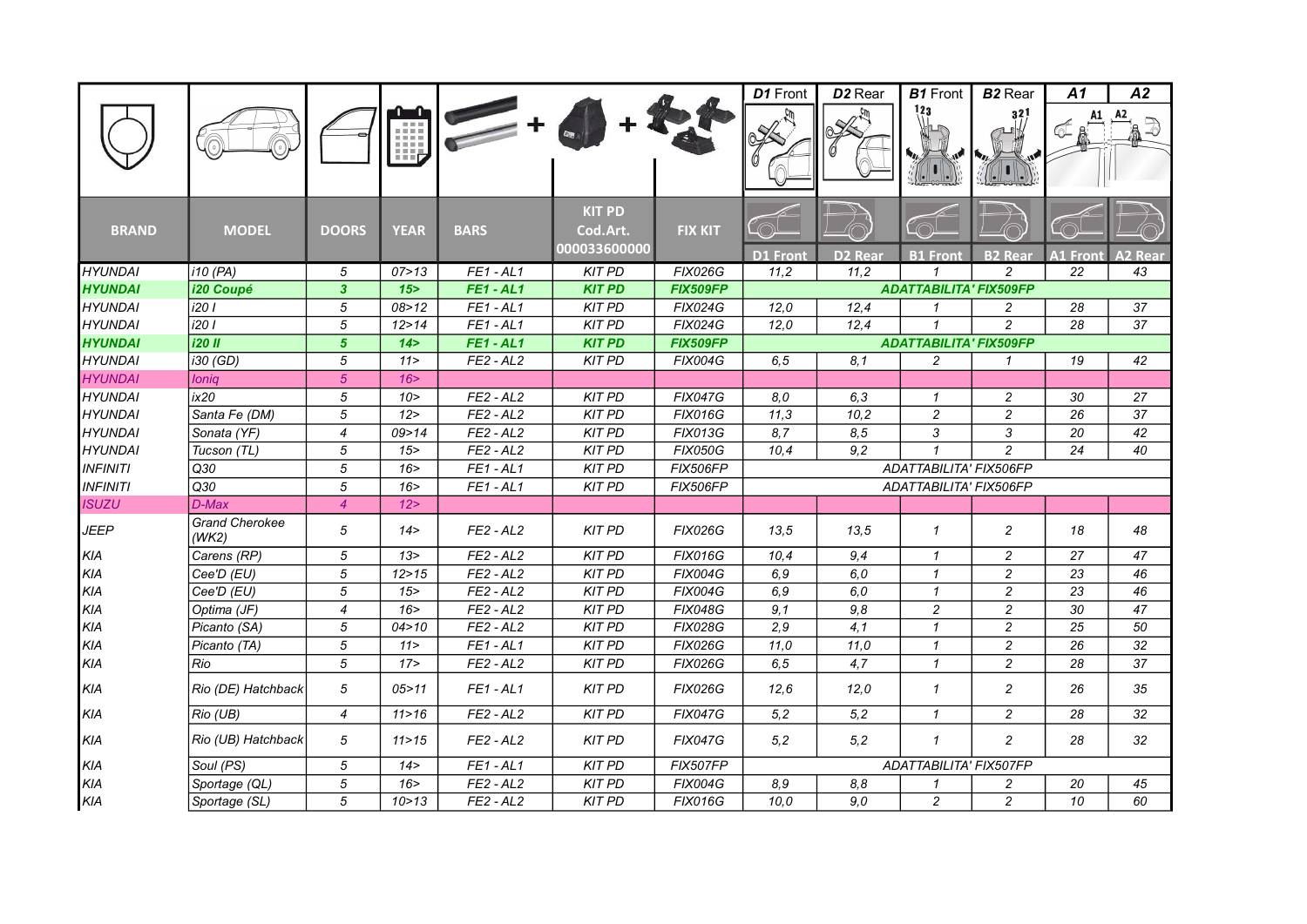|                   |                                      |                          |             |             |                                           |                 | D1 Front          | D <sub>2</sub> Rear | <b>B1</b> Front                | <b>B2</b> Rear   | A1                      | A2              |
|-------------------|--------------------------------------|--------------------------|-------------|-------------|-------------------------------------------|-----------------|-------------------|---------------------|--------------------------------|------------------|-------------------------|-----------------|
|                   |                                      |                          | Щ,          |             |                                           |                 |                   |                     | 123                            | 321              |                         | A2              |
| <b>BRAND</b>      | <b>MODEL</b>                         | <b>DOORS</b>             | <b>YEAR</b> | <b>BARS</b> | <b>KIT PD</b><br>Cod.Art.<br>000033600000 | <b>FIX KIT</b>  | <b>D1 Front</b>   | D <sub>2</sub> Rear | <b>B1 Front</b>                | <b>B2</b> Rear   | <b>A1 Front</b>         | <b>A2 Rear</b>  |
| KIA               | Venga (No Tetto<br>Vetro)            | 5                        | 14 >        | $FE2 - AL2$ | <b>KIT PD</b>                             | <b>FIX014G</b>  | 9,0               | 6,6                 | $\mathbf{1}$                   | $\overline{c}$   | 29                      | 45              |
| KIA               | Venga (No Tetto<br>Vetro)            | 5                        | 10 > 14     | $FE2 - AL2$ | <b>KIT PD</b>                             | <b>FIX047G</b>  | 7,3               | 5,9                 | $\mathcal I$                   | $\overline{c}$   | 27                      | 40              |
| LANCIA            | Delta III                            | 5                        | 08 > 11     | $FE2 - AL2$ | <b>KIT PD</b>                             | <b>FIX002G</b>  | 8,2               | 5,3                 | $\mathbf{1}$                   | $\boldsymbol{2}$ | 27                      | 51              |
| LANCIA            | Delta III                            | $\overline{5}$           | 11 >        | $FE2 - AL2$ | <b>KIT PD</b>                             | <b>FIX002G</b>  | 8,2               | $\overline{5,3}$    | $\mathbf{1}$                   | $\overline{2}$   | $\overline{27}$         | 51              |
| LANCIA            | Κ                                    | $\overline{4}$           | 94 > 00     | $FE1 - AL1$ | <b>KIT PD</b>                             | <b>FIX006G</b>  | 11,3              | 11,3                | $\overline{c}$                 | $\overline{c}$   | $\pmb{\times}$          | X               |
| LANCIA            | Lybra                                | $\overline{\mathcal{A}}$ | 99 > 05     | $FE1 - AL1$ | <b>KIT PD</b>                             | <b>FIX017G</b>  | $\overline{10,3}$ | 10.1                | $\overline{c}$                 | $\overline{c}$   | $\overline{\mathsf{x}}$ | $\overline{x}$  |
| LANCIA            | Lybra Station<br>Wagon               | 5                        | 99 > 05     | $FE1 - AL1$ | <b>KIT PD</b>                             | <b>FIX501FP</b> |                   |                     | <b>ADATTABILITA' FIX 501FP</b> |                  |                         |                 |
| LANCIA            | Musa                                 | 5                        | 04 > 06     | $FE1 - AL1$ | <b>KIT PD</b>                             | <b>FIX501FP</b> |                   |                     | ADATTABILITA' FIX 501FP        |                  |                         |                 |
| LANCIA            | Musa                                 | 5                        | 07 > 12     | $FE1 - AL1$ | <b>KIT PD</b>                             | <b>FIX501FP</b> |                   |                     | ADATTABILITA' FIX 501FP        |                  |                         |                 |
| LANCIA            | Thema                                | $\overline{4}$           | 11 > 14     | $FE2 - AL2$ | <b>KIT PD</b>                             | <b>FIX002G</b>  | 10,4              | 10.0                | 2                              | 2                | 33                      | 26              |
| LANCIA            | Thema                                | $\overline{4}$           | 84>94       | $FE1 - AL1$ | <b>KIT PD</b>                             | <b>FIX006G</b>  | 12,0              | 11.3                | $\overline{c}$                 | $\overline{c}$   | X                       | X               |
| LANCIA            |                                      | 3                        | 95 > 03     | $FE1 - AL1$ | <b>KIT PD</b>                             | <b>FIX019G</b>  | 11,2              | 13,3                | $\overline{c}$                 | $\overline{c}$   | X                       | $\pmb{\times}$  |
| <b>LANCIA</b>     | Ypsilon                              | 3                        | 04 > 13     | $FE1 - AL1$ | <b>KIT PD</b>                             | <b>FIX018G</b>  | 12,6              | 10,8                | $\overline{c}$                 | $\overline{c}$   | $\pmb{\times}$          | $\pmb{\times}$  |
| LANCIA            | Ypsilon                              | $\sqrt{5}$               | 11 > 15     | $FE1 - AL1$ | <b>KIT PD</b>                             | <b>FIX016G</b>  | 14,0              | 13,7                | $\mathbf{1}$                   | $\boldsymbol{2}$ | $\pmb{\times}$          | $\pmb{\times}$  |
| LANCIA            | Ypsilon                              | 5                        | 15          | $FE1 - AL1$ | <b>KIT PD</b>                             | <b>FIX051G</b>  | 15,0              | 14,4                | $\mathcal I$                   | 3                | $\pmb{\times}$          | $\pmb{\times}$  |
| <b>LAND ROVER</b> | <b>Discovery Sport</b><br>(L550)     | 5                        | 15          | $FE2 - AL2$ | <b>KIT PD</b>                             | <b>FIX052G</b>  | 11,7              | 12,3                | $\mathbf{1}$                   | $\overline{c}$   | 23                      | 45              |
| <b>LAND ROVER</b> | Range Rover 1<br><b>Sport (L320)</b> | $\sqrt{5}$               | 05 > 13     |             |                                           |                 |                   |                     |                                |                  |                         |                 |
| <b>LAND ROVER</b> | Range Rover 2<br>Sport (L494)        | 5                        | 14 >        | $FE3 - AL3$ | <b>KIT PD</b>                             | <b>FIX038G</b>  | 7,8               | 7.8                 | 2                              | 2                | 30                      | 45              |
| <b>LAND ROVER</b> | Range Rover<br>Evoque (L538)         | 4                        | 11 >        | $FE2 - AL2$ | <b>KIT PD</b>                             | <b>FIX038G</b>  | 12.0              | 12,5                | 2                              | $\overline{c}$   | 23                      | 52              |
| LEXUS             | CT Hybrid                            | 5                        | 11 >        | $FE1 - AL1$ | <b>KIT PD</b>                             | <b>FIX004G</b>  | 11,5              | 12,5                | $\mathbf{1}$                   | $\overline{c}$   | 27                      | 38              |
| LEXUS             | <b>GS Hybrid</b>                     | $\overline{4}$           | 12 >        | $FE2 - AL2$ | <b>KIT PD</b>                             | <b>FIX040G</b>  | 6, 6              | 6,6                 | $\mathbf{1}$                   | $\overline{c}$   | $\overline{27}$         | $\overline{37}$ |
| <b>LEXUS</b>      | IS (XE10)                            | $\overline{4}$           | 98 > 05     | $FE2 - AL2$ | <b>KIT PD</b>                             | <b>FIX028G</b>  | 4,1               | 4,1                 | $\mathbf{1}$                   | $\overline{c}$   | $\pmb{\chi}$            | X               |
| <b>LEXUS</b>      | IS (XE20)                            | $\overline{4}$           | 05 > 13     | $FE2 - AL2$ | <b>KIT PD</b>                             | <b>FIX041G</b>  | 3,8               | 4,5                 | $\mathcal I$                   | $\overline{c}$   | $\pmb{\times}$          | 30              |
| LEXUS             | IS (XE30) Hybrid                     | $\overline{4}$           | 13 >        | $FE1 - AL1$ | <b>KIT PD</b>                             | <b>FIX026G</b>  | 14,7              | 14,7                | $\mathbf{1}$                   | $\mathbf{1}$     | 29                      | 37              |
| LEXUS             | NX Hybrid                            | 5                        | 14 >        | $FE2 - AL2$ | <b>KIT PD</b>                             | <b>FIX026G</b>  | 12,1              | 10,6                | $\mathbf{1}$                   | $\overline{c}$   | 25                      | 42              |
| <b>LEXUS</b>      | RX (AL20) Hybrid                     | 5                        | 15          | $FE2 - AL2$ | <b>KIT PD</b>                             | <b>FIX014G</b>  | 9,7               | 9,7                 | $\mathbf{1}$                   | $\overline{c}$   | 33                      | 37              |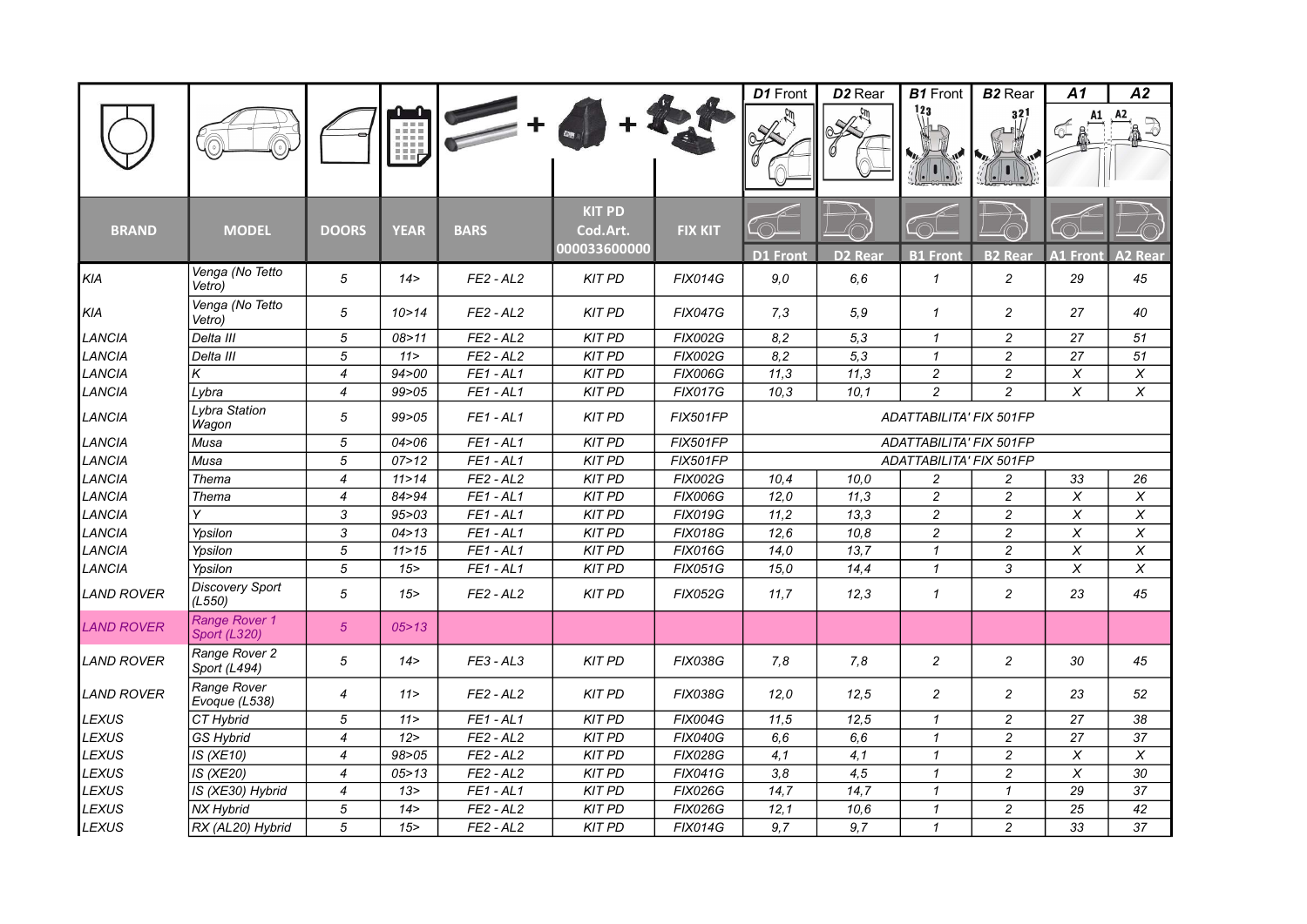|                 |                                   |                  |             |                  |                                           |                 | D1 Front               | D <sub>2</sub> Rear | <b>B1</b> Front               | <b>B2</b> Rear | A1              | A2             |  |  |
|-----------------|-----------------------------------|------------------|-------------|------------------|-------------------------------------------|-----------------|------------------------|---------------------|-------------------------------|----------------|-----------------|----------------|--|--|
|                 |                                   |                  | 哩           |                  |                                           |                 |                        |                     | 123                           | 32             |                 |                |  |  |
| <b>BRAND</b>    | <b>MODEL</b>                      | <b>DOORS</b>     | <b>YEAR</b> | <b>BARS</b>      | <b>KIT PD</b><br>Cod.Art.<br>000033600000 | <b>FIX KIT</b>  | <b>D1</b> Front        | <b>D2 Rear</b>      | <b>B1 Front</b>               | <b>B2 Rear</b> | <b>A1 Front</b> | <b>\2 Rear</b> |  |  |
| <b>LEXUS</b>    | RX (XU30)                         | 5                | 03 > 09     | $FE2 - AL2$      | <b>KIT PD</b>                             | <b>FIX026G</b>  | 8.7                    | 8.3                 |                               | $\mathfrak{p}$ | 25              | 43             |  |  |
| <b>MAHINDRA</b> | <b>XUV 500</b>                    | 5                | 12          | $FE1 - AL1$      | <b>KIT PD</b>                             | <b>FIX505FP</b> |                        |                     | ADATTABILITA' FIX505FP        |                |                 |                |  |  |
| <b>MAZDA</b>    | 121                               | $\overline{4}$   | 91 > 02     | $FE1 - AL1$      | <b>KIT PD</b>                             | <b>FIX020G</b>  | 8,1                    | 8,1                 | $\overline{c}$                | 2              | 35              | 35             |  |  |
| <b>MAZDA</b>    | $2$ (DE)                          | 3                | 09 > 14     |                  |                                           |                 |                        |                     |                               |                |                 |                |  |  |
| <b>MAZDA</b>    | $2$ (DE)                          | 5                | 07 > 09     | $FE1 - AL1$      | <b>KIT PD</b>                             | <b>FIX012G</b>  | 12,2                   | 10.9                | $\overline{c}$                | $\mathcal I$   | 22              | 32             |  |  |
| MAZDA           | 2(DJ)                             | 5                | 14 >        | $FE1 - AL1$      | <b>KIT PD</b>                             | <b>FIX004G</b>  | 12.0                   | 12.2                | $\mathbf{1}$                  | $\overline{c}$ | 26              | 35             |  |  |
| MAZDA           | 2(DY)                             | 5                | 02 > 07     | $FE1 - AL1$      | <b>KIT PD</b>                             | <b>FIX026G</b>  | 10,8                   | 10,3                | $\overline{c}$                | $\overline{c}$ | 25              | 39             |  |  |
| <b>MAZDA</b>    | 3 / Axela (BK)                    | 5                | 03 > 09     | $FE2 - AL2$      | <b>KIT PD</b>                             | <b>FIX012G</b>  | 6,3                    | 6,3                 | $\mathbf{1}$                  | $\overline{c}$ | 25              | 34             |  |  |
| MAZDA           | 3 / Axela (BM)                    | 5                | 14 >        | $FE2 - AL2$      | <b>KIT PD</b>                             | <b>FIX050G</b>  | 11,5                   | 10,1                | $\mathcal I$                  | $\overline{c}$ | 25              | 35             |  |  |
| MAZDA           | 3/Axela(BL)                       | 5                | 09 > 13     | $FE2 - AL2$      | <b>KIT PD</b>                             | <b>FIX012G</b>  | 6,3                    | 6,3                 | $\mathbf{1}$                  | $\overline{c}$ | 25              | 34             |  |  |
| MAZDA           | 6 / Atenza (GJ)                   | $\boldsymbol{4}$ | 13 > 16     | $FE2 - AL2$      | <b>KIT PD</b>                             | <b>FIX038G</b>  | 9,8                    | 9,8                 | $\mathbf{1}$                  | $\mathbf{1}$   | 16              | 45             |  |  |
| MAZDA           | 6 / Atenza (GJ)                   | 4                | 16          | $FE2 - AL2$      | <b>KIT PD</b>                             | <b>FIX050G</b>  | 11,0                   | 9,5                 | $\mathbf{1}$                  | $\mathbf{1}$   | 25              | 45             |  |  |
| MAZDA           | $Cx-3$                            | 5                | 15          | $FE1 - AL1$      | <b>KIT PD</b>                             | <b>FIX014G</b>  | 15,2                   | 13,7                | $\mathbf{1}$                  | $\overline{c}$ | 26              | 43             |  |  |
| <b>MAZDA</b>    | $Cx-5$                            | 5                | 12 > 15     | $FE2 - AL2$      | <b>KIT PD</b>                             | <b>FIX016G</b>  | 10,5                   | 9.3                 | $\mathbf{1}$                  | $\mathfrak{p}$ | 24              | 44             |  |  |
| <b>MAZDA</b>    | $Cx-5$                            | 5                | 15          | $FE2 - AL2$      | <b>KIT PD</b>                             | FIX509FP        |                        |                     | <b>ADATTABILITA' FIX509FP</b> |                |                 |                |  |  |
| MAZDA           | $Cx - 7$                          | 5                | 06 > 12     | <b>FE2 - AL2</b> | <b>KIT PD</b>                             | <b>FIX509FP</b> |                        |                     | <b>ADATTABILITA' FIX509FP</b> |                |                 |                |  |  |
| <b>MAZDA</b>    | MX-5 Cult                         | $\overline{2}$   | 13 >        |                  |                                           |                 |                        |                     |                               |                |                 |                |  |  |
| <b>MERCEDES</b> | 190 (W201)                        | $\overline{4}$   | 83 > 93     | $FE2 - AL2$      | <b>KIT PD</b>                             | <b>FIX028G</b>  | 4,1                    | 3,1                 | $\overline{c}$                | $\overline{c}$ | X               | X              |  |  |
| <b>MERCEDES</b> | 200 / 300 Station<br>Wagon (W124) | 5                | 85>94       | $FE2 - AL2$      | <b>KIT PD</b>                             | <b>FIX028G</b>  | 6.3                    | 6.3                 | $\mathbf{1}$                  | $\overline{c}$ | X               | X              |  |  |
| <b>MERCEDES</b> | A (W168)                          | 5                | 97 > 04     | $FE1 - AL1$      | <b>KIT PD</b>                             | <b>FIX020G</b>  | 12,9                   | 10.9                | $\overline{c}$                | $\overline{c}$ | X               | X              |  |  |
| <b>MERCEDES</b> | A (W169)                          | 5                | 04 > 07     | $FE1 - AL1$      | <b>KIT PD</b>                             | <b>FIX501FP</b> |                        |                     | ADATTABILITA' FIX 501FP       |                |                 |                |  |  |
| <b>MERCEDES</b> | A (W169)                          | 5                | 08 > 12     | $FE1 - AL1$      | <b>KIT PD</b>                             | <b>FIX501FP</b> |                        |                     | ADATTABILITA' FIX 501FP       |                |                 |                |  |  |
| <b>MERCEDES</b> | A (W176)                          | 5                | 13 >        | $FE1 - AL1$      | <b>KIT PD</b>                             | <b>FIX506FP</b> |                        |                     | ADATTABILITA' FIX506FP        |                |                 |                |  |  |
| <b>MERCEDES</b> | B (W245)                          | 5                | 05 > 11     | $FE1 - AL1$      | <b>KIT PD</b>                             | <b>FIX501FP</b> |                        |                     | ADATTABILITA' FIX 501FP       |                |                 |                |  |  |
| <b>MERCEDES</b> | B (W246)                          | 5                | 12 > 14     | $FE1 - AL1$      | <b>KIT PD</b>                             | <b>FIX506FP</b> |                        |                     | ADATTABILITA' FIX506FP        |                |                 |                |  |  |
| <b>MERCEDES</b> | B (W246)                          | 5                | 15          | $FE1 - AL1$      | <b>KIT PD</b>                             | <b>FIX506FP</b> |                        |                     | ADATTABILITA' FIX506FP        |                |                 |                |  |  |
| <b>MERCEDES</b> | C (C205) Coupé                    | 3                | 15          | $FE1 - AL1$      | <b>KIT PD</b>                             | <b>FIX504FP</b> |                        |                     | ADATTABILITA' FIX504FP        |                |                 |                |  |  |
| <b>MERCEDES</b> | C (W202)                          | $\overline{4}$   | 93 > 00     | $FE2 - AL2$      | <b>KIT PD</b>                             | <b>FIX028G</b>  | 6, 3                   | 6,6                 | $\overline{c}$                | $\overline{c}$ | 20              | 31             |  |  |
| <b>MERCEDES</b> | C (W203)                          | $\overline{4}$   | 01 > 06     | $FE2 - AL2$      | <b>KIT PD</b>                             | <b>FIX026G</b>  | 6.3                    | 4.8                 | $\mathbf{1}$                  | $\overline{c}$ | 26              | 30             |  |  |
| <b>MERCEDES</b> | C/(W204)                          | $\overline{4}$   | 07 > 13     | $FE1 - AL1$      | <b>KIT PD</b>                             | FIX504FP        | ADATTABILITA' FIX504FP |                     |                               |                |                 |                |  |  |
| <b>MERCEDES</b> | C(W205)                           | $\overline{4}$   | 14 >        | $FE1 - AL1$      | <b>KIT PD</b>                             | FIX504FP        | ADATTABILITA' FIX504FP |                     |                               |                |                 |                |  |  |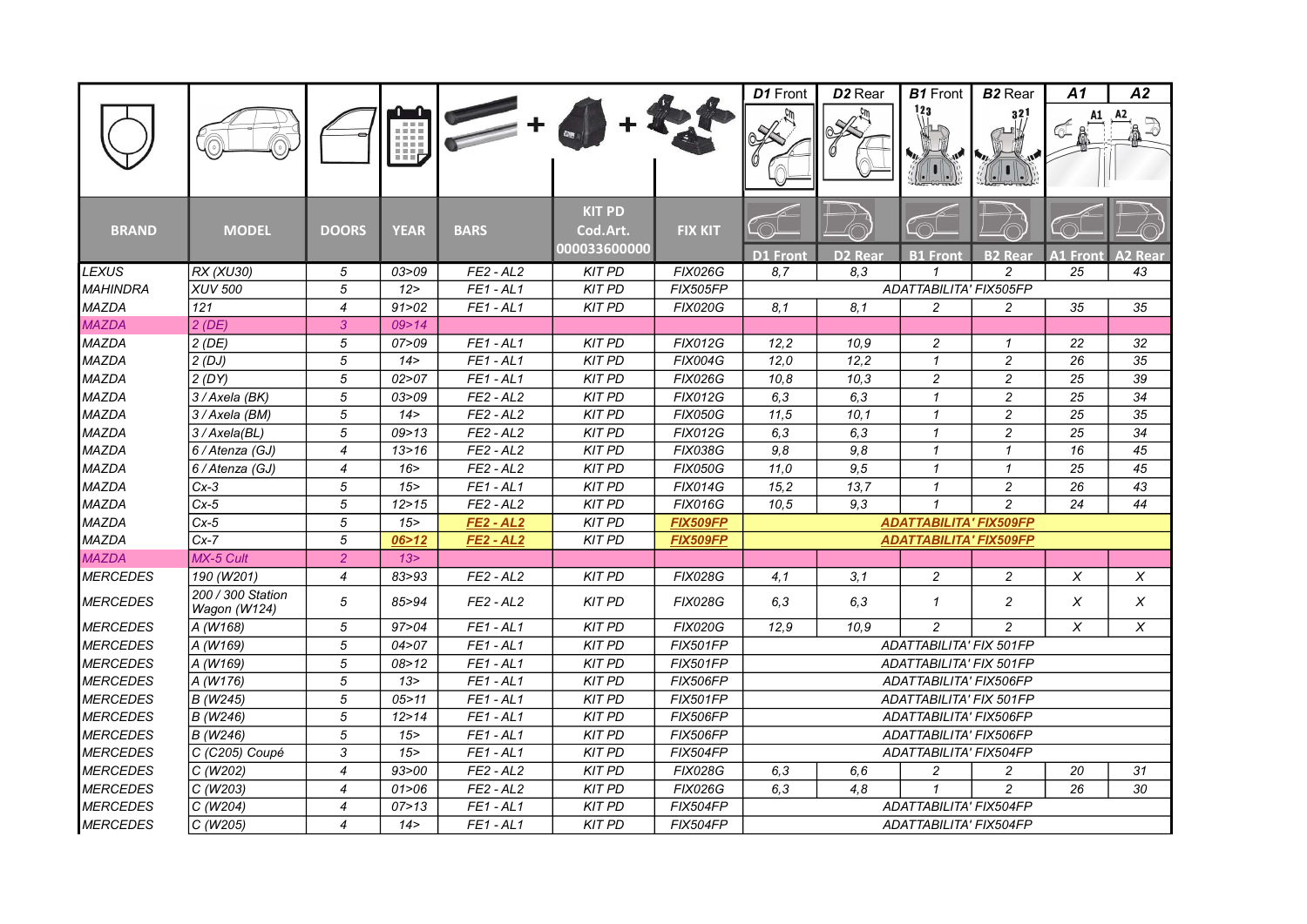|                   |                                            |                           |             |             |                                           |                 | D1 Front                                          | D <sub>2</sub> Rear | <b>B1</b> Front               | <b>B2</b> Rear | A1              | A2             |
|-------------------|--------------------------------------------|---------------------------|-------------|-------------|-------------------------------------------|-----------------|---------------------------------------------------|---------------------|-------------------------------|----------------|-----------------|----------------|
|                   |                                            |                           | 理           |             |                                           |                 |                                                   |                     |                               | 32]            |                 |                |
| <b>BRAND</b>      | <b>MODEL</b>                               | <b>DOORS</b>              | <b>YEAR</b> | <b>BARS</b> | <b>KIT PD</b><br>Cod.Art.<br>000033600000 | <b>FIX KIT</b>  | <b>D1 Front</b>                                   | D <sub>2</sub> Rear | <b>B1 Front</b>               | <b>B2 Real</b> | <b>A1 Front</b> | <b>A2 Rear</b> |
| <b>MERCEDES</b>   | CLA (C117)                                 | 4                         | 13 > 15     | $FE1 - AL1$ | <b>KIT PD</b>                             | <b>FIX506FP</b> |                                                   |                     | ADATTABILITA' FIX506FP        |                |                 |                |
| <b>MERCEDES</b>   | CLA (C117)                                 | $\overline{4}$            | 15          | $FE1 - AL1$ | <b>KIT PD</b>                             | <b>FIX506FP</b> |                                                   |                     | ADATTABILITA' FIX506FP        |                |                 |                |
| <b>MERCEDES</b>   | <b>CLA Shooting</b><br>Brake (X117)        | 5                         | 15          | $FE1 - AL1$ | <b>KIT PD</b>                             | <b>FIX506FP</b> |                                                   |                     | ADATTABILITA' FIX506FP        |                |                 |                |
| <b>MERCEDES</b>   | CLS (C219)                                 | $\overline{4}$            | 04 > 10     | $FE2 - AL2$ | <b>KIT PD</b>                             | <b>FIX504FP</b> |                                                   |                     | ADATTABILITA' FIX504FP        |                |                 |                |
| <b>MERCEDES</b>   | <b>CLS Shooting</b><br><b>Brake (X218)</b> | 5                         | 12 > 14     | $FE2 - AL2$ | <b>KIT PD</b>                             | <b>FIX504FP</b> | ADATTABILITA' FIX504FP<br>ADATTABILITA' FIX 501FP |                     |                               |                |                 |                |
| <b>MERCEDES</b>   | $E$ (W 211)                                | $\overline{4}$            | 02 > 09     | $FE1 - AL1$ | <b>KIT PD</b>                             | <b>FIX501FP</b> |                                                   |                     |                               |                |                 |                |
| <b>MERCEDES</b>   | E(W210)                                    | $\overline{4}$            | 95 > 02     | $FE2 - AL2$ | <b>KIT PD</b>                             | <b>FIX028G</b>  | 7,8                                               | 7.8                 | $\overline{c}$                | $\overline{c}$ | 22              | 33             |
| <b>MERCEDES</b>   | E(W212)                                    | $\overline{4}$            | 09 > 13     | $FE2 - AL2$ | <b>KIT PD</b>                             | FIX504FP        |                                                   |                     | ADATTABILITA' FIX504FP        |                |                 |                |
| <b>MERCEDES</b>   | E (W212)                                   | 4                         | 13 > 16     | $FE2 - AL2$ | <b>KIT PD</b>                             | <b>FIX504FP</b> |                                                   |                     | ADATTABILITA' FIX504FP        |                |                 |                |
| <b>MERCEDES</b>   | E(W213)                                    | 5                         | 16 >        | $FE2 - AL2$ | <b>KIT PD</b>                             | <b>FIX504FP</b> |                                                   |                     | ADATTABILITA' FIX504FP        |                |                 |                |
| <b>MERCEDES</b>   | <b>GLC (X253)</b>                          | 5 <sup>5</sup>            | 15          | $FE2 - AL2$ | <b>KIT PD</b>                             | <b>FIX002G</b>  | 8,8                                               | 7,5                 | $\overline{2}$                | $\overline{2}$ | 22 <sub>2</sub> | 45             |
| <b>MERCEDES</b>   | GLC Coupé (C253)                           | 5                         | 15          | $FE2 - AL2$ | <b>KIT PD</b>                             | <b>FIX504FP</b> |                                                   |                     | ADATTABILITA' FIX504FP        |                |                 |                |
| <b>MERCEDES</b>   | GLE Coupé (C292)                           | 5                         | 15          | $FE2 - AL2$ | <b>KIT PD</b>                             | <b>FIX506FP</b> |                                                   |                     | ADATTABILITA' FIX506FP        |                |                 |                |
| <b>MERCEDES</b>   | R(W251)                                    | 5                         | 05 > 13     | $FE2 - AL2$ | <b>KIT PD</b>                             | FIX504FP        |                                                   |                     | ADATTABILITA' FIX504FP        |                |                 |                |
| <b>MERCEDES</b>   | S (W222)                                   | $\overline{4}$            | 14 >        | $FE1 - AL1$ | <b>KIT PD</b>                             | <b>FIX504FP</b> |                                                   |                     | <b>ADATTABILITA' FIX504FP</b> |                |                 |                |
| <b>MERCEDES</b>   | <b>SLS Electric</b>                        | $\overline{2}$            | 13 >        |             |                                           |                 |                                                   |                     |                               |                |                 |                |
| <b>MINI</b>       | Cooper                                     | 3                         | 01 > 13     | $FE1 - AL1$ | <b>KIT PD</b>                             | <b>FIX024G</b>  | 13,2                                              | 12,7                | 2                             | $\overline{c}$ | 38              | 38             |
| <b>MINI</b>       | Cooper                                     | $\ensuremath{\mathsf{3}}$ | 14 >        | $FE1 - AL1$ | <b>KIT PD</b>                             | <b>FIX012G</b>  | 12,8                                              | 11,8                | $\overline{c}$                | $\overline{c}$ | 35              | 35             |
| <b>MINI</b>       | Cooper                                     | 5                         | 14 >        | $FE1 - AL1$ | <b>KIT PD</b>                             | <b>FIX016G</b>  | 14,0                                              | 13,2                | $\overline{c}$                | $\overline{c}$ | 30              | 25             |
| <b>MINI</b>       | Cooper S                                   | 3                         | 14 >        | $FE1 - AL1$ | <b>KIT PD</b>                             | <b>FIX012G</b>  | 12,8                                              | 11.8                | $\overline{c}$                | $\overline{c}$ | 35              | 35             |
| <b>MINI</b>       | Cooper S                                   | 5                         | 14 >        | $FE1 - AL1$ | <b>KIT PD</b>                             | <b>FIX016G</b>  | 14,0                                              | 13,2                | $\overline{c}$                | $\overline{c}$ | 30              | 25             |
| <b>MINI</b>       | One                                        | 3                         | 02 > 13     | $FE1 - AL1$ | <b>KIT PD</b>                             | <b>FIX024G</b>  | 13,2                                              | 12,7                | $\overline{c}$                | $\overline{c}$ | 38              | 38             |
| <b>MINI</b>       | One                                        | 3                         | 14 >        | $FE1 - AL1$ | <b>KIT PD</b>                             | <b>FIX012G</b>  | 12,8                                              | 11,8                | $\overline{c}$                | $\overline{c}$ | 35              | 35             |
| <b>MINI</b>       | One                                        | $\sqrt{5}$                | 14 >        | $FE1 - AL1$ | <b>KIT PD</b>                             | <b>FIX016G</b>  | 14.0                                              | 13.2                | $\overline{2}$                | $\overline{2}$ | 30              | 25             |
| <b>MITSUBISHI</b> | ASX                                        | 5                         | 10 > 13     | $FE1 - AL1$ | <b>KIT PD</b>                             | <b>FIX501FP</b> |                                                   |                     | ADATTABILITA' FIX 501FP       |                |                 |                |
| <b>MITSUBISHI</b> | <b>ASX</b>                                 | 5                         | 13 >        | $FE1 - AL1$ | <b>KIT PD</b>                             | <b>FIX501FP</b> |                                                   |                     | ADATTABILITA' FIX 501FP       |                |                 |                |
| <b>MITSUBISHI</b> | I-Miev                                     | 5                         | 10 >        | $FE1 - AL1$ | <b>KIT PD</b>                             | <b>FIX016G</b>  | 14,6                                              | 14.6                | $\mathbf{1}$                  | $\overline{c}$ | 27              | 35             |
| <b>MITSUBISHI</b> | L200 III (K60T)                            | $\overline{4}$            | 96 > 05     | $FE2 - AL2$ | <b>KIT PD</b>                             | <b>FIX026G</b>  | 6.7                                               | 6.7                 | $\overline{c}$                | $\overline{c}$ | 25              | 48             |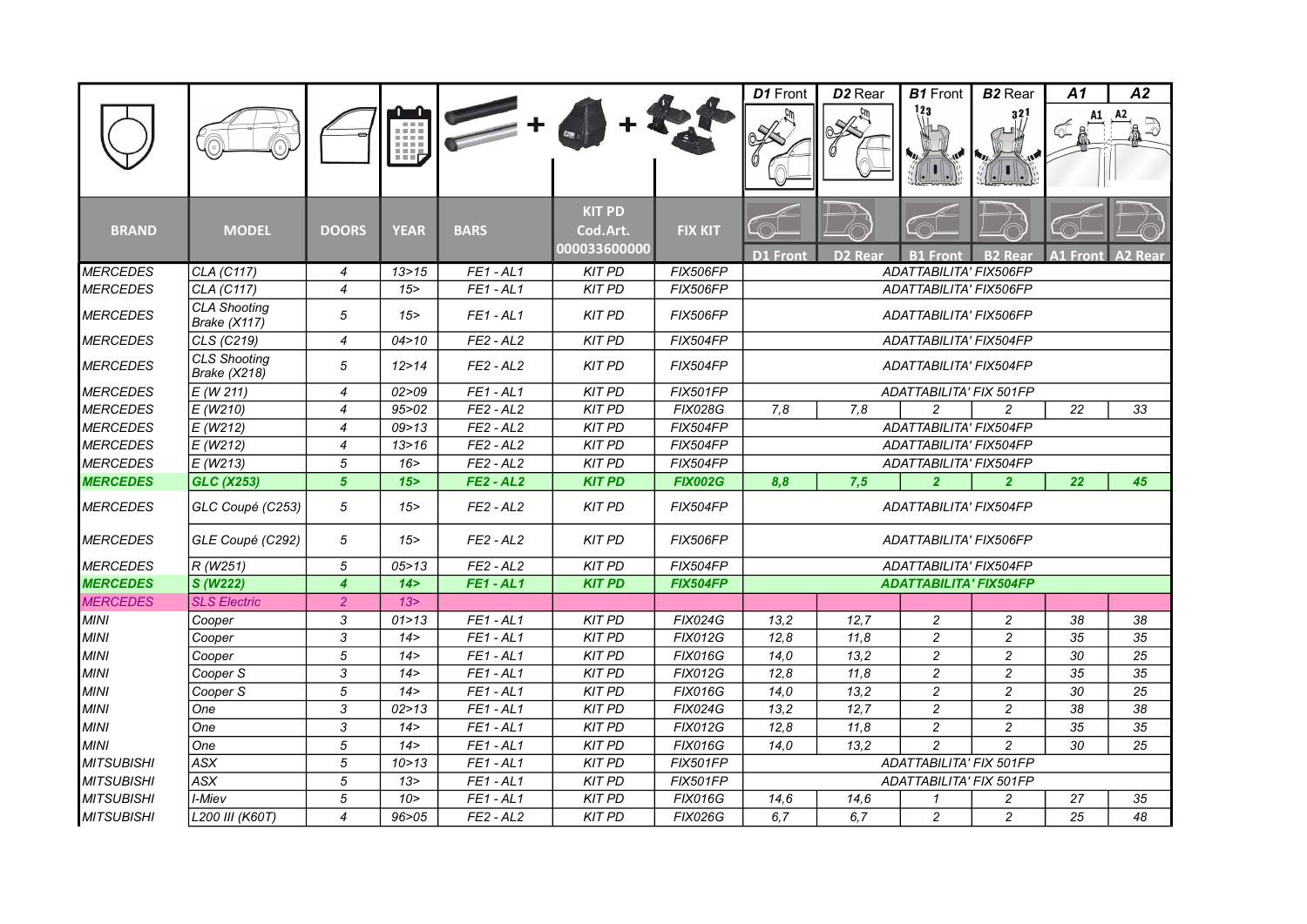|                   |                               |                |             |             |                                           |                 | D1 Front        | D <sub>2</sub> Rear | <b>B1</b> Front                | <b>B2</b> Rear | A1    | A2     |
|-------------------|-------------------------------|----------------|-------------|-------------|-------------------------------------------|-----------------|-----------------|---------------------|--------------------------------|----------------|-------|--------|
|                   |                               |                | m           |             |                                           |                 |                 |                     |                                | 32             |       | A2     |
| <b>BRAND</b>      | <b>MODEL</b>                  | <b>DOORS</b>   | <b>YEAR</b> | <b>BARS</b> | <b>KIT PD</b><br>Cod.Art.<br>000033600000 | <b>FIX KIT</b>  |                 |                     |                                |                |       |        |
|                   |                               |                |             |             |                                           |                 | <b>D1 Front</b> | <b>D2 Rear</b>      | <b>B1</b> Front                | <b>B2</b> Rear | Front | 2 Rear |
| <b>MITSUBISHI</b> | <b>L200 IV</b>                | $\overline{4}$ | 06 > 15     | $FE2 - AL2$ | <b>KIT PD</b>                             | <b>FIX026G</b>  | 6, 7            | 8,6                 | $\overline{c}$                 | $\overline{c}$ | 5     | 69     |
| <b>MITSUBISHI</b> | L200 V                        | $\overline{4}$ | 15          | $FE2 - AL2$ | <b>KIT PD</b>                             | <b>FIX018G</b>  | 8.8             | 7,8                 | $\mathbf{1}$                   | $\overline{c}$ | 20    | 50     |
| <b>MITSUBISHI</b> | Lancer VII                    | $\overline{4}$ | 95 > 00     | $FE1 - AL1$ | <b>KIT PD</b>                             | FIX501FP        |                 |                     | <b>ADATTABILITA' FIX 501FP</b> |                |       |        |
| <b>MITSUBISHI</b> | Spacestar                     | 5              | 13 > 16     | $FE2 - AL2$ | <b>KIT PD</b>                             | <b>FIX001G</b>  | 5,6             | 2.7                 | $\mathbf{1}$                   | $\mathcal I$   | 27    | 38     |
| <b>MITSUBISHI</b> | Spacestar                     | 5              | 16          | $FE2 - AL2$ | <b>KIT PD</b>                             | <b>FIX004G</b>  | 4,9             | 2,5                 | $\mathbf{1}$                   | 3              | X     | X      |
| <b>MITSUBISHI</b> | Triton III                    | $\overline{4}$ | 96 > 05     | $FE2 - AL2$ | <b>KIT PD</b>                             | <b>FIX026G</b>  | 6,7             | 6,7                 | $\overline{c}$                 | $\overline{c}$ | 25    | 48     |
| <b>MITSUBISHI</b> | Triton IV                     | $\overline{4}$ | 06 > 15     | $FE2 - AL2$ | <b>KIT PD</b>                             | <b>FIX026G</b>  | 6.7             | 8,6                 | $\overline{c}$                 | $\overline{c}$ | 5     | 69     |
| <b>MITSUBISHI</b> | Triton V                      | $\overline{4}$ | 15          | $FE2 - AL2$ | <b>KIT PD</b>                             | <b>FIX018G</b>  | 8,8             | 7,8                 | $\mathbf{1}$                   | $\overline{c}$ | 20    | 50     |
| <b>NISSAN</b>     | Almera (N15)                  | 5              | 95 > 00     | $FE1 - AL1$ | <b>KIT PD</b>                             | <b>FIX029G</b>  | 7,2             | 7,2                 | 2                              | $\overline{c}$ | 27    | 33     |
| <b>NISSAN</b>     | Almera (N16)                  | 5              | 00 > 03     | $FE1 - AL1$ | <b>KIT PD</b>                             | <b>FIX029G</b>  | 5,9             | 5,4                 | $\mathbf{1}$                   | $\overline{c}$ | 25    | 45     |
| <b>NISSAN</b>     | Almera Tino                   | 5              | 00 > 06     | $FE1 - AL1$ | <b>KIT PD</b>                             | <b>FIX029G</b>  | 12,4            | 11,4                | $\mathbf{1}$                   | $\overline{c}$ | 23    | 40     |
| <b>NISSAN</b>     | Juke                          | 5              | 10 >        | $FE2 - AL2$ | <b>KIT PD</b>                             | <b>FIX002G</b>  | 4,4             | 3,3                 | $\overline{c}$                 | $\overline{c}$ | 25    | 36     |
| <b>NISSAN</b>     | Kubistar                      |                | 03 > 09     | $FE1 - AL1$ | <b>KIT PD</b>                             | <b>FIX503FP</b> |                 |                     | ADATTABILITA' FIX503FP         |                |       |        |
| <b>NISSAN</b>     | Leaf                          | 5              | 10 > 16     | $FE2 - AL2$ | <b>KIT PD</b>                             | <b>FIX016G</b>  | 6,6             | 7,3                 | $\overline{c}$                 | $\overline{c}$ | 25    | 40     |
| <b>NISSAN</b>     | Leaf                          | 5              | 16          | $FE2 - AL2$ | <b>KIT PD</b>                             | <b>FIX004G</b>  | 8,9             | 8.6                 | $\mathbf{1}$                   | $\overline{c}$ | 27    | 48     |
| <b>NISSAN</b>     | Micra / March (K11)           | 3              | 92 > 03     | $FE1 - AL1$ | <b>KIT PD</b>                             | <b>FIX021G</b>  | 7,1             | 7,6                 | $\overline{c}$                 | 2              | 35    | 35     |
| <b>NISSAN</b>     | Micra / March (K11)           | 5              | 92 > 03     | $FE1 - AL1$ | <b>KIT PD</b>                             | <b>FIX020G</b>  | 7,1             | 6.3                 | $\overline{c}$                 | $\overline{c}$ | 35    | 35     |
| <b>NISSAN</b>     | Micra / March (K12)           | 5              | 02 > 10     | $FE1 - AL1$ | <b>KIT PD</b>                             | <b>FIX003G</b>  | 9,1             | 9,1                 | $\mathbf{1}$                   | $\overline{c}$ | 24    | 30     |
| <b>NISSAN</b>     | Micra / March (K13)           | 5              | 10 > 17     | $FE1 - AL1$ | <b>KIT PD</b>                             | <b>FIX002G</b>  | 9,6             | 8,0                 | $\mathcal I$                   | 2              | 29    | 34     |
| <b>NISSAN</b>     | <b>Micra / March</b><br>(K14) | 6              | 17          | $FE1 - AL1$ | <b>KIT PD</b>                             | <b>FIX026G</b>  | 13,6            | 13,8                | $\mathbf{1}$                   | $\mathbf{1}$   | 20    | 45     |
| <b>NISSAN</b>     | Navara (D23)                  | 5              | 14 >        | $FE2 - AL2$ | <b>KIT PD</b>                             | <b>FIX054G</b>  | 10,8            | 10,8                | $\overline{c}$                 | $\overline{c}$ | X     | X      |
| <b>NISSAN</b>     | Note / Versa                  | 5              | 04 > 12     | $FE2 - AL2$ | <b>KIT PD</b>                             | <b>FIX026G</b>  | 5,6             | 5.0                 | $\mathbf{1}$                   | $\overline{c}$ | 33    | 40     |
| <b>NISSAN</b>     | Note / Versa                  | 5              | 13 >        | $FE2 - AL2$ | <b>KIT PD</b>                             | <b>FIX026G</b>  | 6,4             | 6.4                 | $\mathbf{1}$                   | $\overline{c}$ | 25    | 40     |
| <b>NISSAN</b>     | Nv 200                        |                | 09          | $FE2 - AL2$ | <b>KIT PD</b>                             | FIX503FP        |                 |                     | ADATTABILITA' FIX503FP         |                |       |        |
| <b>NISSAN</b>     | Pulsar                        | 5              | 14 >        | $FE2 - AL2$ | <b>KIT PD</b>                             | <b>FIX016G</b>  | 6,2             | 6, 2                | 2                              | 2              | 5     | 63     |
| <b>NISSAN</b>     | Qashqai / Dualis<br>(J10)     | 5              | 06 > 14     | $FE2 - AL2$ | <b>KIT PD</b>                             | <b>FIX042G</b>  | 10,1            | 10,1                | 2                              | $\overline{c}$ | X     | X      |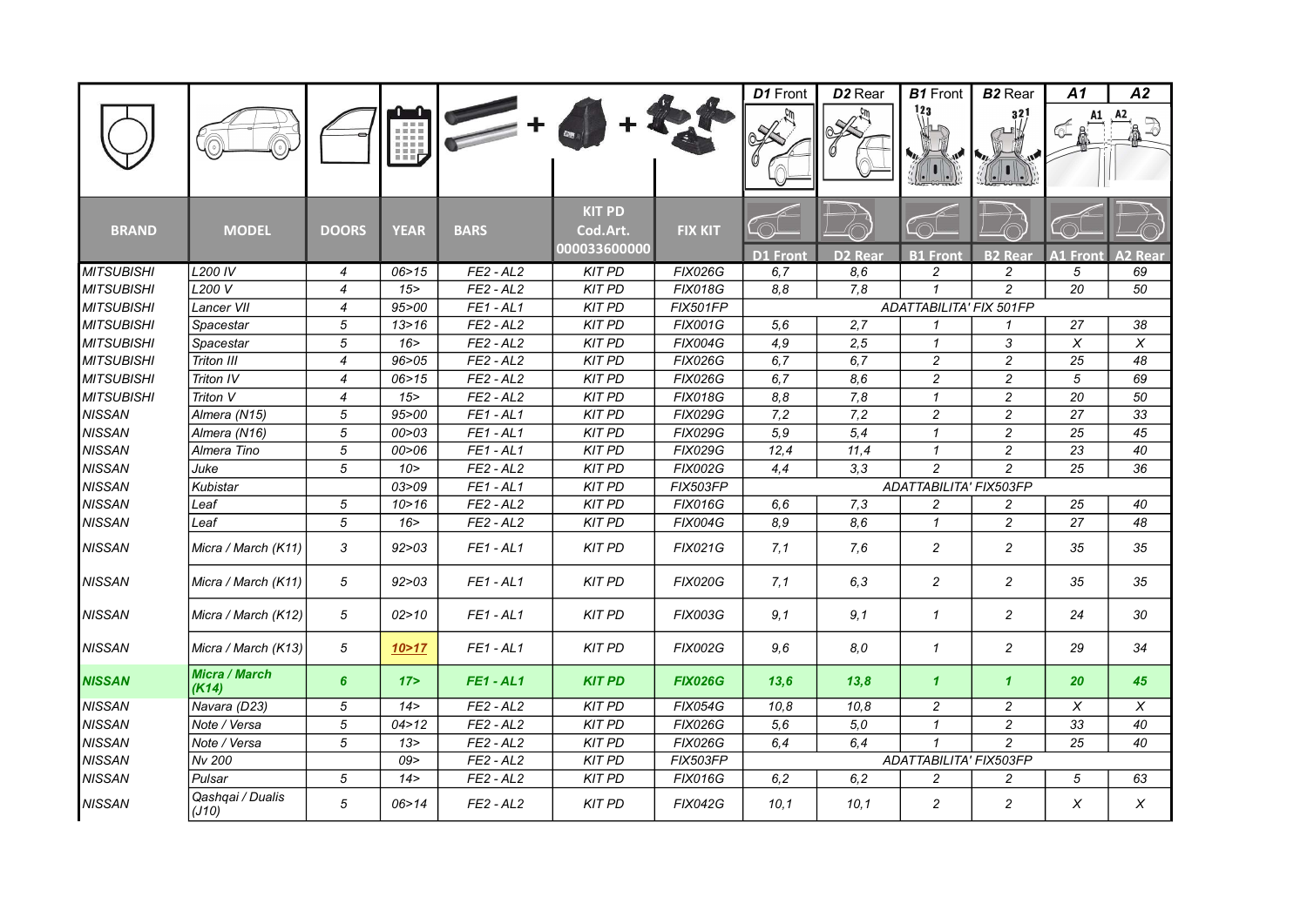|                                 |                         |                  |               |             |                                           |                 | D1 Front               | D <sub>2</sub> Rear | <b>B1</b> Front                | <b>B2</b> Rear | A1              | A2                        |
|---------------------------------|-------------------------|------------------|---------------|-------------|-------------------------------------------|-----------------|------------------------|---------------------|--------------------------------|----------------|-----------------|---------------------------|
|                                 |                         |                  | $m = -$<br>Ħ, |             |                                           |                 |                        |                     | 123                            | 321            | ₫               | A2<br>Z                   |
| <b>BRAND</b>                    | <b>MODEL</b>            | <b>DOORS</b>     | <b>YEAR</b>   | <b>BARS</b> | <b>KIT PD</b><br>Cod.Art.<br>000033600000 | <b>FIX KIT</b>  |                        |                     |                                |                |                 |                           |
|                                 | Qashqai / Dualis        |                  |               |             |                                           |                 | <b>D1 Front</b>        | <b>D2 Rear</b>      | <b>B1 Front</b>                | <b>B2 Rear</b> | <b>A1 Front</b> | <b>A2 Rear</b>            |
| <b>NISSAN</b>                   | (J11)                   | 5                | 14 >          | $FE2 - AL2$ | <b>KIT PD</b>                             | <b>FIX002G</b>  | 11,6                   | 11,1                | $\overline{2}$                 | $\overline{c}$ | 20              | 41                        |
| <b>NISSAN</b>                   | Terrano 2               | 5                | 95 > 05       | $FE1 - AL1$ | <b>KIT PD</b>                             | <b>FIX029G</b>  | 12.5                   | 11,7                | 2                              | $\overline{c}$ | 18              | 42                        |
| <b>NISSAN</b>                   | X-Trail (T32)           | 5                | 13 >          | $FE1 - AL1$ | <b>KIT PD</b>                             | FIX501FP        |                        |                     | ADATTABILITA' FIX 501FP        |                |                 |                           |
| OPEL/<br>VAUXHALL               | Adam                    | 3                | 13 >          | $FE1 - AL1$ | <b>KIT PD</b>                             | <b>FIX005GS</b> | 8.4                    | 3,3                 | $\overline{2}$                 | $\overline{c}$ | $\chi$          | $\boldsymbol{\mathsf{x}}$ |
| OPEL/<br>VAUXHALL               | Agila (A)               | 5                | 00 > 07       | $FE2 - AL2$ | <b>KIT PD</b>                             | <b>FIX026G</b>  | 6,8                    | 3,3                 | $\overline{2}$                 | $\overline{c}$ | 29              | 47                        |
| OPEL/<br>VAUXHALL               | Agila (B)               | 5                | 07 > 15       | $FE1 - AL1$ | <b>KIT PD</b>                             | <b>FIX024G</b>  | 9,8                    | 8.8                 | $\overline{c}$                 | $\mathbf{1}$   | 0               | 70                        |
| OPEL/<br>VAUXHALL               | Ampera                  | $\overline{4}$   | 12            | $FE2 - AL2$ | <b>KIT PD</b>                             | <b>FIX016G</b>  | 5,9                    | 4.9                 | $\mathbf{1}$                   | $\overline{c}$ | 43              | 26                        |
| OPEL/<br>VAUXHALL               | Astra (G)               | $\boldsymbol{4}$ | 98 > 04       | $FE1 - AL1$ | <b>KIT PD</b>                             | <b>FIX034G</b>  | 5,1                    | 5,1                 | $\mathbf{1}$                   | $\mathcal I$   | X               | $\times$                  |
| OPEL/<br>VAUXHALL               | Astra (H)               | 5                | 04 > 11       | $FE1 - AL1$ | <b>KIT PD</b>                             | <b>FIX501FP</b> |                        |                     | ADATTABILITA' FIX 501FP        |                |                 |                           |
| OPEL/<br>VAUXHALL               | Astra (H)<br>Sportourer | 5                | 04 > 11       | $FE1 - AL1$ | <b>KIT PD</b>                             | <b>FIX501FP</b> |                        |                     | <b>ADATTABILITA' FIX 501FP</b> |                |                 |                           |
| OPEL/<br>VAUXHALL               | Astra (J)               | 5                | 10 > 16       | $FE1 - AL1$ | <b>KIT PD</b>                             | <b>FIX005GS</b> | 7,5                    | 4.6                 | $\overline{2}$                 | $\overline{c}$ | $\times$        | $\boldsymbol{\mathsf{x}}$ |
| OPEL/<br><i><b>VAUXHALL</b></i> | Astra (K)               | 5                | 16            | $FE2 - AL2$ | <b>KIT PD</b>                             | <b>FIX037G</b>  | 8,4                    | 10,3                | $\mathbf{1}$                   | $\overline{c}$ | X               | $\boldsymbol{\mathsf{x}}$ |
| OPEL/<br>VAUXHALL               | Astra (K)<br>Sportourer | 5                | 16 >          | $FE2 - AL2$ | <b>KIT PD</b>                             | <b>FIX037G</b>  | 7,2                    | 6.4                 | $\mathbf{1}$                   | $\overline{c}$ | $\chi$          | $\chi$                    |
| OPEL /<br>VAUXHALL              | Combo (C)               |                  | 01 > 11       |             |                                           |                 |                        |                     |                                |                |                 |                           |
| OPEL/<br><b>VAUXHALL</b>        | Combo (C)               |                  | 09 > 11       | $FE1 - AL1$ | <b>KIT PD</b>                             | <b>FIX005GS</b> | 6,1                    | 6, 1                | $\overline{c}$                 | $\overline{c}$ | $\chi$          | X                         |
| OPEL/<br><b>VAUXHALL</b>        | Combo (D)               |                  | 12 > 14       |             |                                           |                 |                        |                     |                                |                |                 |                           |
| OPEL /<br>VAUXHALL              | Combo (D)               |                  | 14 >          | $FE2 - AL2$ | <b>KIT PD</b>                             | FIX503FP        | ADATTABILITA' FIX503FP |                     |                                |                |                 |                           |
| OPEL/<br><b>VAUXHALL</b>        | Combo (D) Tour          |                  | 12 > 14       |             |                                           |                 |                        |                     |                                |                |                 |                           |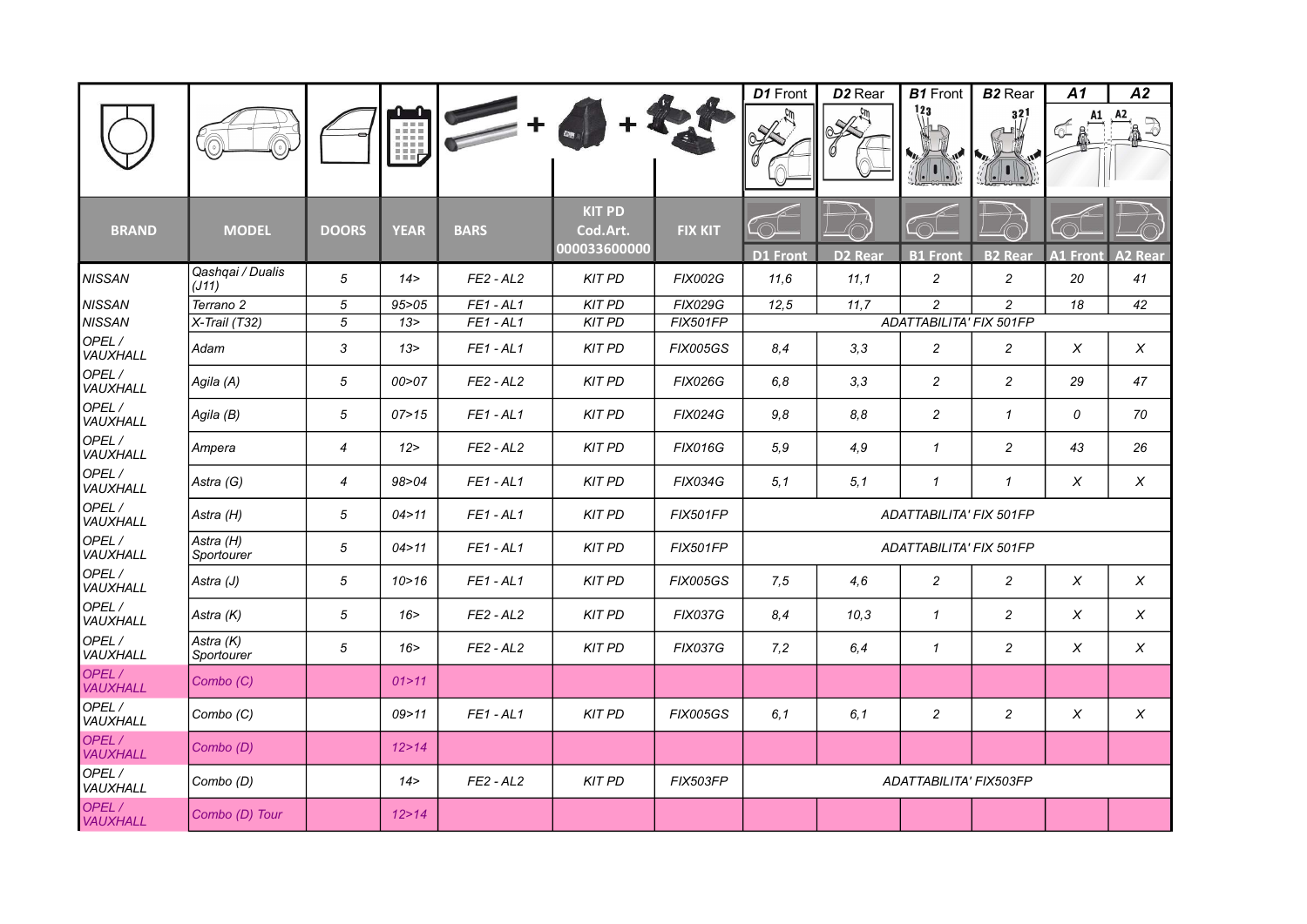|                   |                         |                |             |                |                                           |                 | D1 Front                | D <sub>2</sub> Rear | <b>B1</b> Front         | <b>B2</b> Rear             | A1              | A2                 |
|-------------------|-------------------------|----------------|-------------|----------------|-------------------------------------------|-----------------|-------------------------|---------------------|-------------------------|----------------------------|-----------------|--------------------|
|                   |                         |                | HĘ          |                |                                           |                 | $\frac{1}{6}$           |                     | 123                     | 32                         | A1<br>๔         | A2<br>$\mathbb{D}$ |
| <b>BRAND</b>      | <b>MODEL</b>            | <b>DOORS</b>   | <b>YEAR</b> | <b>BARS</b>    | <b>KIT PD</b><br>Cod.Art.<br>000033600000 | <b>FIX KIT</b>  | <b>D1 Front</b>         | D <sub>2</sub> Rear | <b>B1 Front</b>         | <b>B2 Rear</b>             | <b>A1 Front</b> | <b>A2 Rear</b>     |
| OPEL/<br>VAUXHALL | Combo (D) Van L1        |                | 12 > 14     |                |                                           |                 |                         |                     |                         |                            |                 |                    |
| OPEL/<br>VAUXHALL | Combo (D) Van L2        |                | 12 > 14     |                |                                           |                 |                         |                     |                         |                            |                 |                    |
| OPEL/<br>VAUXHALL | Corsa / Corsavan<br>(E) | 5              | 15          | <b>FE1-AL1</b> | <b>KIT PD</b>                             | <b>FIX005GS</b> | 9,7                     | 5,1                 | $\overline{c}$          | $\overline{c}$             | X               | X                  |
| OPEL/<br>VAUXHALL | Corsa / Vita (B)        |                | 93 > 00     | <b>FE1-AL1</b> | <b>KIT PD</b>                             | <b>FIX034G</b>  | 5,6                     | 4,1                 | $\overline{\mathbf{c}}$ | $\overline{c}$             | X               | $\chi$             |
| OPEL/<br>VAUXHALL | Corsa / Vita (C)        |                | 00 > 06     | $FE1 - AL1$    | <b>KIT PD</b>                             | <b>FIX034G</b>  | 5,6                     | 4,1                 | $\overline{\mathbf{c}}$ | $\overline{c}$             | X               | X                  |
| OPEL/<br>VAUXHALL | Corsa / Vita (D)        | 3              | 06 > 10     | $FE1 - AL1$    | <b>KIT PD</b>                             | <b>FIX005GS</b> | 9,7                     | 4,5                 | $\overline{c}$          | $\overline{c}$             | X               | $\chi$             |
| OPEL/<br>VAUXHALL | Corsa / Vita (D)        | 3              | 11 > 14     | $FE1 - AL1$    | <b>KIT PD</b>                             | <b>FIX005GS</b> | 9,7                     | 4,5                 | $\overline{c}$          | $\overline{c}$             | X               | $\chi$             |
| OPEL/<br>VAUXHALL | Corsa / Vita (D)        | 5              | 06 > 10     | $FE1 - AL1$    | <b>KIT PD</b>                             | <b>FIX005GS</b> | 9,7                     | 5,1                 | $\overline{c}$          | $\overline{c}$             | $\times$        | $\times$           |
| OPEL/<br>VAUXHALL | Corsa / Vita (D)        | 5              | 11 > 14     | $FE1 - AL1$    | <b>KIT PD</b>                             | <b>FIX005GS</b> | 9,7                     | 5,1                 | $\overline{c}$          | $\overline{c}$             | Χ               | $\chi$             |
| OPEL/<br>VAUXHALL | Corsa / Vita (E)        | 3              | 15          | <b>FE1-AL1</b> | <b>KIT PD</b>                             | <b>FIX005GS</b> | 9,7                     | 4,5                 | $\overline{c}$          | $\overline{c}$             | X               | $\chi$             |
| OPEL/<br>VAUXHALL | Insignia                | $\overline{4}$ | 09 > 13     | $FE2 - AL2$    | <b>KIT PD</b>                             | <b>FIX002G</b>  | 8,3                     | 7,1                 | $\mathbf{1}$            | $\mathcal I$               | 29              | X                  |
| OPEL/<br>VAUXHALL | Insignia                | 4              | 13 >        | $FE2 - AL2$    | <b>KIT PD</b>                             | <b>FIX002G</b>  | 8,3                     | 7,1                 | $\mathcal I$            | $\boldsymbol{\mathcal{I}}$ | 29              | X                  |
| OPEL/<br>VAUXHALL | Karl                    | 5              | $15 -$      | $FE1 - AL1$    | <b>KIT PD</b>                             | <b>FIX024G</b>  | 10, 7                   | 10,7                | $\overline{\mathbf{c}}$ | $\mathbf{1}$               | 25              | 45                 |
| OPEL/<br>VAUXHALL | Meriva (A)              | 5              | 03 > 09     | $FE1 - AL1$    | <b>KIT PD</b>                             | <b>FIX005GS</b> | 8.7                     | 6,5                 | $\overline{c}$          | $\overline{c}$             | X               | $\times$           |
| OPEL/<br>VAUXHALL | Meriva (B)              | 5              | 10 >        | $FE1 - AL1$    | <b>KIT PD</b>                             | <b>FIX005GS</b> | 10,2                    | 7,4                 | $\overline{c}$          | $\overline{c}$             | X               | $\chi$             |
| OPEL/<br>VAUXHALL | Zafira (B)              | 5              | 05>08       | $FE1 - AL1$    | <b>KIT PD</b>                             | <b>FIX501FP</b> |                         |                     | ADATTABILITA' FIX 501FP |                            |                 |                    |
| OPEL/<br>VAUXHALL | Zafira (B)              | 5              | 08 > 12     | <b>FE1-AL1</b> | <b>KIT PD</b>                             | <b>FIX501FP</b> | ADATTABILITA' FIX 501FP |                     |                         |                            |                 |                    |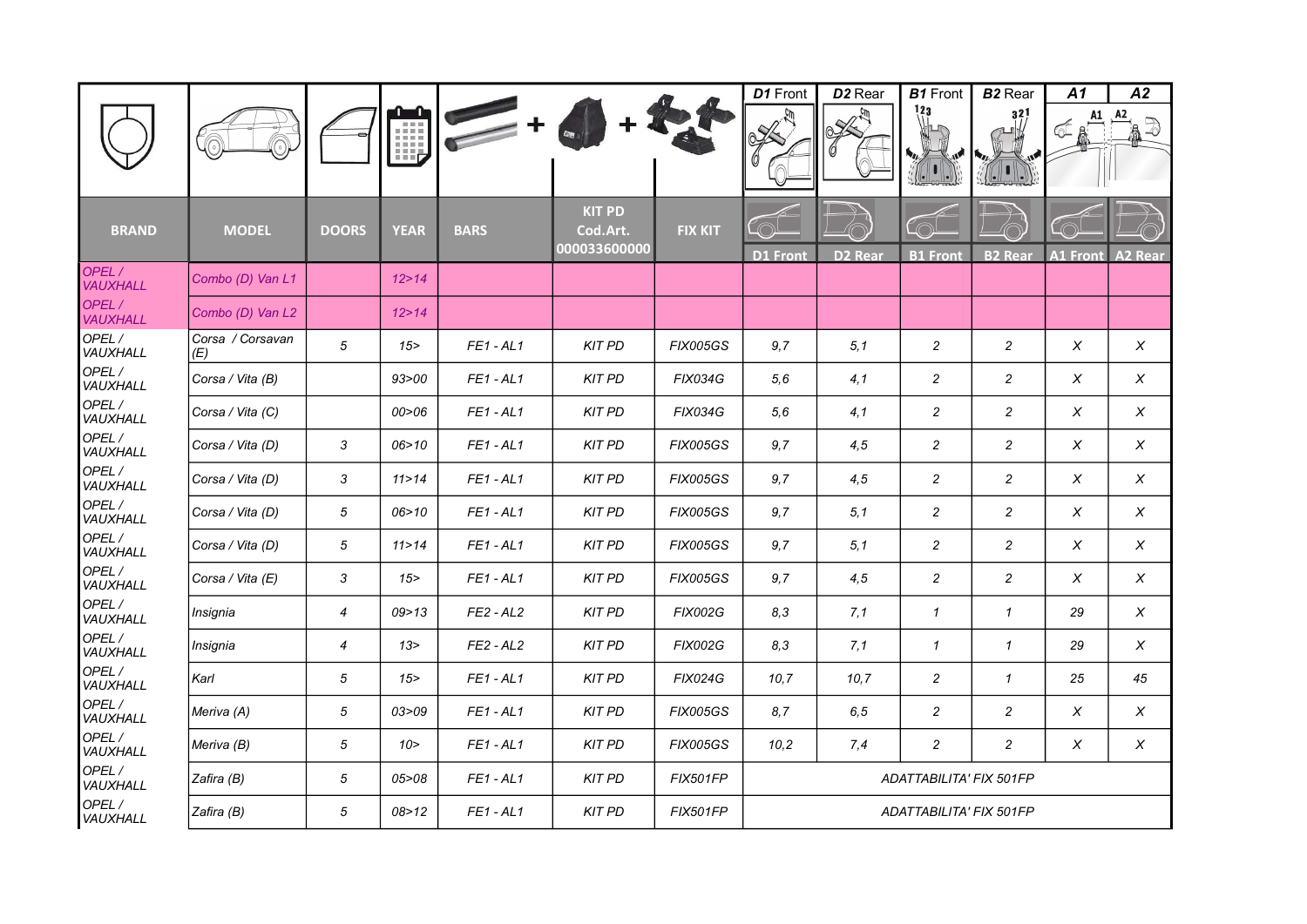|                   |                   |                |                 |             |                                           |                 | D1 Front                | D <sub>2</sub> Rear | <b>B1</b> Front         | <b>B2</b> Rear | A1              | A2             |
|-------------------|-------------------|----------------|-----------------|-------------|-------------------------------------------|-----------------|-------------------------|---------------------|-------------------------|----------------|-----------------|----------------|
|                   |                   |                | Щ               |             |                                           |                 |                         |                     | 123                     | 321            | A1              |                |
| <b>BRAND</b>      | <b>MODEL</b>      | <b>DOORS</b>   | <b>YEAR</b>     | <b>BARS</b> | <b>KIT PD</b><br>Cod.Art.<br>000033600000 | <b>FIX KIT</b>  | <b>D1 Front</b>         | <b>D2 Rear</b>      | <b>B1</b> Front         | <b>B2</b> Rear | <b>A1 Front</b> | <b>A2 Rear</b> |
| OPEL/<br>VAUXHALL | Zafira (C) Tourer | 5              | 11 >            | $FE1 - AL1$ | <b>KIT PD</b>                             | <b>FIX005GS</b> | 10,8                    | 9,1                 | $\overline{c}$          | $\overline{c}$ | X               | X              |
| <b>PERODUA</b>    | Myvi              | 5              | 05              | $FE2 - AL2$ | <b>KIT PD</b>                             | <b>FIX024G</b>  | 6, 2                    | 6.0                 | $\mathbf{1}$            | $\overline{c}$ | 35              | 38             |
| <b>PEUGEOT</b>    | 106               | 3              | 92 > 04         | $FE1 - AL1$ | <b>KIT PD</b>                             | <b>FIX021G</b>  | 6, 6                    | 5,8                 | $\overline{c}$          | $\overline{c}$ | $\pmb{\times}$  | 25             |
| <b>PEUGEOT</b>    | 106               | $\sqrt{5}$     | 92 > 04         | $FE1 - AL1$ | <b>KIT PD</b>                             | <b>FIX020G</b>  | 6, 6                    | 6,2                 | $\overline{c}$          | $\overline{c}$ | 24              | 33             |
| <b>PEUGEOT</b>    | 107               | 5              | 05 > 14         | $FE1 - AL1$ | <b>KIT PD</b>                             | <b>FIX024G</b>  | 10.6                    | 9,4                 | $\mathcal I$            | $\mathbf{1}$   | 26              | 35             |
| <b>PEUGEOT</b>    | 108               | $\sqrt{5}$     | 14 >            |             |                                           |                 |                         |                     |                         |                |                 |                |
| <b>PEUGEOT</b>    | 206               | 3              | 98>09           | $FE1 - AL1$ | <b>KIT PD</b>                             | <b>FIX044G</b>  | 7,9                     | 9,3                 | 2                       | 2              | X               | X              |
| <b>PEUGEOT</b>    | 206               | $\overline{5}$ | 98 > 09         | $FE1 - AL1$ | <b>KIT PD</b>                             | <b>FIX045G</b>  | 7,9                     | 7,0                 | $\overline{c}$          | $\overline{c}$ | X               | $\pmb{\times}$ |
| <b>PEUGEOT</b>    | 208               | $\overline{3}$ | 12 > 15         |             |                                           |                 |                         |                     |                         |                |                 |                |
| <b>PEUGEOT</b>    | 208               | 5              | 12 > 15         | $FE1 - AL1$ | <b>KIT PD</b>                             | <b>FIX002G</b>  | 13,0                    | 13,0                | 2                       | $\mathcal I$   | 22              | 42             |
| <b>PEUGEOT</b>    | 208               | 5              | 15 <sup>2</sup> | $FE1 - AL1$ | <b>KIT PD</b>                             | <b>FIX003G</b>  | 13,5                    | 13,5                | $\mathbf{1}$            | $\mathcal I$   | X               | X              |
| <b>PEUGEOT</b>    | 301               | $\overline{4}$ | 12              |             |                                           |                 |                         |                     |                         |                |                 |                |
| <b>PEUGEOT</b>    | 307               | 3              | 01 > 09         | $FE1 - AL1$ | <b>KIT PD</b>                             | <b>FIX501FP</b> |                         |                     | ADATTABILITA' FIX 501FP |                |                 |                |
| <b>PEUGEOT</b>    | 307               | 5              | 01 > 09         | $FE1 - AL1$ | <b>KIT PD</b>                             | <b>FIX501FP</b> |                         |                     | ADATTABILITA' FIX 501FP |                |                 |                |
| <b>PEUGEOT</b>    | 308               | 5              | 07 > 14         | $FE1 - AL1$ | <b>KIT PD</b>                             | <b>FIX502FP</b> |                         |                     | ADATTABILITA' FIX 502FP |                |                 |                |
| <b>PEUGEOT</b>    | 308               | 5              | 13 >            | $FE2 - AL2$ | <b>KIT PD</b>                             | <b>FIX002G</b>  | 7,2                     | 5, 5                | $\mathbf{1}$            | 2              | 24              | 41             |
| <b>PEUGEOT</b>    | 406               | $\overline{4}$ | 95 > 05         | $FE1 - AL1$ | <b>KIT PD</b>                             | <b>FIX046G</b>  | 10,5                    | 8.8                 | $\overline{c}$          | $\overline{c}$ | X               | X              |
| <b>PEUGEOT</b>    | 407               | $\overline{4}$ | 04 > 12         | $FE1 - AL1$ | <b>KIT PD</b>                             | <b>FIX502FP</b> |                         |                     | ADATTABILITA' FIX 502FP |                |                 |                |
| <b>PEUGEOT</b>    | 607               | $\overline{4}$ | 00 > 05         | $FE1 - AL1$ | <b>KIT PD</b>                             | <b>FIX501FP</b> |                         |                     | ADATTABILITA' FIX 501FP |                |                 |                |
| <b>PEUGEOT</b>    | 607               | $\overline{4}$ | 05 > 10         | $FE1 - AL1$ | <b>KIT PD</b>                             | <b>FIX501FP</b> |                         |                     | ADATTABILITA' FIX 501FP |                |                 |                |
| <b>PEUGEOT</b>    | 2008              | 5 <sup>5</sup> | 13 >            |             |                                           |                 |                         |                     |                         |                |                 |                |
| <b>PEUGEOT</b>    | 3008              | 5              | 09 > 16         | $FE2 - AL2$ | <b>KIT PD</b>                             | <b>FIX502FP</b> |                         |                     | ADATTABILITA' FIX 502FP |                |                 |                |
| <b>PEUGEOT</b>    | 4008              | 5              | 10 > 13         | $FE1 - AL1$ | <b>KIT PD</b>                             | <b>FIX501FP</b> |                         |                     | ADATTABILITA' FIX 501FP |                |                 |                |
| <b>PEUGEOT</b>    | 4008              | 5              | 13 >            | $FE1 - AL1$ | <b>KIT PD</b>                             | <b>FIX501FP</b> |                         |                     | ADATTABILITA' FIX 501FP |                |                 |                |
| <b>PEUGEOT</b>    | 206 Plus          | 3              | 09 > 12         | $FE1 - AL1$ | <b>KIT PD</b>                             | <b>FIX044G</b>  | 7,9                     | 9,3                 | $\overline{c}$          | $\overline{c}$ | X               | X              |
| <b>PEUGEOT</b>    | 206 Plus          | 5              | 09 > 12         | $FE1 - AL1$ | <b>KIT PD</b>                             | <b>FIX045G</b>  | 7,9                     | 7,0                 | $\overline{c}$          | $\overline{c}$ | X               | $\pmb{\times}$ |
| <b>PEUGEOT</b>    | 308 Station Wagon | 5              | 14 >            | $FE2 - AL2$ | <b>KIT PD</b>                             | <b>FIX003G</b>  | 6,4                     | 5.0                 | $\overline{c}$          | $\overline{c}$ | 24              | 41             |
| <b>PEUGEOT</b>    | 5008 (No Rails)   | 5              | 09              | $FE2 - AL2$ | <b>KIT PD</b>                             | <b>FIX502FP</b> | ADATTABILITA' FIX 502FP |                     |                         |                |                 |                |
| <b>PEUGEOT</b>    | 508 Station Wagon | 5              | 11 >            | $FE2 - AL2$ | <b>KIT PD</b>                             | <b>FIX002G</b>  | 7,3                     | 5,1                 | $\overline{c}$          | $\mathbf{1}$   | 21              | 48             |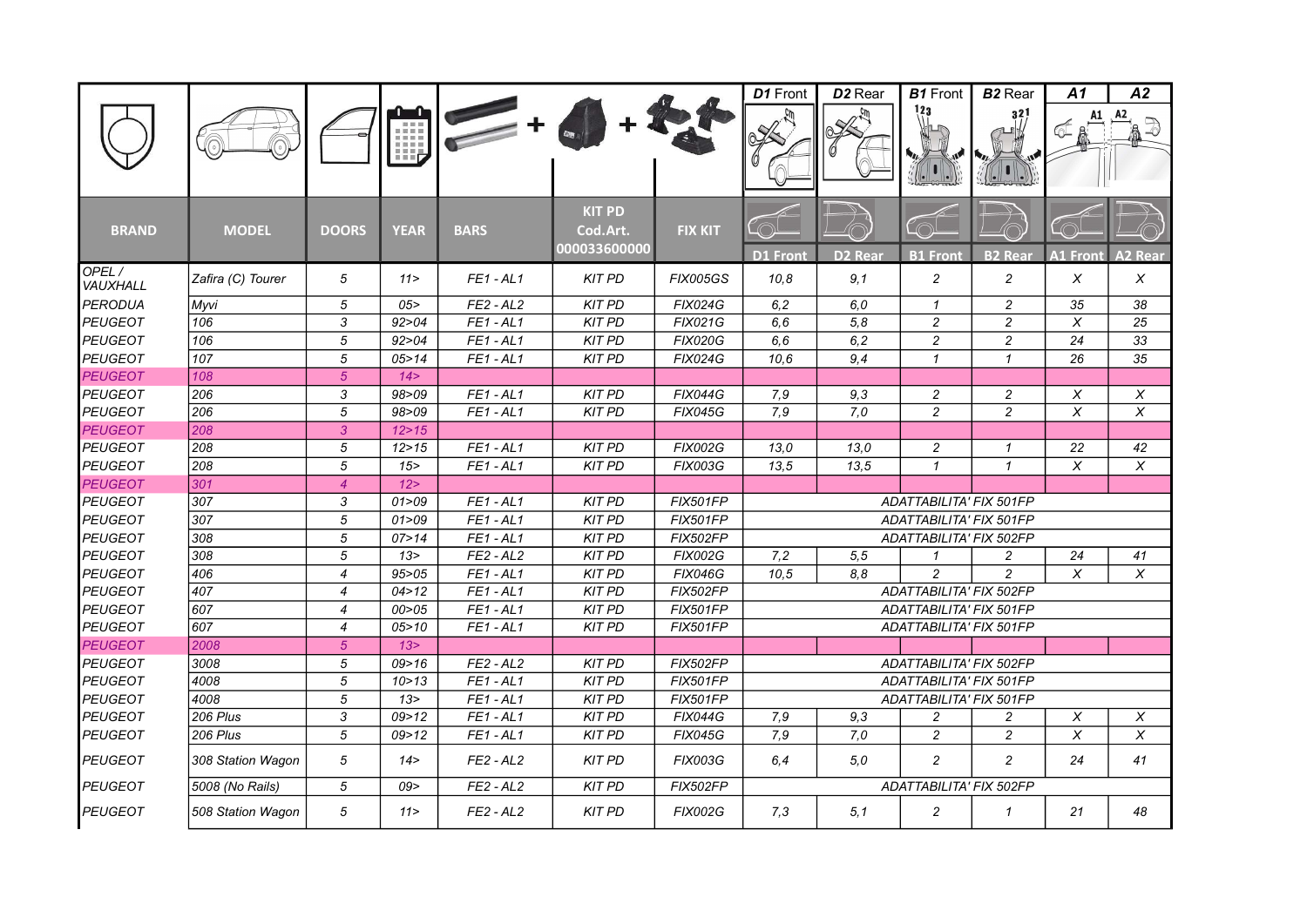|                |                         |                |             |             |                                           |                 | D1 Front               | D <sub>2</sub> Rear | <b>B1</b> Front                           | <b>B2</b> Rear | A1              | A2                        |
|----------------|-------------------------|----------------|-------------|-------------|-------------------------------------------|-----------------|------------------------|---------------------|-------------------------------------------|----------------|-----------------|---------------------------|
|                |                         |                | Шb          |             |                                           |                 |                        |                     | 123                                       | 321            |                 | A2                        |
| <b>BRAND</b>   | <b>MODEL</b>            | <b>DOORS</b>   | <b>YEAR</b> | <b>BARS</b> | <b>KIT PD</b><br>Cod.Art.<br>000033600000 | <b>FIX KIT</b>  |                        |                     |                                           |                |                 |                           |
| <b>PEUGEOT</b> |                         |                | 08>         | $FE2 - AL2$ | <b>KIT PD</b>                             | <b>FIX503FP</b> | <b>D1 Front</b>        | D <sub>2</sub> Rear | <b>B1 Front</b><br>ADATTABILITA' FIX503FP | <b>B2 Rear</b> | <b>A1 Front</b> | <b>A2 Rear</b>            |
| <b>PEUGEOT</b> | <b>Bipper</b>           |                | >06         | $FE2 - AL2$ | <b>KIT PD</b>                             | FIX503FP        |                        |                     | ADATTABILITA' FIX503FP                    |                |                 |                           |
| <b>PEUGEOT</b> | Expert                  |                | 07 >        | $FE2 - AL2$ | <b>KIT PD</b>                             | <b>FIX508FP</b> |                        |                     | ADATTABILITA' FIX508FP                    |                |                 |                           |
| <b>PEUGEOT</b> | Expert<br><b>ION</b>    | 5              | 11 >        | $FE1 - AL1$ | <b>KIT PD</b>                             | <b>FIX016G</b>  | 14,6                   | 14.6                | $\mathbf{1}$                              | $\overline{c}$ | 27              | 35                        |
| <b>PEUGEOT</b> | Partner                 |                | 08>         | $FE2 - AL2$ | <b>KIT PD</b>                             | FIX503FP        |                        |                     | ADATTABILITA' FIX503FP                    |                |                 |                           |
| <b>PEUGEOT</b> | Partner Tepee           | 5              | 08 > 15     | $FE2 - AL2$ | <b>KIT PD</b>                             | <b>FIX503FP</b> |                        |                     | ADATTABILITA' FIX503FP                    |                |                 |                           |
| <b>PEUGEOT</b> | Ranch                   | 5              | 01 >        | $FE1 - AL1$ | <b>KIT PD</b>                             | <b>FIX031G</b>  | 9.0                    | 9.3                 | $\mathbf{1}$                              | $\overline{c}$ | X               | X                         |
| <b>PEUGEOT</b> | <b>RCZ</b>              | $\overline{2}$ | 13 >        |             |                                           |                 |                        |                     |                                           |                |                 |                           |
| <b>PORSCHE</b> | Cayenne                 |                | 10 >        | $FE3 - AL3$ | <b>KIT PD</b>                             | <b>FIX014G</b>  | 3,8                    | 2,1                 | $\overline{c}$                            | $\overline{c}$ | 26              | 45                        |
| <b>RENAULT</b> | 19                      |                | 89>99       | $FE1 - AL1$ | <b>KIT PD</b>                             | <b>FIX024G</b>  | 7,8                    | 6,7                 | $\overline{c}$                            | $\overline{c}$ | 26              | $\overline{34}$           |
| RENAULT        | Captur                  | 5              | 13 >        | $FE2 - AL2$ | <b>KIT PD</b>                             | <b>FIX014G</b>  | 6,3                    | 4,8                 | $\mathbf{1}$                              | $\overline{c}$ | 33              | 38                        |
| <b>RENAULT</b> | <b>Clio Collection</b>  | $\overline{3}$ | 12 > 16     |             |                                           |                 |                        |                     |                                           |                |                 |                           |
| <b>RENAULT</b> | Clio Collection         | 5              | 12 > 16     | $FE2 - AL2$ | <b>KIT PD</b>                             | <b>FIX032G</b>  | 11,2                   | 9.2                 | $\overline{c}$                            | $\overline{c}$ | X               | X                         |
| RENAULT        | Clio I                  | 5              | 90 > 98     | $FE1 - AL1$ | <b>KIT PD</b>                             | <b>FIX024G</b>  | 7,8                    | 6,7                 | $\overline{c}$                            | $\overline{c}$ | $\overline{25}$ | 35                        |
| RENAULT        | Clio II                 | $\mathfrak{3}$ | 98 > 05     | $FE1 - AL1$ | <b>KIT PD</b>                             | <b>FIX027G</b>  | 4.0                    | 9,4                 | $\overline{c}$                            | $\mathbf{1}$   | X               | 39                        |
| <b>RENAULT</b> | Clio II                 | 5              | 98 > 05     | $FE1 - AL1$ | <b>KIT PD</b>                             | <b>FIX029G</b>  | 4,0                    | 4.6                 | $\overline{c}$                            | $\overline{c}$ | X               | X                         |
| <b>RENAULT</b> | Clio III                | 3              | 05 > 12     |             |                                           |                 |                        |                     |                                           |                |                 |                           |
| <b>RENAULT</b> | Clio III                | 5              | 05 > 12     | $FE1 - AL1$ | <b>KIT PD</b>                             | <b>FIX032G</b>  | 9,8                    | 5,2                 | 2                                         | $\overline{c}$ | X               | X                         |
| <b>RENAULT</b> | Clio IV                 | 5              | 12 > 16     | $FE2 - AL2$ | <b>KIT PD</b>                             | <b>FIX051G</b>  | 5,2                    | 4,2                 | $\overline{c}$                            | $\overline{c}$ | X               | X                         |
| <b>RENAULT</b> | Clio IV                 | 5              | 16          | $FE2 - AL2$ | <b>KIT PD</b>                             | <b>FIX051G</b>  | 5,2                    | 4,2                 | $\overline{c}$                            | $\overline{c}$ | X               | X                         |
| <b>RENAULT</b> | Clio Storia/Campus      | 3              | 05 > 12     | $FE1 - AL1$ | <b>KIT PD</b>                             | <b>FIX027G</b>  | 4,0                    | 9,4                 | 2                                         | $\mathcal I$   | X               | 39                        |
| RENAULT        | Clio Storia/Campus      | 5              | 05 > 12     | $FE1 - AL1$ | <b>KIT PD</b>                             | <b>FIX029G</b>  | 4.0                    | 4.6                 | $\overline{c}$                            | $\overline{c}$ | X               | X                         |
| <b>RENAULT</b> | Espace V                | 5 <sup>5</sup> | 15          |             |                                           |                 |                        |                     |                                           |                |                 |                           |
| <b>RENAULT</b> | Gran Modus              | 5              | 07 > 13     | $FE2 - AL2$ | <b>KIT PD</b>                             | FIX032G         | 6,4                    | 3,8                 | $\overline{c}$                            | $\overline{c}$ | X               | X                         |
| <b>RENAULT</b> | Grand Scenic II         | 5              | 03 > 08     | $FE1 - AL1$ | <b>KIT PD</b>                             | <b>FIX501FP</b> |                        |                     | ADATTABILITA' FIX 501FP                   |                |                 |                           |
| <b>RENAULT</b> | Grand Scenic IV         | 5              | 17          | $FE2 - AL2$ | <b>KIT PD</b>                             | <b>FIX061G</b>  | 13,7                   | 10,6                | 2                                         | 2              | $\pmb{\times}$  | $\boldsymbol{\mathsf{X}}$ |
| <b>RENAULT</b> | Kadjar                  | 5              | 15          | $FE2 - AL2$ | <b>KIT PD</b>                             | <b>FIX003G</b>  | 11,6                   | 9.9                 | $\mathbf{1}$                              | $\overline{c}$ | X               | $\pmb{\times}$            |
| <b>RENAULT</b> | Kangoo Express<br>(Mk1) | 5              | 98>08       | $FE1 - AL1$ | <b>KIT PD</b>                             | <b>FIX503FP</b> | ADATTABILITA' FIX503FP |                     |                                           |                |                 |                           |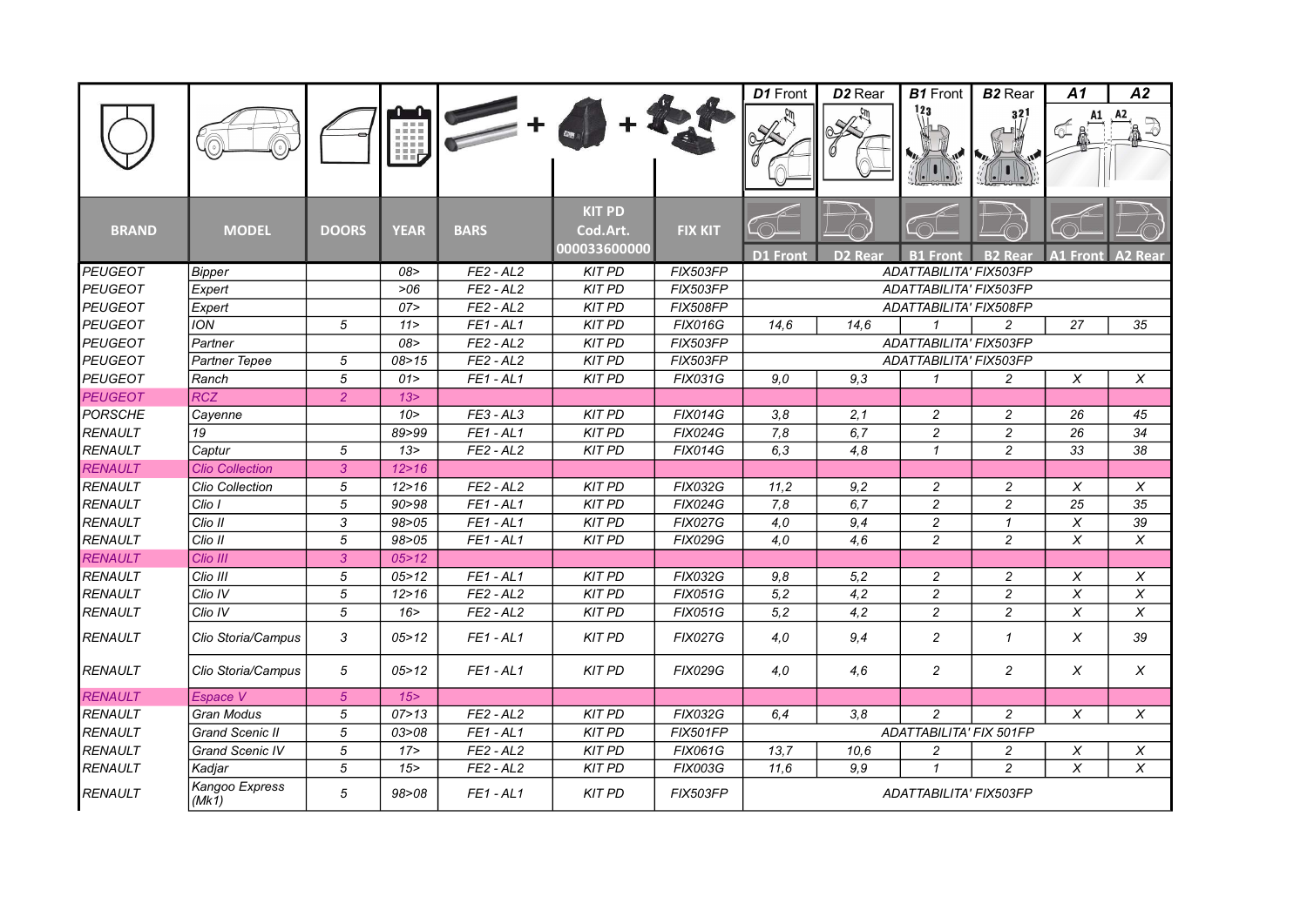|                |                                |                |             |                           |                                           |                 | D1 Front                | D <sub>2</sub> Rear | <b>B1</b> Front         | <b>B2</b> Rear | A1                      | A2                    |  |
|----------------|--------------------------------|----------------|-------------|---------------------------|-------------------------------------------|-----------------|-------------------------|---------------------|-------------------------|----------------|-------------------------|-----------------------|--|
|                |                                |                | ĦБ          |                           |                                           |                 |                         |                     | 123                     | 32!            |                         | A2                    |  |
| <b>BRAND</b>   | <b>MODEL</b>                   | <b>DOORS</b>   | <b>YEAR</b> | <b>BARS</b>               | <b>KIT PD</b><br>Cod.Art.<br>000033600000 | <b>FIX KIT</b>  | <b>D1</b> Front         | D <sub>2</sub> Rear | <b>B1 Front</b>         | <b>B2 Rear</b> | <b>A1 Front</b>         | <b>A2 Rear</b>        |  |
| <b>RENAULT</b> | Kangoo Express<br>(Mk2)        | 5              | 08>         | $FE2 - AL2$               | <b>KIT PD</b>                             | <b>FIX503FP</b> |                         |                     | ADATTABILITA' FIX503FP  |                |                         |                       |  |
| <b>RENAULT</b> | Laguna II                      | $\overline{4}$ | 00 > 08     | $FE1 - AL1$               | <b>KIT PD</b>                             | <b>FIX024G</b>  | 9,3                     | 7,8                 | $\overline{c}$          | $\overline{c}$ | 22                      | 41                    |  |
| <b>RENAULT</b> | Laquna III                     | $\overline{4}$ | 08>         | $FE2 - AL2$               | <b>KIT PD</b>                             | <b>FIX002G</b>  | 3,8                     | 5,8                 | $\overline{c}$          | $\overline{c}$ | 24                      | 42                    |  |
| <b>RENAULT</b> | Megane I Station<br>Wagon      | 5              | 95 > 03     | $FE1 - AL1$               | <b>KIT PD</b>                             | <b>FIX034G</b>  | 3,3                     | 3,3                 | $\overline{c}$          | $\overline{c}$ | X                       | X                     |  |
| <b>RENAULT</b> | Megane II                      | 5              | 02 > 10     | $FE1 - AL1$               | $\overline{KIT}$ PD                       | <b>FIX501FP</b> |                         |                     | ADATTABILITA' FIX 501FP |                |                         |                       |  |
| <b>RENAULT</b> | Megane III                     | $\sqrt{5}$     | 08 > 16     | $FE1 - AL1$               | <b>KIT PD</b>                             | <b>FIX016G</b>  | 13,4                    | 13,2                | 1                       | $\mathcal I$   | 29                      | 35                    |  |
| RENAULT        | Megane III Coupé               | $\mathfrak{3}$ | 09          | $FE2 - AL2$               | <b>KIT PD</b>                             | <b>FIX016G</b>  | 5,3                     | 6,7                 | $\mathcal I$            | $\overline{c}$ | 41                      | 12                    |  |
| <b>RENAULT</b> | Megane IV                      | $\overline{5}$ | 16 >        | $FE2 - AL2$               | <b>KIT PD</b>                             | <b>FIX037G</b>  | 8,2                     | 8,0                 | $\mathcal I$            | $\overline{c}$ | $\overline{\mathsf{x}}$ | $\boldsymbol{\times}$ |  |
| <b>RENAULT</b> | Megane Scenic                  | 5              | 97 > 99     | $FE2 - AL2$               | <b>KIT PD</b>                             | <b>FIX030G</b>  | 3,8                     | 3,8                 | $\mathbf{1}$            | $\overline{c}$ | 25                      | 35                    |  |
| <b>RENAULT</b> | <b>Modus</b>                   | 5              | 04 > 13     | $FE2 - AL2$               | <b>KIT PD</b>                             | <b>FIX032G</b>  | 6,4                     | $\overline{3,8}$    | $\overline{c}$          | $\overline{c}$ | $\overline{X}$          | $\overline{x}$        |  |
| RENAULT        | Scenic II                      | $\overline{5}$ | 03 > 08     | $FE1 - AL1$               | <b>KIT PD</b>                             | <b>FIX501FP</b> |                         |                     | ADATTABILITA' FIX 501FP |                |                         |                       |  |
| <b>RENAULT</b> | Scenic III (No Tetto<br>Vetro) | 5              | 09 > 13     | $FE2 - AL2$               | <b>KIT PD</b>                             | <b>FIX016G</b>  | 9,5                     | 9,1                 | $\mathcal I$            | $\overline{c}$ | 23                      | 41                    |  |
| <b>RENAULT</b> | Scenic III (No Tetto<br>Vetro) | 5              | 13 >        | $FE2 - AL2$               | <b>KIT PD</b>                             | <b>FIX016G</b>  | 13,4                    | 13,2                | $\mathcal I$            | $\mathbf{1}$   | 29                      | 35                    |  |
| <b>RENAULT</b> | Scenic IV                      | $\sqrt{5}$     | 17          | $FE2 - AL2$               | <b>KIT PD</b>                             | <b>FIX061G</b>  | 13,5                    | 9,7                 | $\overline{c}$          | $\overline{c}$ | $\pmb{\times}$          | $\pmb{\times}$        |  |
| <b>RENAULT</b> | Scenic X Mod                   | 5              | 09 > 13     | $FE2 - AL2$               | <b>KIT PD</b>                             | <b>FIX016G</b>  | 9,5                     | 8,7                 | $\mathbf{1}$            | $\overline{c}$ | 23                      | 41                    |  |
| <b>RENAULT</b> | Scenic X Mod                   | 5              | 13 >        | $FE2 - AL2$               | <b>KIT PD</b>                             | <b>FIX038G</b>  | 10,3                    | 9,8                 | 1                       | 2              | 23                      | 41                    |  |
| <b>RENAULT</b> | Talisman                       | $\overline{4}$ | 15          | $FE2 - AL2$               | <b>KIT PD</b>                             | <b>FIX048G</b>  | 8,7                     | 8,5                 | $\mathbf{1}$            | $\overline{c}$ | $\pmb{\times}$          | $\pmb{\times}$        |  |
| RENAULT        | Twingo II                      | 3              | 07 > 13     | $FE1 - AL1$               | <b>KIT PD</b>                             | FIX033G         | 11,4                    | 11,4                | $\overline{c}$          | $\overline{c}$ | $\overline{x}$          | 33                    |  |
| <b>RENAULT</b> | Twingo III                     | 5              | 14 >        | $FE2 - AL2$               | <b>KIT PD</b>                             | <b>FIX051G</b>  | 6, 5                    | 4,2                 | $\overline{c}$          | $\overline{c}$ | X                       | $\pmb{\times}$        |  |
| <b>RENAULT</b> | Zoe                            | 3              | 13 >        |                           |                                           |                 |                         |                     |                         |                |                         |                       |  |
| RENAULT        | Zoe                            | $\overline{5}$ | 12 >        |                           |                                           |                 |                         |                     |                         |                |                         |                       |  |
| <b>ROVER</b>   | 45                             | $\overline{4}$ | 99 > 05     | $FE1 - AL1$               | <b>KIT PD</b>                             | <b>FIX024G</b>  | 9,1                     | 9,3                 | $\mathcal I$            | $\overline{c}$ | 25                      | 35                    |  |
| <b>ROVER</b>   | 75                             | $\overline{4}$ | 99 > 05     | $FE1 - AL1$               | <b>KIT PD</b>                             | <b>FIX026G</b>  | 13,6                    | 13,6                | $\mathcal I$            | $\overline{c}$ | 25                      | 33                    |  |
| <b>ROVER</b>   | 400                            | $\overline{4}$ | 90 > 95     | $FE1 - AL1$               | <b>KIT PD</b>                             | <b>FIX024G</b>  | 9,1                     | 9,3                 | $\mathcal I$            | $\overline{c}$ | 25                      | 35                    |  |
| <b>SAAB</b>    | 900                            | 5              | 91 > 97     | FE <sub>1</sub><br>$-AL1$ | <b>KIT PD</b>                             | <b>FIX006G</b>  | 12,0                    | 11.3                | $\overline{c}$          | $\overline{c}$ | X                       | X                     |  |
| <b>SAAB</b>    | $9 - 3$                        | $\overline{4}$ | 02 > 13     | $FE1 - AL1$               | <b>KIT PD</b>                             | FIX501FP        |                         |                     | ADATTABILITA' FIX 501FP |                |                         |                       |  |
| <b>SAAB</b>    | 9-3 SportHatch                 | 5              | 02 > 08     | $FE1 - AL1$               | <b>KIT PD</b>                             | FIX501FP        | ADATTABILITA' FIX 501FP |                     |                         |                |                         |                       |  |
| <b>SAAB</b>    | 9-3 SportHatch                 | 5              | 08 > 13     | $FE1 - AL1$               | <b>KIT PD</b>                             | <b>FIX501FP</b> | ADATTABILITA' FIX 501FP |                     |                         |                |                         |                       |  |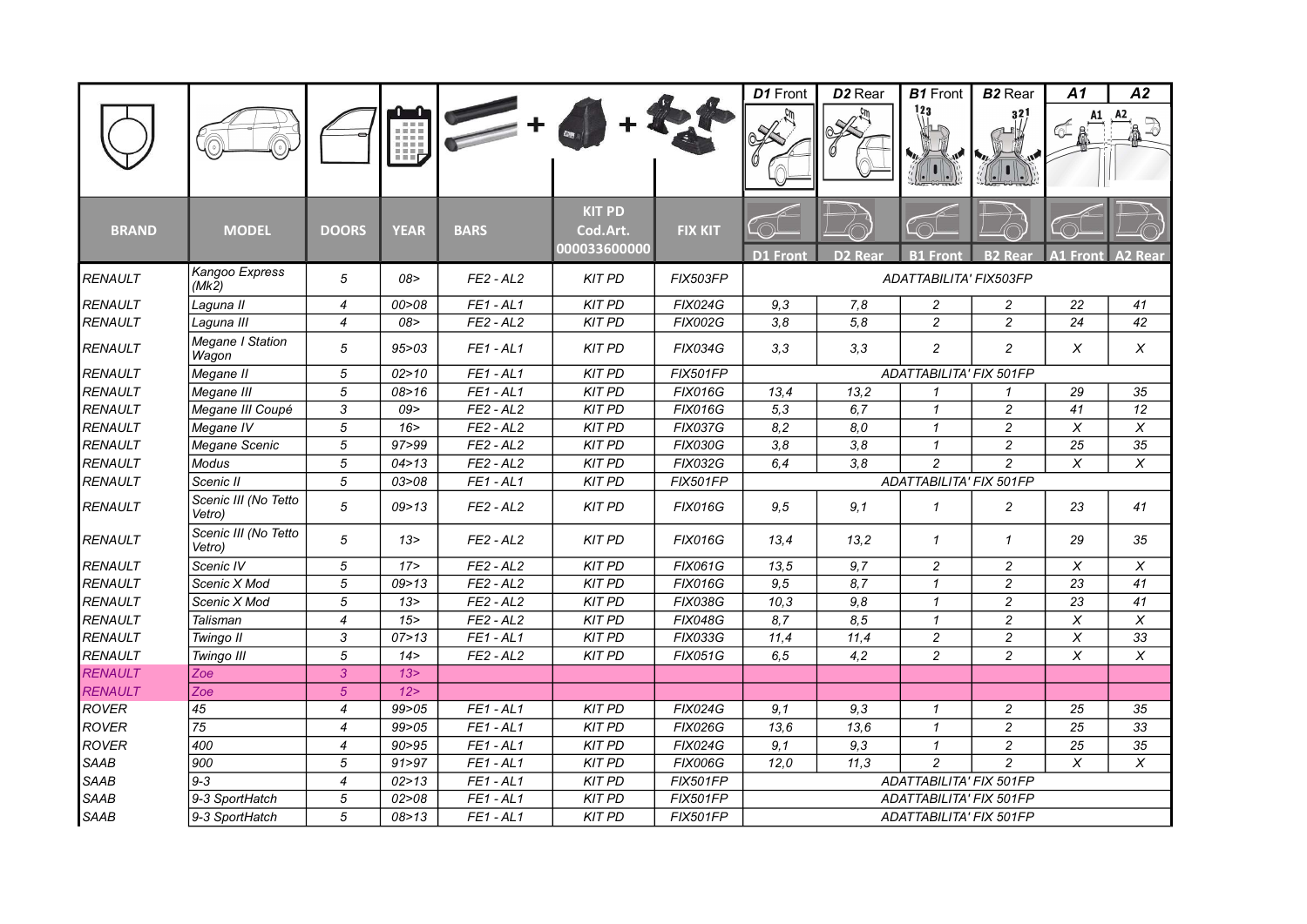|              |                          |                           |             |             |                                           |                | D1 Front        | D <sub>2</sub> Rear | <b>B1</b> Front | <b>B2</b> Rear | Α1                        | Α2                        |
|--------------|--------------------------|---------------------------|-------------|-------------|-------------------------------------------|----------------|-----------------|---------------------|-----------------|----------------|---------------------------|---------------------------|
|              |                          |                           | Щ,          |             |                                           |                |                 |                     | 123             | 32             |                           |                           |
| <b>BRAND</b> | <b>MODEL</b>             | <b>DOORS</b>              | <b>YEAR</b> | <b>BARS</b> | <b>KIT PD</b><br>Cod.Art.<br>000033600000 | <b>FIX KIT</b> | <b>D1 Front</b> | D <sub>2</sub> Rear | <b>B1 Front</b> | <b>B2 Rear</b> | <b>A1 Front</b>           | <b>A2 Rear</b>            |
| <b>SAAB</b>  | $9 - 5$                  | $\overline{4}$            | 97 > 12     | $FE1 - AL1$ | <b>KIT PD</b>                             | <b>FIX006G</b> | 14,6            | 13.4                | 2               | $\overline{c}$ | X                         | X                         |
| <b>SEAT</b>  | Altea                    | 5                         | 04 > 09     | $FE2 - AL2$ | <b>KIT PD</b>                             | <b>FIX016G</b> | 5,2             | 4,3                 | $\overline{c}$  | $\overline{c}$ | 29                        | 45                        |
| <b>SEAT</b>  | Arosa                    | 3                         | 97>04       | $FE1 - AL1$ | <b>KIT PD</b>                             | <b>FIX026G</b> | 11,4            | 9,0                 | 2               | $\overline{c}$ | X                         | X                         |
| <b>SEAT</b>  | Córdoba I                | $\overline{4}$            | 93 > 02     | $FE1 - AL1$ | <b>KIT PD</b>                             | <b>FIX034G</b> | 3,8             | 3,0                 | $\overline{c}$  | $\overline{c}$ | X                         | X                         |
| <b>SEAT</b>  | Córdoba II               | $\overline{4}$            | 02 > 09     | $FE1 - AL1$ | <b>KIT PD</b>                             | <b>FIX040G</b> | 9,8             | 9.8                 | $\mathbf{1}$    | $\overline{c}$ | 25                        | 32                        |
| <b>SEAT</b>  | Ibiza II                 |                           | 93 > 02     | $FE1 - AL1$ | <b>KIT PD</b>                             | <b>FIX034G</b> | 3, 5            | 3,5                 | $\overline{c}$  | $\overline{c}$ | $\boldsymbol{\mathsf{X}}$ | X                         |
| <b>SEAT</b>  | Ibiza III                |                           | 02 > 09     | $FE1 - AL1$ | <b>KIT PD</b>                             | <b>FIX040G</b> | 9,8             | 9,8                 | $\mathcal I$    | $\overline{c}$ | 25                        | 32                        |
| <b>SEAT</b>  | Ibiza IV                 | 5                         | 08 > 12     | $FE1 - AL1$ | <b>KIT PD</b>                             | <b>FIX003G</b> | 13,5            | 12,4                | 1               | $\overline{c}$ | 25                        | 29                        |
| <b>SEAT</b>  | Ibiza IV                 | 5                         | 12 > 14     | $FE1 - AL1$ | <b>KIT PD</b>                             | <b>FIX003G</b> | 13,5            | 12,4                | $\mathcal I$    | $\overline{c}$ | 25                        | 29                        |
| <b>SEAT</b>  | Ibiza IV                 | $\sqrt{5}$                | 14 > 16     | $FE1 - AL1$ | <b>KIT PD</b>                             | <b>FIX003G</b> | 13,5            | 12,4                | $\mathcal I$    | $\overline{c}$ | 25                        | 29                        |
| <b>SEAT</b>  | Ibiza IV SC              | 3                         | 08>         | $FE2 - AL2$ | <b>KIT PD</b>                             | <b>FIX011G</b> | 5,8             | 5,1                 | $\overline{c}$  | $\overline{c}$ | 43                        | 20                        |
| <b>SEAT</b>  | Ibiza V                  | 5                         | 16          | $FE2 - AL2$ | <b>KIT PD</b>                             | <b>FIX003G</b> | 4,9             | 4,5                 | 2               | $\mathbf{1}$   | X                         | X                         |
| <b>SEAT</b>  | Leon II (1P)             | $\overline{4}$            | 05 > 09     | $FE2 - AL2$ | <b>KIT PD</b>                             | <b>FIX016G</b> | 5,8             | 4,3                 | $\overline{c}$  | $\overline{c}$ | 21                        | 45                        |
| <b>SEAT</b>  | Leon II (1P)             | $\overline{4}$            | 09 > 13     | $FE2 - AL2$ | <b>KIT PD</b>                             | <b>FIX016G</b> | 5,8             | 4,3                 | $\overline{c}$  | $\overline{c}$ | 21                        | 45                        |
| <b>SEAT</b>  | Leon III (5F)            | 5                         | 12 >        | $FE2 - AL2$ | <b>KIT PD</b>                             | <b>FIX059G</b> | 7,8             | 3,4                 | 3               | $\overline{c}$ | X                         | 42                        |
| <b>SEAT</b>  | Marbella                 | $\ensuremath{\mathsf{3}}$ | 86>98       | $FE1 - AL1$ | <b>KIT PD</b>                             | <b>FIX021G</b> | 12,8            | 12,8                | $\overline{c}$  | $\overline{c}$ | 35                        | 35                        |
| <b>SEAT</b>  | Mii                      | 3                         | 12          | $FE2 - AL2$ | <b>KIT PD</b>                             | <b>FIX016G</b> | 6,0             | 5,7                 | 1               | $\overline{c}$ | 43                        | 25                        |
| <b>SEAT</b>  | Mii                      | 5                         | 12 >        | $FE2 - AL2$ | <b>KIT PD</b>                             | <b>FIX016G</b> | 6.0             | 5.6                 | $\overline{c}$  | $\overline{c}$ | 30                        | 40                        |
| <b>SEAT</b>  | Toledo                   | 5                         | 11 >        | $FE2 - AL2$ | <b>KIT PD</b>                             | <b>FIX003G</b> | 6,3             | 5,3                 | $\mathcal I$    | $\overline{c}$ | X                         | X                         |
| <b>SKODA</b> | Citigo                   | 3                         | 12          | $FE2 - AL2$ | <b>KIT PD</b>                             | <b>FIX016G</b> | 6,0             | 5,7                 | $\mathbf{1}$    | $\overline{c}$ | 43                        | 25                        |
| <b>SKODA</b> | Citigo                   | $\sqrt{5}$                | 12 >        | $FE2 - AL2$ | <b>KIT PD</b>                             | <b>FIX016G</b> | 6,0             | 5,6                 | $\overline{c}$  | $\overline{c}$ | 30                        | 40                        |
| <b>SKODA</b> | Fabia II (5J)            | 5                         | 07 > 14     | $FE1 - AL1$ | <b>KIT PD</b>                             | <b>FIX047G</b> | 13,2            | 13,2                | $\overline{c}$  | $\overline{c}$ | 21                        | 55                        |
| <b>SKODA</b> | Fabia III (NJ)           | 5                         | 15          | $FE1 - AL1$ | <b>KIT PD</b>                             | <b>FIX003G</b> | 14,2            | 13,3                | $\overline{c}$  | $\overline{c}$ | X                         | X                         |
| <b>SKODA</b> | Felicia                  | $\overline{4}$            | 94 > 01     | $FE1 - AL1$ | <b>KIT PD</b>                             | <b>FIX024G</b> | 9,7             | 9,1                 | $\overline{c}$  | $\overline{c}$ | 30                        | 30                        |
| <b>SKODA</b> | Octavia II (1Z)          | $\overline{4}$            | 05 > 08     | $FE2 - AL2$ | <b>KIT PD</b>                             | <b>FIX001G</b> | 2,6             | 2,4                 | $\mathcal I$    | $\overline{c}$ | X                         | X                         |
| <b>SKODA</b> | Octavia II (1Z)          | 5                         | 08 > 12     | $FE2 - AL2$ | <b>KIT PD</b>                             | <b>FIX002G</b> | 3,3             | 3,3                 | 2               | $\mathbf{1}$   | X                         | X                         |
| <b>SKODA</b> | Octavia III (5E)         | $\boldsymbol{4}$          | 13 >        | $FE2 - AL2$ | <b>KIT PD</b>                             | FIX003G        | 6, 5            | 5,6                 | $\mathcal I$    | $\overline{c}$ | $\chi$                    | $\boldsymbol{\mathsf{X}}$ |
| <b>SKODA</b> | Rapid (NH1)              | $\overline{4}$            | 12 >        | $FE2 - AL2$ | <b>KIT PD</b>                             | <b>FIX002G</b> | 5,9             | 5.9                 | $\mathbf{1}$    | $\overline{c}$ | 22                        | 34,5                      |
| <b>SKODA</b> | Rapid (NH1)<br>Spaceback | 5                         | 13 > 15     | $FE2 - AL2$ | <b>KIT PD</b>                             | <b>FIX002G</b> | 5,9             | 5,3                 | 1               | $\overline{c}$ | 22                        | 44,5                      |
| <b>SKODA</b> | Superb (3T)              | $\overline{4}$            | 08 > 13     | $FE2 - AL2$ | <b>KIT PD</b>                             | <b>FIX040G</b> | 6.9             | 7,2                 | $\mathcal I$    | $\overline{c}$ | 24                        | 50                        |
| <b>SKODA</b> | Superb (3U)              | $\overline{\mathcal{A}}$  | 01 > 08     | $FE1 - AL1$ | <b>KIT PD</b>                             | <b>FIX047G</b> | 11,7            | 11,7                | $\mathcal I$    | $\mathbf{1}$   | 24                        | 46                        |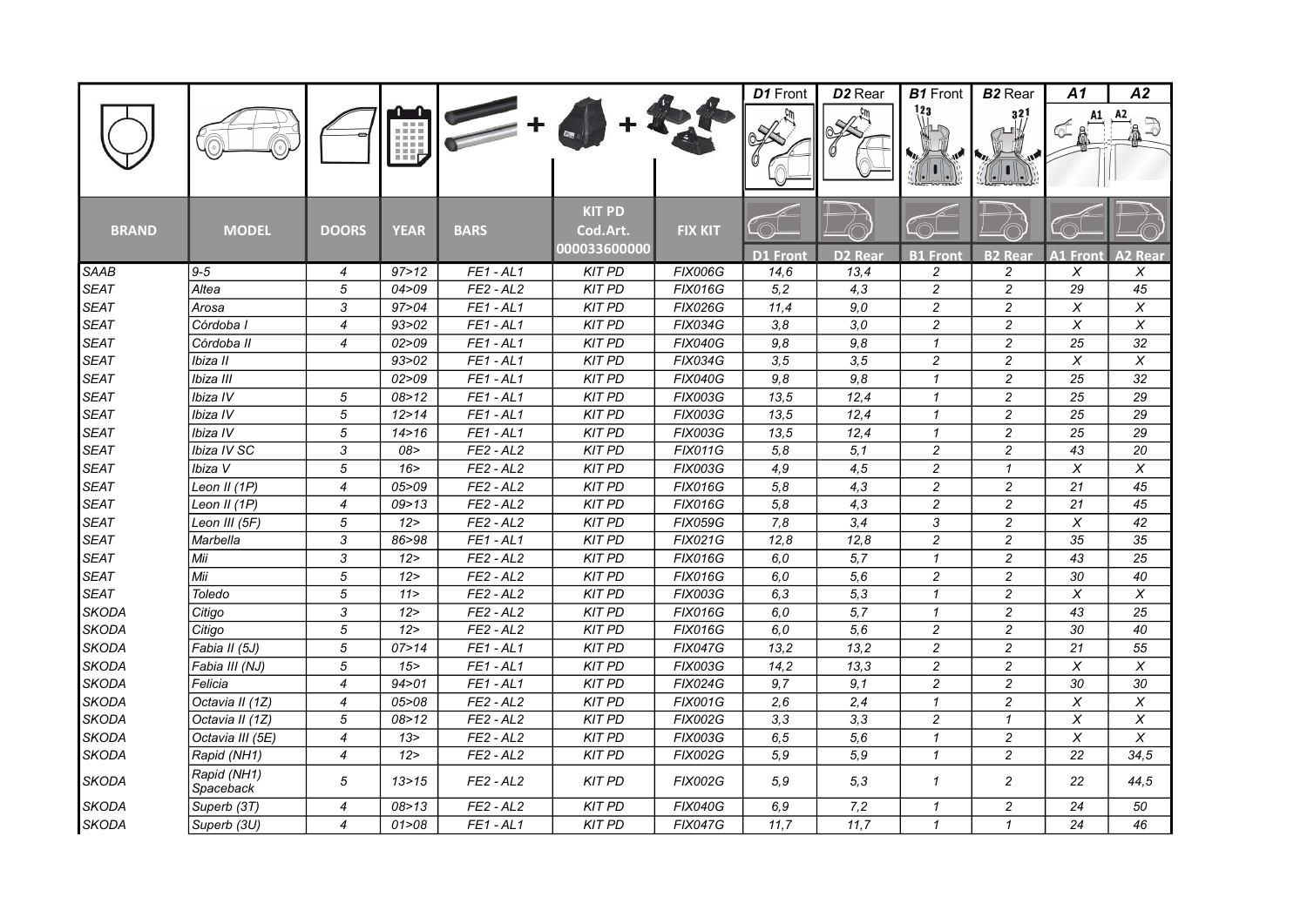|                  |                         |                |             |             |                                           |                 | D1 Front        | D <sub>2</sub> Rear | <b>B1</b> Front                | <b>B2</b> Rear           | A1              | A2             |
|------------------|-------------------------|----------------|-------------|-------------|-------------------------------------------|-----------------|-----------------|---------------------|--------------------------------|--------------------------|-----------------|----------------|
|                  |                         |                | Щ,          |             |                                           |                 |                 |                     | 123                            | 32                       |                 |                |
| <b>BRAND</b>     | <b>MODEL</b>            | <b>DOORS</b>   | <b>YEAR</b> | <b>BARS</b> | <b>KIT PD</b><br>Cod.Art.<br>000033600000 | <b>FIX KIT</b>  | <b>D1 Front</b> | <b>D2 Rear</b>      | <b>B1 Front</b>                | <b>B2 Rear</b>           | <b>A1 Front</b> | <b>A2 Rear</b> |
| <b>SKODA</b>     | Superb (3V)             | $\overline{4}$ | 15          | $FE2 - AL2$ | <b>KIT PD</b>                             | <b>FIX003G</b>  | 7,4             | 6.7                 | $\mathcal I$                   | $\mathbf{1}$             | X               | X              |
|                  |                         |                |             |             |                                           |                 |                 |                     |                                |                          |                 |                |
| <b>SKODA</b>     | Superb (3V) Wagon       | 5              | 15          | $FE2 - AL2$ | <b>KIT PD</b>                             | <b>FIX003G</b>  | 8,2             | 6,4                 | $\mathbf{1}$                   | $\overline{c}$           | 25              | 50             |
| <b>SMART</b>     | Forfour (W453)          | 5              | 14 >        | $FE2 - AL2$ | <b>KIT PD</b>                             | <b>FIX056G</b>  | 5,7             | 2,5                 | 3                              | 3                        | 30              | 46             |
| <b>SSANGYONG</b> | Actyon                  | 5              | 05          | $FE2 - AL2$ | <b>KIT PD</b>                             | <b>FIX014G</b>  | 11,8            | 11,3                | $\mathbf{1}$                   | $\mathbf{1}$             | $\overline{23}$ | 45             |
| <b>SSANGYONG</b> | Tivoli                  | 5              | 15          | $FE1 - AL1$ | <b>KIT PD</b>                             | <b>FIX047G</b>  | 14,8            | 13.7                | $\overline{c}$                 | $\overline{\mathcal{L}}$ | 24              | 45             |
| <b>SUBARU</b>    | Levorg                  | 5              | 14 >        | $FE1 - AL1$ | <b>KIT PD</b>                             | <b>FIX501FP</b> |                 |                     | <b>ADATTABILITA' FIX 501FP</b> |                          |                 |                |
| <b>SUBARU</b>    | Pleo                    | $\sqrt{5}$     | 07>         | $FE1 - AL1$ | <b>KIT PD</b>                             | <b>FIX002G</b>  | 10,1            | 10.6                | $\mathbf{1}$                   | $\overline{c}$           | 30              | 42             |
| <b>SUBARU</b>    | XV                      | 5              | 12 >        | $FE1 - AL1$ | <b>KIT PD</b>                             | <b>FIX501FP</b> |                 |                     | ADATTABILITA' FIX 501FP        |                          |                 |                |
| <b>SUZUKI</b>    | Alto (HA25)             | 5              | 09          | $FE1 - AL1$ | <b>KIT PD</b>                             | <b>FIX024G</b>  | 11,1            | 11,1                | $\mathbf{1}$                   | 2                        | 25              | 40             |
| <b>SUZUKI</b>    | Baleno                  | 5              | 15          | $FE1 - AL1$ | <b>KIT PD</b>                             | <b>FIX058G</b>  | 7,6             | 6,4                 | $\overline{c}$                 | $\overline{c}$           | X               | X              |
| <b>SUZUKI</b>    | Celerio                 | 5              | 15          | $FE2 - AL2$ | <b>KIT PD</b>                             | <b>FIX024G</b>  | 6.7             | 5,5                 | $\mathbf{1}$                   | $\overline{c}$           | 27              | 40             |
| <b>SUZUKI</b>    | Splash                  | 5              | 08>         | $FE1 - AL1$ | <b>KIT PD</b>                             | <b>FIX024G</b>  | 9,8             | 8.8                 | $\overline{c}$                 | $\mathbf{1}$             | 0               | 70             |
| <b>SUZUKI</b>    | Swift V                 | 3              | 13 >        |             |                                           |                 |                 |                     |                                |                          |                 |                |
| <b>SUZUKI</b>    | Swift V                 | 5              | 10 > 13     | $FE1 - AL1$ | <b>KIT PD</b>                             | <b>FIX024G</b>  | 10.5            | 10.5                | $\overline{c}$                 | $\overline{c}$           | 32              | 32             |
| <b>SUZUKI</b>    | Swift V                 | 5              | 13 >        | $FE1 - AL1$ | <b>KIT PD</b>                             | <b>FIX024G</b>  | 10,5            | 10,5                | $\overline{c}$                 | $\overline{c}$           | 32              | 32             |
| <b>SUZUKI</b>    | Vitara                  | 5              | 15          | $FE2 - AL2$ | <b>KIT PD</b>                             | <b>FIX014G</b>  | 8,1             | 5,6                 | $\overline{c}$                 | $\overline{c}$           | 23              | 46             |
| <b>TATA</b>      | Aria                    | 5              | 12 >        | $FE2 - AL2$ | <b>KIT PD</b>                             | <b>FIX016G</b>  | 13,9            | 12,8                | $\mathbf{1}$                   | $\overline{c}$           | 29              | 60             |
| <b>TATA</b>      | Indica (V3)             | 5              | 08          | $FE1 - AL1$ | <b>KIT PD</b>                             | <b>FIX024G</b>  | 8,1             | 8,1                 | $\overline{c}$                 | $\boldsymbol{2}$         | 19              | 38             |
| <b>TATA</b>      | Vista                   | 5              | 10 >        | $FE2 - AL2$ | <b>KIT PD</b>                             | <b>FIX004G</b>  | 6,3             | 7,3                 | $\mathbf{1}$                   | $\overline{c}$           | 22              | 38             |
| <b>TOYOTA</b>    | Auris                   | 5              | 07 > 10     | $FE2 - AL2$ | <b>KIT PD</b>                             | <b>FIX026G</b>  | 6,3             | 6,3                 | $\mathbf{1}$                   | $\overline{c}$           | 25              | 40             |
| <b>TOYOTA</b>    | Auris                   | $\sqrt{5}$     | 10 > 12     | $FE2 - AL2$ | <b>KIT PD</b>                             | <b>FIX026G</b>  | 6,3             | 6,3                 | $\mathbf{1}$                   | $\overline{c}$           | 25              | 40             |
| <b>TOYOTA</b>    | Auris (E180)            | 5              | 12 > 15     | $FE2 - AL2$ | <b>KIT PD</b>                             | <b>FIX026G</b>  | 4,3             | 4,9                 | $\mathbf{1}$                   | $\overline{c}$           | 29              | 43             |
| <b>TOYOTA</b>    | Auris (E180)            | 5              | 15          | $FE2 - AL2$ | <b>KIT PD</b>                             | <b>FIX026G</b>  | 4,3             | 4,9                 | $\mathbf{1}$                   | $\overline{c}$           | 29              | 43             |
| <b>TOYOTA</b>    | Avensis (T270)          | $\overline{4}$ | 09 > 11     | $FE2 - AL2$ | <b>KIT PD</b>                             | <b>FIX003G</b>  | 7,8             | 6,8                 | $\mathcal I$                   | $\mathbf{1}$             | 35              | 35             |
| <b>TOYOTA</b>    | Avensis (T270)<br>Wagon | 5 <sup>5</sup> | 09 > 11     |             |                                           |                 |                 |                     |                                |                          |                 |                |
| <b>TOYOTA</b>    | Aygo I                  | 5              | 05 > 14     | $FE1 - AL1$ | <b>KIT PD</b>                             | <b>FIX024G</b>  | 10.6            | 9,4                 | $\mathcal I$                   | $\mathcal I$             | 26              | 35             |
| <b>TOYOTA</b>    | Aygo II                 | 5              | 14 >        | $FE1 - AL1$ | <b>KIT PD</b>                             | <b>FIX024G</b>  | 12,6            | 10,2                | $\overline{c}$                 | $\overline{c}$           | 36              | 27             |
| <b>TOYOTA</b>    | Carina                  |                | 92 > 97     | $FE2 - AL2$ | <b>KIT PD</b>                             | <b>FIX028G</b>  | 2,6             | 1,0                 | $\mathbf{1}$                   | $\overline{c}$           | X               | X              |
| <b>TOYOTA</b>    | $C-HR$                  | 5              | 16          | $FE2 - AL2$ | <b>KIT PD</b>                             | <b>FIX050G</b>  | 6,2             | 7,7                 | $\overline{c}$                 | $\overline{c}$           | 33              | 36             |
| <b>TOYOTA</b>    | Corolla (E120)          | 5              | 02 > 07     | $FE1 - AL1$ | <b>KIT PD</b>                             | <b>FIX026G</b>  | 13,7            | 14,6                | $\overline{c}$                 | $\overline{c}$           | 22              | 42             |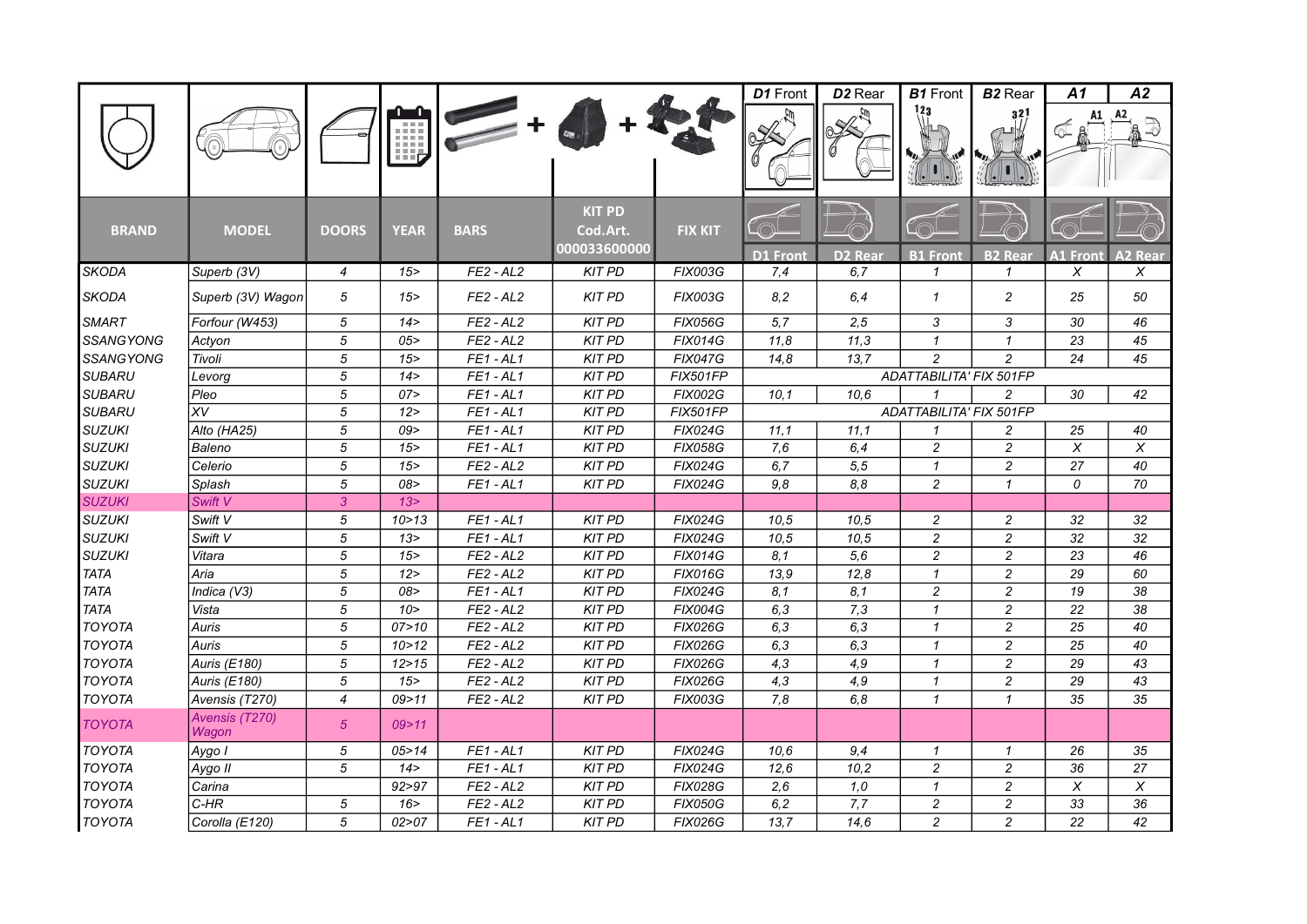|                   |                  |                          |             |                |                                           |                 | D1 Front        | D <sub>2</sub> Rear | <b>B1</b> Front         | <b>B2</b> Rear | A1               | A2                      |
|-------------------|------------------|--------------------------|-------------|----------------|-------------------------------------------|-----------------|-----------------|---------------------|-------------------------|----------------|------------------|-------------------------|
|                   |                  |                          | W           |                |                                           |                 |                 |                     |                         | 321            |                  |                         |
| <b>BRAND</b>      | <b>MODEL</b>     | <b>DOORS</b>             | <b>YEAR</b> | <b>BARS</b>    | <b>KIT PD</b><br>Cod.Art.<br>000033600000 | <b>FIX KIT</b>  | <b>D1 Front</b> | <b>D2 Rear</b>      | <b>B1 Front</b>         | <b>B2 Rear</b> | <b>A1 Fron</b> t | <b>\2 Rear</b>          |
| <b>TOYOTA</b>     | Corolla Verso    | 5                        | 00 > 04     | $FE2 - AL2$    | <b>KIT PD</b>                             | <b>FIX028G</b>  | 6, 2            | 6,2                 | 2                       | $\mathbf{1}$   | 22               | $\overline{52}$         |
| <b>TOYOTA</b>     | Corolla Verso    | 5                        | 04 > 07     | $FE2 - AL2$    | <b>KIT PD</b>                             | <b>FIX047G</b>  | 10,8            | 10,8                | $\mathcal I$            | $\overline{c}$ | 25               | 42                      |
| <b>TOYOTA</b>     | Hilux (AN130)    | 5                        | 15          | $FE2 - AL2$    | <b>KIT PD</b>                             | <b>FIX020G</b>  | 9,0             | 8,5                 | $\overline{c}$          | $\overline{c}$ | $\overline{22}$  | 45                      |
| <b>TOYOTA</b>     | Hilux (AN30)     | $\overline{4}$           | 11 > 15     | $FE2 - AL2$    | <b>KIT PD</b>                             | <b>FIX026G</b>  | 8,5             | 7,5                 | $\overline{c}$          | $\overline{c}$ | 22               | 45                      |
| <b>TOYOTA</b>     | Passo            | 5                        | 05          | $FE2 - AL2$    | <b>KIT PD</b>                             | <b>FIX024G</b>  | 6,2             | 6.0                 | $\mathbf{1}$            | $\overline{c}$ | 35               | 38                      |
| <b>TOYOTA</b>     | Prius +          | 5                        | 12 >        | $FE2 - AL2$    | <b>KIT PD</b>                             | <b>FIX003G</b>  | 9,5             | 7,1                 | $\mathcal I$            | $\overline{c}$ | 20               | 43                      |
| <b>TOYOTA</b>     | Prius II         | 5                        | 04 > 08     | $FE2 - AL2$    | <b>KIT PD</b>                             | <b>FIX026G</b>  | 8,0             | 6,6                 | $\mathcal I$            | $\mathbf{1}$   | $\overline{22}$  | 45                      |
| <b>TOYOTA</b>     | Prius III (XW30) | $\overline{5}$           | 13 > 15     | $FE2 - AL2$    | <b>KIT PD</b>                             | <b>FIX003G</b>  | 8,4             | 7,3                 | $\mathbf{1}$            | $\overline{c}$ | 21               | 45                      |
| <b>TOYOTA</b>     | Prius III (XW30) | 5                        | 09 > 12     | $FE2 - AL2$    | <b>KIT PD</b>                             | <b>FIX026G</b>  | 8,5             | 3,4                 | $\mathcal I$            | $\overline{c}$ | 31               | 40                      |
| <b>TOYOTA</b>     | Prius IV (XW50)  | 5                        | 15          | $FE2 - AL2$    | <b>KIT PD</b>                             | <b>FIX048G</b>  | 16,0            | 16,0                | $\mathcal I$            | $\overline{c}$ | X                | X                       |
| <b>TOYOTA</b>     | Rav 4 (XA30)     | 5                        | 05 > 12     | $FE2 - AL2$    | <b>KIT PD</b>                             | <b>FIX047G</b>  | 7,9             | 6,6                 | $\mathbf{1}$            | $\overline{c}$ | 30               | 40                      |
| <b>TOYOTA</b>     | Rav 4 (XA40)     | 5                        | 13 >        | $FE2 - AL2$    | <b>KIT PD</b>                             | <b>FIX026G</b>  | 9,8             | 8,9                 | $\mathcal I$            | $\overline{c}$ | 22               | 45                      |
| <b>TOYOTA</b>     | Urban Cruiser    | 5                        | 09 >        | $FE2 - AL2$    | <b>KIT PD</b>                             | <b>FIX026G</b>  | 3,4             | 3,4                 | $\mathbf{1}$            | $\overline{c}$ | 38               | 27                      |
| <b>TOYOTA</b>     | Verso            | 5                        | 09>         | $FE2 - AL2$    | <b>KIT PD</b>                             | <b>FIX026G</b>  | 14,1            | 13,7                | $\mathbf{1}$            | $\overline{c}$ | 38               | 40                      |
| <b>TOYOTA</b>     | Verso S          | 5                        | 11 >        | $FE2 - AL2$    | <b>KIT PD</b>                             | <b>FIX026G</b>  | 6, 5            | 5,6                 | $\mathbf{1}$            | $\overline{c}$ | 32               | 44                      |
| <b>TOYOTA</b>     | Vitz $(P1)$      | 5                        | 99 > 05     | $FE1 - AL1$    | <b>KIT PD</b>                             | <b>FIX024G</b>  | 10,2            | 8,6                 | $\mathcal I$            | $\overline{c}$ | 35               | 40                      |
| <b>TOYOTA</b>     | Vitz (XP130)     | 5                        | 11 > 13     | $FE1 - AL1$    | <b>KIT PD</b>                             | <b>FIX024G</b>  | 10,5            | 9,8                 | $\mathbf{1}$            | $\overline{c}$ | 36               | 29                      |
| <b>TOYOTA</b>     | Vitz (XP130)     | $\sqrt{5}$               | 14 >        | $FE1 - AL1$    | <b>KIT PD</b>                             | <b>FIX024G</b>  | 10,5            | 9,8                 | $\mathcal I$            | $\overline{c}$ | 36               | 29                      |
| <b>TOYOTA</b>     | Vitz (XP9)       | 5                        | 05 > 11     | $FE1 - AL1$    | <b>KIT PD</b>                             | <b>FIX024G</b>  | 10,5            | 8,6                 | $\mathbf{1}$            | $\overline{c}$ | 33               | 32                      |
| <b>TOYOTA</b>     | Yaris (P1)       | 5                        | 99 > 05     | $FE1 - AL1$    | <b>KIT PD</b>                             | <b>FIX024G</b>  | 10,2            | 8,6                 | $\mathbf{1}$            | $\overline{c}$ | 35               | 40                      |
| <b>TOYOTA</b>     | Yaris (XP130)    | 5                        | 11 > 13     | $FE1 - AL1$    | <b>KIT PD</b>                             | <b>FIX024G</b>  | 10.5            | 9,8                 | $\mathcal I$            | $\overline{c}$ | 36               | 29                      |
| <b>TOYOTA</b>     | Yaris (XP130)    | 5                        | 14 >        | $FE1 - AL1$    | <b>KIT PD</b>                             | <b>FIX024G</b>  | 10.5            | 9.8                 | $\mathbf{1}$            | $\overline{c}$ | 36               | 29                      |
| <b>TOYOTA</b>     | Yaris (XP9)      | 5                        | 05 > 11     | $FE1 - AL1$    | <b>KIT PD</b>                             | <b>FIX024G</b>  | 10,5            | 8.6                 | $\mathbf{1}$            | $\overline{c}$ | 33               | 32                      |
| VOLKSWAGEN        | Amarok           | $\overline{\mathcal{A}}$ | 10 >        | $FE2 - AL2$    | <b>KIT PD</b>                             | <b>FIX501FP</b> |                 |                     | ADATTABILITA' FIX 501FP |                |                  |                         |
| <b>VOLKSWAGEN</b> | Caddy (2K)       |                          | 04 > 11     |                |                                           |                 |                 |                     |                         |                |                  |                         |
| VOLKSWAGEN        | Caddy Finestrato |                          | 12 >        | $FE1 - AL1$    | <b>KIT PD</b>                             | FIX503FP        |                 |                     | ADATTABILITA' FIX503FP  |                |                  |                         |
| VOLKSWAGEN        | Caddy Furgone    |                          | 12 >        | $FE1 - AL1$    | <b>KIT PD</b>                             | FIX503FP        |                 |                     | ADATTABILITA' FIX503FP  |                |                  |                         |
| <b>VOLKSWAGEN</b> | Caddy Furgone    |                          | 15          | $FE1 - AL1$    | <b>KIT PD</b>                             | FIX503FP        |                 |                     | ADATTABILITA' FIX503FP  |                |                  |                         |
| <b>VOLKSWAGEN</b> | $E$ Up!          | 5                        | 14 >        | $FE2 - AL2$    | <b>KIT PD</b>                             | <b>FIX016G</b>  | 6,0             | 5,6                 | $\overline{c}$          | $\overline{c}$ | 30               | 40                      |
| <b>VOLKSWAGEN</b> | Golf II          | 3                        | 83>92       | $FE1 - AL1$    | <b>KIT PD</b>                             | <b>FIX024G</b>  | 7,1             | 7,1                 | $\overline{c}$          | 2              | 45               | 30                      |
| <b>VOLKSWAGEN</b> | Golf III (1H)    | 3                        | 91 > 99     | $FE1 - AL1$    | <b>KIT PD</b>                             | <b>FIX034G</b>  | 4,4             | 3,3                 | $\overline{c}$          | $\overline{c}$ | X                | X                       |
| <b>VOLKSWAGEN</b> | Golf III (1H)    | 5                        | 91 > 99     | <b>FE1-AL1</b> | <b>KIT PD</b>                             | <b>FIX034G</b>  | 4,4             | 3,3                 | $\overline{c}$          | $\overline{c}$ | X                | $\overline{\mathsf{x}}$ |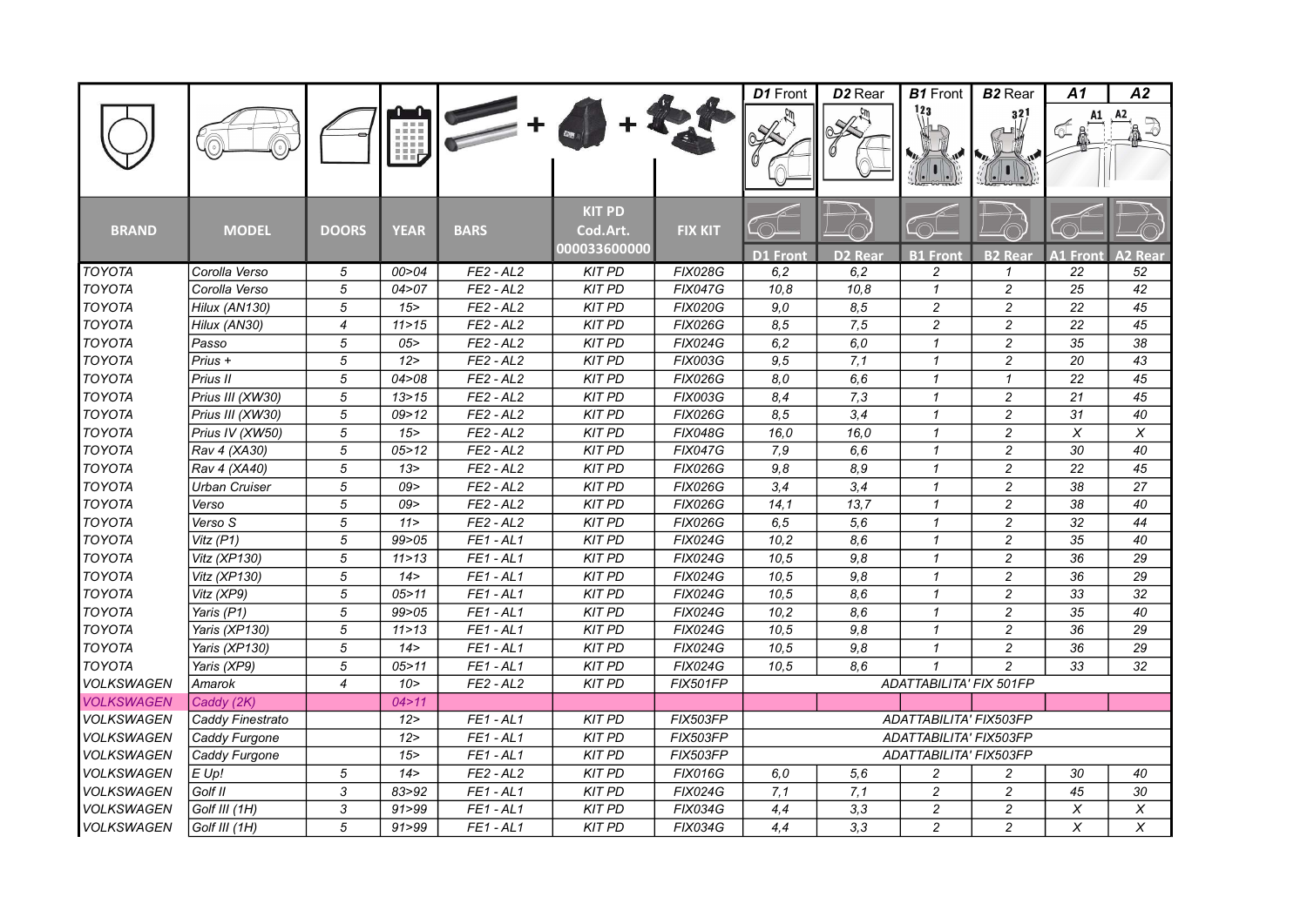|                   |                   |                  |             |             |                                           |                 | D1 Front        | D <sub>2</sub> Rear | <b>B1</b> Front        | <b>B2</b> Rear      | A1              | А2                        |
|-------------------|-------------------|------------------|-------------|-------------|-------------------------------------------|-----------------|-----------------|---------------------|------------------------|---------------------|-----------------|---------------------------|
|                   |                   |                  | 唧           |             |                                           |                 |                 |                     | 123                    | 321                 |                 |                           |
| <b>BRAND</b>      | <b>MODEL</b>      | <b>DOORS</b>     | <b>YEAR</b> | <b>BARS</b> | <b>KIT PD</b><br>Cod.Art.<br>000033600000 | <b>FIX KIT</b>  | <b>D1 Front</b> | <b>D2 Rear</b>      | <b>B1</b> Front        | <b>B2 Rear</b>      | <b>A1 Front</b> | <b>A2 Rear</b>            |
| <b>VOLKSWAGEN</b> | Golf IV (1J)      | 3                | 97 > 04     | $FE1 - AL1$ | <b>KIT PD</b>                             | <b>FIX036G</b>  | 11,3            | 12,2                | 2                      | $\overline{c}$      | X               | Χ                         |
| <b>VOLKSWAGEN</b> | Golf IV (1J)      | 5                | 97 > 04     | $FE1 - AL1$ | <b>KIT PD</b>                             | <b>FIX035G</b>  | 11,3            | 8,0                 | $\mathbf{1}$           | $\overline{c}$      | X               | $\overline{X}$            |
| <b>VOLKSWAGEN</b> | Golf Sport Van    | 5                | 14 >        | $FE2 - AL2$ | <b>KIT PD</b>                             | <b>FIX016G</b>  | 6,9             | $\overline{5,5}$    | $\mathbf{1}$           | $\overline{c}$      | 32              | 45                        |
| <b>VOLKSWAGEN</b> | Golf $V(1K)$      | 3                | 03>08       | $FE2 - AL2$ | <b>KIT PD</b>                             | <b>FIX041G</b>  | 6,2             | 3,2                 | $\mathbf{1}$           | $\overline{c}$      | 44              | X                         |
| <b>VOLKSWAGEN</b> | Golf V (1K)       | 5                | 03 > 08     | $FE2 - AL2$ | <b>KIT PD</b>                             | <b>FIX040G</b>  | 6,8             | 4,4                 | $\mathbf{1}$           | $\overline{c}$      | 33              | 36                        |
| <b>VOLKSWAGEN</b> | Golf V (1K) Plus  | 5                | 03 > 08     | $FE2 - AL2$ | <b>KIT PD</b>                             | <b>FIX014G</b>  | 5,5             | 3,9                 | $\mathbf{1}$           | $\overline{c}$      | 30              | 34                        |
| VOLKSWAGEN        | Golf VI (5K)      | 5                | 08 > 12     | $FE2 - AL2$ | <b>KIT PD</b>                             | <b>FIX040G</b>  | 6,8             | 4,4                 | $\mathbf{1}$           | $\overline{c}$      | 33              | 36                        |
| <b>VOLKSWAGEN</b> | Golf VII (5G)     | 5                | 12          | $FE2 - AL2$ | <b>KIT PD</b>                             | <b>FIX003G</b>  | 7,5             | 5,0                 | $\mathcal I$           | $\overline{c}$      | $\chi$          | $\boldsymbol{\mathsf{X}}$ |
| <b>VOLKSWAGEN</b> | Golf VII (5G) GT  | 5                | 12 >        | $FE2 - AL2$ | <b>KIT PD</b>                             | <b>FIX003G</b>  | 7,5             | 5,0                 | $\mathbf{1}$           | $\overline{c}$      | $\pmb{\times}$  | $\times$                  |
| <b>VOLKSWAGEN</b> | Jetta (A4) / Bora | 4                | 98>05       | $FE1 - AL1$ | <b>KIT PD</b>                             | <b>FIX035G</b>  | 11,3            | 8.0                 | $\mathcal I$           | $\overline{c}$      | $\chi$          | $\boldsymbol{\mathsf{X}}$ |
| <b>VOLKSWAGEN</b> | Jetta (A5)        | $\overline{4}$   | 05 > 10     | $FE2 - AL2$ | <b>KIT PD</b>                             | <b>FIX026G</b>  | 7,1             | 6.6                 | $\mathbf{1}$           | $\overline{c}$      | 26              | 38                        |
| <b>VOLKSWAGEN</b> | Jetta (A6)        | $\overline{4}$   | 10 >        | $FE2 - AL2$ | <b>KIT PD</b>                             | <b>FIX003G</b>  | 4,8             | 4.8                 | $\mathbf{1}$           | $\overline{c}$      | 30              | 41                        |
| <b>VOLKSWAGEN</b> | Lupo              | 3                | 98>05       | $FE1 - AL1$ | <b>KIT PD</b>                             | <b>FIX026G</b>  | 12,0            | 9,6                 | $\mathbf{1}$           | $\overline{c}$      | X               | X                         |
| <b>VOLKSWAGEN</b> | Passat (B5)       | $\overline{4}$   | 96 > 01     | $FE1 - AL1$ | <b>KIT PD</b>                             | <b>FIX026G</b>  | 12,8            | 13,2                | $\mathbf{1}$           | $\overline{c}$      | X               | X                         |
| <b>VOLKSWAGEN</b> | Passat (B5.5)     | $\overline{4}$   | 01 > 05     | $FE1 - AL1$ | <b>KIT PD</b>                             | <b>FIX026G</b>  | 12,8            | 13,2                | $\mathbf{1}$           | $\mathcal I$        | $\pmb{\times}$  | $\pmb{\times}$            |
| VOLKSWAGEN        | Passat (B6)       | $\boldsymbol{4}$ | 05 > 10     | $FE2 - AL2$ | <b>KIT PD</b>                             | <b>FIX026G</b>  | 7,1             | 7,5                 | $\mathbf{1}$           | $\overline{c}$      | 21              | 49                        |
| <b>VOLKSWAGEN</b> | Passat (B8)       | 4                | 14 >        | $FE2 - AL2$ | <b>KIT PD</b>                             | <b>FIX048G</b>  | 9,2             | 7,7                 | $\mathbf{1}$           | $\overline{c}$      | 32              | 38                        |
| <b>VOLKSWAGEN</b> | Polo III (6N)     |                  | 95>99       | $FE1 - AL1$ | <b>KIT PD</b>                             | <b>FIX043GS</b> | 2,8             | 1,3                 | $\mathbf{1}$           | $\pmb{\mathcal{1}}$ | $\chi$          | $\chi$                    |
| <b>VOLKSWAGEN</b> | Polo III (6N2)    |                  | 99 > 03     | $FE1 - AL1$ | <b>KIT PD</b>                             | <b>FIX043GS</b> | 2,8             | $\overline{1,3}$    | $\mathbf{1}$           | $\mathbf{1}$        | $\overline{x}$  | $\overline{\mathsf{x}}$   |
| <b>VOLKSWAGEN</b> | Polo IV (9N)      | 5                | 03 > 08     | $FE1 - AL1$ | <b>KIT PD</b>                             | <b>FIX040G</b>  | 11,4            | 10,4                | $\overline{c}$         | $\overline{c}$      | 25              | 45                        |
| <b>VOLKSWAGEN</b> | Polo V (6R)       | 3                | 10 > 14     | $FE1 - AL1$ | <b>KIT PD</b>                             | <b>FIX039G</b>  | 13,6            | 11,8                | $\mathbf{1}$           | $\overline{c}$      | 49              | X                         |
| <b>VOLKSWAGEN</b> | Polo V (6R)       | 3                | 14 >        | $FE1 - AL1$ | <b>KIT PD</b>                             | <b>FIX039G</b>  | 13,6            | 11,8                | $\mathbf{1}$           | $\overline{c}$      | 49              | $\pmb{\times}$            |
| <b>VOLKSWAGEN</b> | Polo V (6R)       | 5                | 10 > 14     | $FE1 - AL1$ | <b>KIT PD</b>                             | <b>FIX040G</b>  | 14,3            | 12,4                | $\mathbf{1}$           | $\overline{c}$      | 35              | 35                        |
| <b>VOLKSWAGEN</b> | Polo V (6R)       | 5                | 14 >        | $FE1 - AL1$ | <b>KIT PD</b>                             | <b>FIX040G</b>  | 14,3            | 12,4                | $\mathbf{1}$           | $\overline{c}$      | 35              | 35                        |
| <b>VOLKSWAGEN</b> | Tiguan (5N)       | 5                | 07 > 11     | $FE2 - AL2$ | <b>KIT PD</b>                             | <b>FIX048G</b>  | 10.6            | 9,5                 | $\mathbf{1}$           | $\overline{c}$      | 35              | 35                        |
| VOLKSWAGEN        | Tiguan II         | $\sqrt{5}$       | 16          | $FE2 - AL2$ | <b>KIT PD</b>                             | <b>FIX026G</b>  | 10,5            | 7,5                 | $\overline{c}$         | $\boldsymbol{2}$    | 8               | 60                        |
| <b>VOLKSWAGEN</b> | Touareg           | $\sqrt{5}$       | 10 > 13     | $FE3 - AL3$ | <b>KIT PD</b>                             | <b>FIX014G</b>  | 3,8             | $\overline{2,1}$    | $\overline{c}$         | $\overline{c}$      | 26              | 45                        |
| <b>VOLKSWAGEN</b> | Touran I (1T)     | 5                | 03 > 10     | $FE2 - AL2$ | <b>KIT PD</b>                             | <b>FIX040G</b>  | 13,5            | 11,4                | $\mathbf{1}$           | $\overline{c}$      | 28              | 60                        |
| <b>VOLKSWAGEN</b> | Touran I (1T)     | 5                | 10 > 15     | $FE2 - AL2$ | <b>KIT PD</b>                             | <b>FIX040G</b>  | 13,5            | 11,4                | $\mathbf{1}$           | $\overline{c}$      | 28              | 60                        |
| <b>VOLKSWAGEN</b> | Touran II (5T)    | 5                | 15          | $FE2 - AL2$ | <b>KIT PD</b>                             | <b>FIX026G</b>  | 11,5            | 11.4                | $\overline{c}$         | $\mathfrak{p}$      | 26              | 44                        |
| <b>VOLKSWAGEN</b> | Transporter (T5)  |                  | 03 > 08     | $FE3 - AL3$ | <b>KIT PD</b>                             | FIX503FP        |                 |                     | ADATTABILITA' FIX503FP |                     |                 |                           |
| <b>VOLKSWAGEN</b> | Transporter (T5)  |                  | 09 > 15     | $FE3 - AL3$ | <b>KIT PD</b>                             | <b>FIX503FP</b> |                 |                     | ADATTABILITA' FIX503FP |                     |                 |                           |